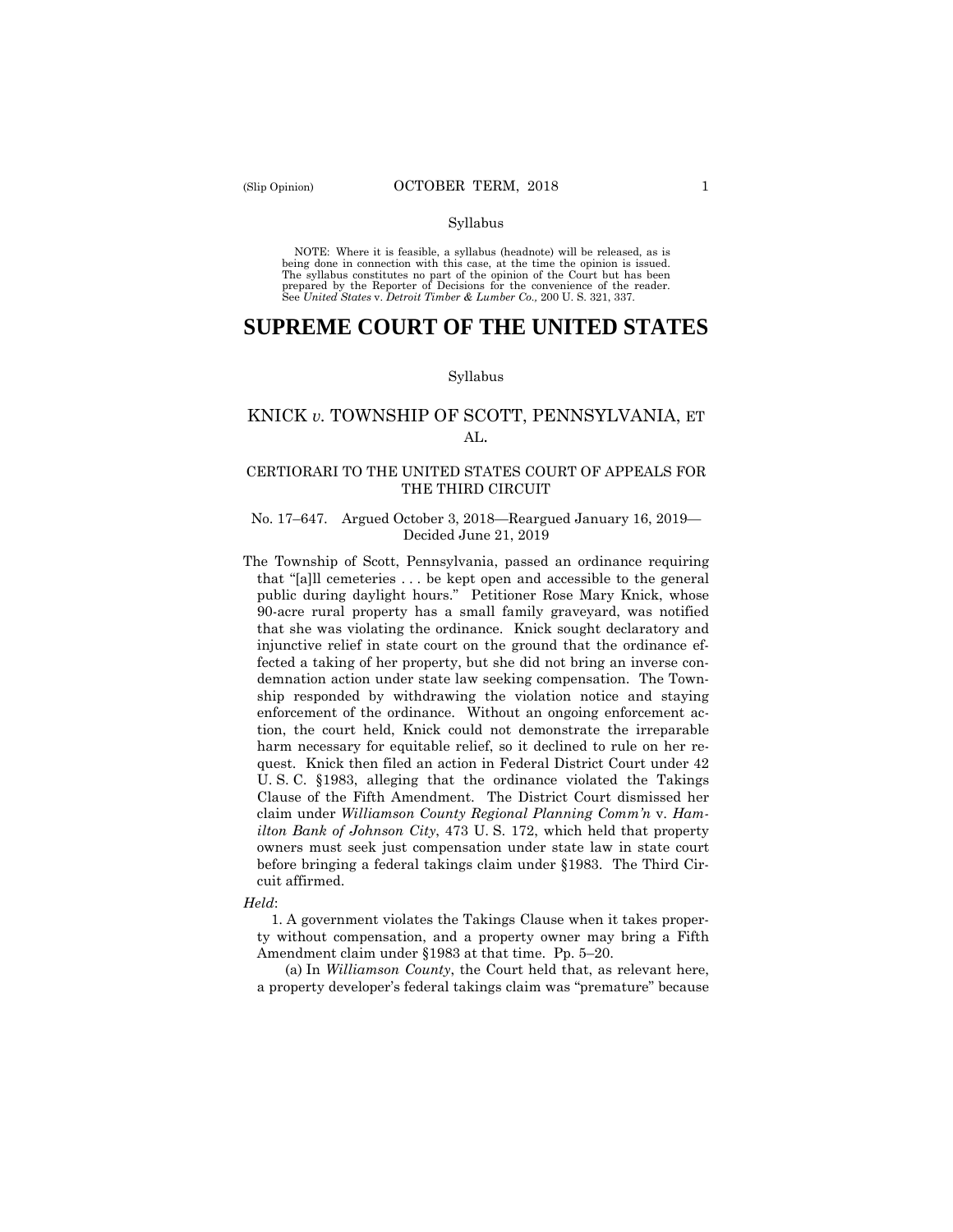he had not sought compensation through the State's inverse condemnation procedure. 473 U. S., at 197. The unanticipated consequence of this ruling was that a takings plaintiff who complied with *Williamson County* and brought a compensation claim in state court would on proceeding to federal court after the unsuccessful state claim have the federal claim barred because the full faith and credit statute required the federal court to give preclusive effect to the state court's decision. *San Remo Hotel, L. P.* v. *City and County of San Francisco*, 545 U. S. 323, 347. Pp. 5–6.

(b) This Court has long recognized that property owners may bring Fifth Amendment claims for compensation as soon as their property has been taken, regardless of any other post-taking remedies that may be available to the property owner. See *Jacobs* v. *United States*, 290 U. S. 13. The Court departed from that understanding in *Williamson County* and held that a taking gives rise not to a constitutional right to just compensation, but instead gives a right to a state law procedure that will eventually result in just compensation. Just two years after *Williamson County*, however, the Court returned to its traditional understanding of the Fifth Amendment, holding that the compensation remedy is required by the Constitution in the event of a taking. *First English Evangelical Lutheran Church of Glendale* v. *County of Los Angeles*, 482 U. S. 304. A property owner acquires a right to compensation immediately upon an uncompensated taking because the taking itself violates the Fifth Amendment. See *San Diego Gas & Elec. Co.* v. *San Diego*, 450 U. S. 621, 654 (Brennan, J., dissenting). The property owner may, therefore, bring a claim under §1983 for the deprivation of a constitutional right at that time. Pp. 6–12.

Williamson County also looked to Parratt v. Taylor, 451 U.S. 527. (c) *Williamson County*'s understanding of the Takings Clause was drawn from *Ruckelshaus* v. *Monsanto Co.*, 467 U. S. 986, where the plaintiff sought to enjoin a federal statute because it effected a taking, even though the statute set up a mandatory arbitration procedure for obtaining compensation. *Id.*, at 1018. That case does not support *Williamson County*, however, because Congress—unlike the States—is free to require plaintiffs to exhaust administrative remedies before bringing constitutional claims. *Williamson County* also analogized its new state-litigation requirement to federal takings practice under the Tucker Act, but a claim for just compensation brought under the Tucker Act is not a prerequisite to a Fifth Amendment takings claim—it *is* a Fifth Amendment takings claim. But *Parratt* was not a takings case at all, and the analogy from the due process context to the takings context is strained. The poor reasoning of *Williamson County* may be partially explained by the cir-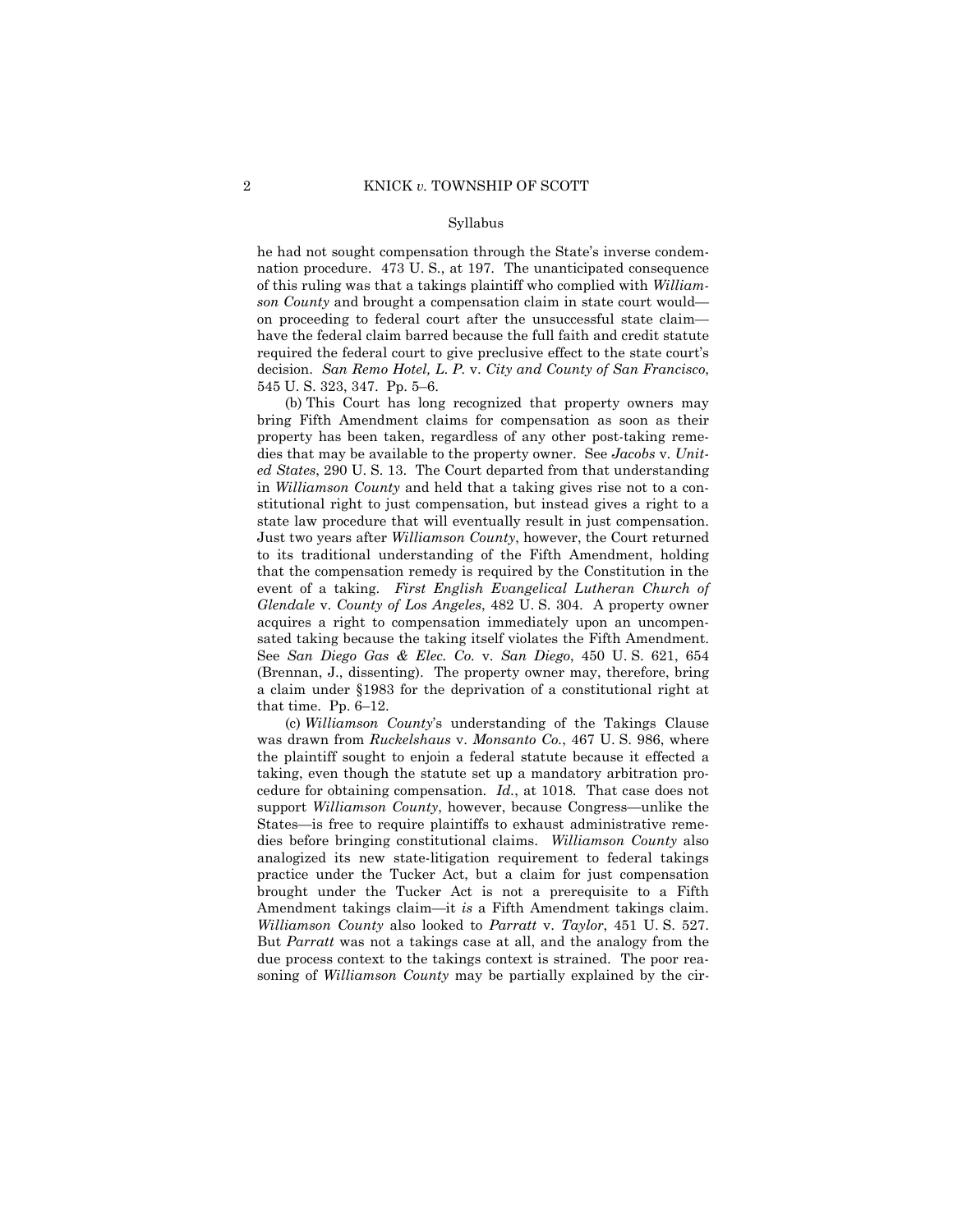of the state-litigation requirement or consider its implications. Pp. 12–16. cumstances in which the state-litigation issue reached the Court, which may not have permitted the Court to adequately test the logic

 injunction ejecting the government from the property going forward. (d) Respondents read too broadly statements in prior opinions that the Takings Clause "does not provide or require that compensation shall be actually paid in advance of the occupancy of the land to be taken. But the owner is entitled to reasonable, certain and adequate provision for obtaining compensation" after a taking. *Cherokee Nation* v. *Southern Kansas R. Co.*, 135 U. S. 641, 659. Those statements concerned requests for injunctive relief, and the availability of subsequent compensation meant that such an equitable remedy was not available. Simply because the property owner was not entitled to injunctive relief at the time of the taking does not mean there was no violation of the Takings Clause at that time. The history of takings litigation provides valuable context. At the time of the founding, there usually was no compensation remedy available to property owners, who could obtain only retrospective damages, as well as an But in the 1870s, as state courts began to recognize implied rights of action for damages under the state equivalents of the Takings Clause, they declined to grant injunctions because property owners had an adequate remedy at law. Congress enabled property owners to obtain compensation for takings by the Federal Government when it passed the Tucker Act in 1887, and this Court subsequently joined the state courts in holding that the compensation remedy is required by the Takings Clause itself. Today, because the federal and nearly all state governments provide just compensation remedies to property owners who have suffered a taking, equitable relief is generally unavailable. As long as an adequate provision for obtaining just compensation exists, there is no basis to enjoin government action effecting a taking. Pp. 16–19.

2. The state-litigation requirement of *Williamson County* is overruled. Several factors counsel in favor of this decision. *Williamson County* was poorly reasoned and conflicts with much of the Court's takings jurisprudence. Because of its shaky foundations, the rationale for the state-litigation requirement has been repeatedly recast by this Court and the defenders of *Williamson County*. The state-litigation requirement also proved to be unworkable in practice because the *San Remo* preclusion trap prevented takings plaintiffs from ever bringing their claims in federal court, contrary to the expectations of the *Williamson County* Court. Finally, there are no reliance interests on the state-litigation requirement. As long as posttaking compensation remedies are available, governments need not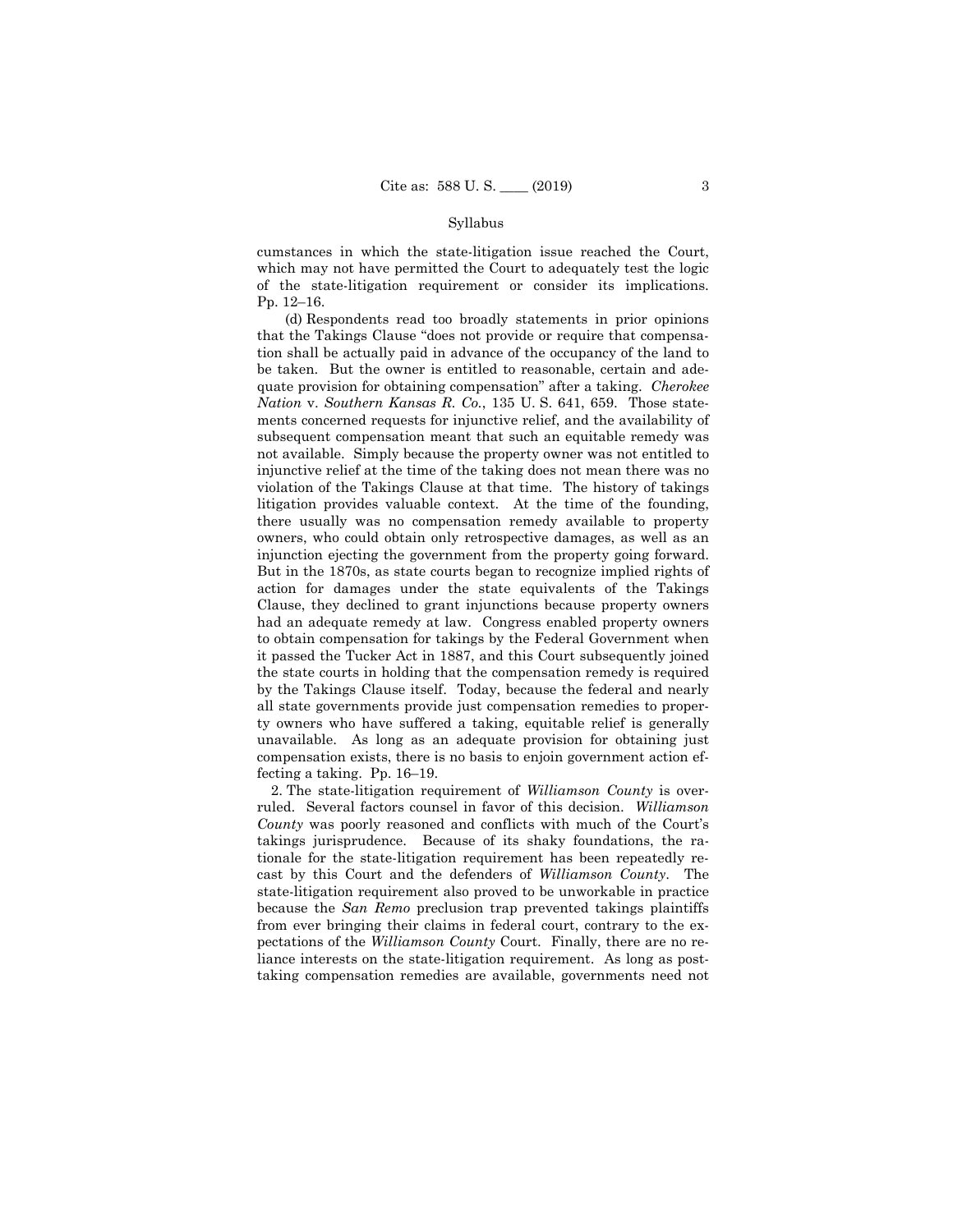fear that federal courts will invalidate their regulations as unconstitutional. Pp. 20–23.

862 F. 3d 310, vacated and remanded.

ROBERTS, C. J., delivered the opinion of the Court, in which THOMAS, ALITO, GORSUCH, and KAVANAUGH, JJ., joined. THOMAS, J., filed a concurring opinion. KAGAN, J., filed a dissenting opinion, in which GINS-BURG, BREYER, and SOTOMAYOR, JJ., joined.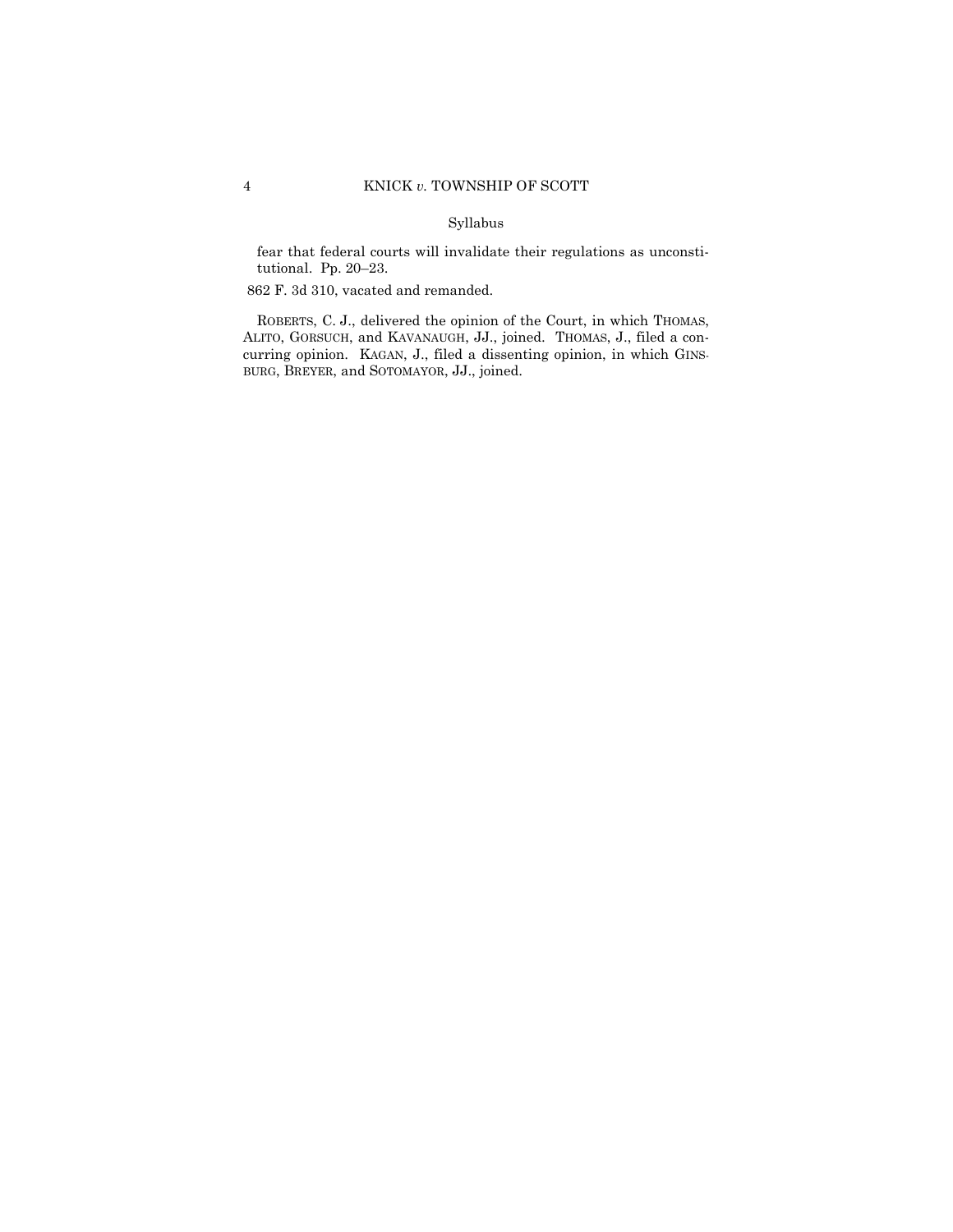preliminary print of the United States Reports. Readers are requested to notify the Reporter of Decisions, Supreme Court of the United States, Wash- ington, D. C. 20543, of any typographical or other formal errors, in order that corrections may be made before the preliminary print goes to press. NOTICE: This opinion is subject to formal revision before publication in the

# $\frac{1}{2}$  , where  $\frac{1}{2}$ **SUPREME COURT OF THE UNITED STATES**

## $\frac{1}{2}$  ,  $\frac{1}{2}$  ,  $\frac{1}{2}$  ,  $\frac{1}{2}$  ,  $\frac{1}{2}$  ,  $\frac{1}{2}$ No. 17–647

# ROSE MARY KNICK, PETITIONER *v.* TOWNSHIP OF SCOTT, PENNSYLVANIA, ET AL.

# ON WRIT OF CERTIORARI TO THE UNITED STATES COURT OF APPEALS FOR THE THIRD CIRCUIT

#### [June 21, 2019]

CHIEF JUSTICE ROBERTS delivered the opinion of the Court.

The Takings Clause of the Fifth Amendment states that "private property [shall not] be taken for public use, without just compensation." In *Williamson County Regional Planning Comm'n* v. *Hamilton Bank of Johnson City*, 473 U. S. 172 (1985), we held that a property owner whose property has been taken by a local government has not suffered a violation of his Fifth Amendment rights—and thus cannot bring a federal takings claim in federal court—until a state court has denied his claim for just compensation under state law.

The *Williamson County* Court anticipated that if the property owner failed to secure just compensation under state law in state court, he would be able to bring a "ripe" federal takings claim in federal court. See *id*., at 194. But as we later held in *San Remo Hotel*, *L. P.* v. *City and County of San Francisco*, 545 U. S. 323 (2005), a state court's resolution of a claim for just compensation under state law generally has preclusive effect in any subsequent federal suit. The takings plaintiff thus finds himself in a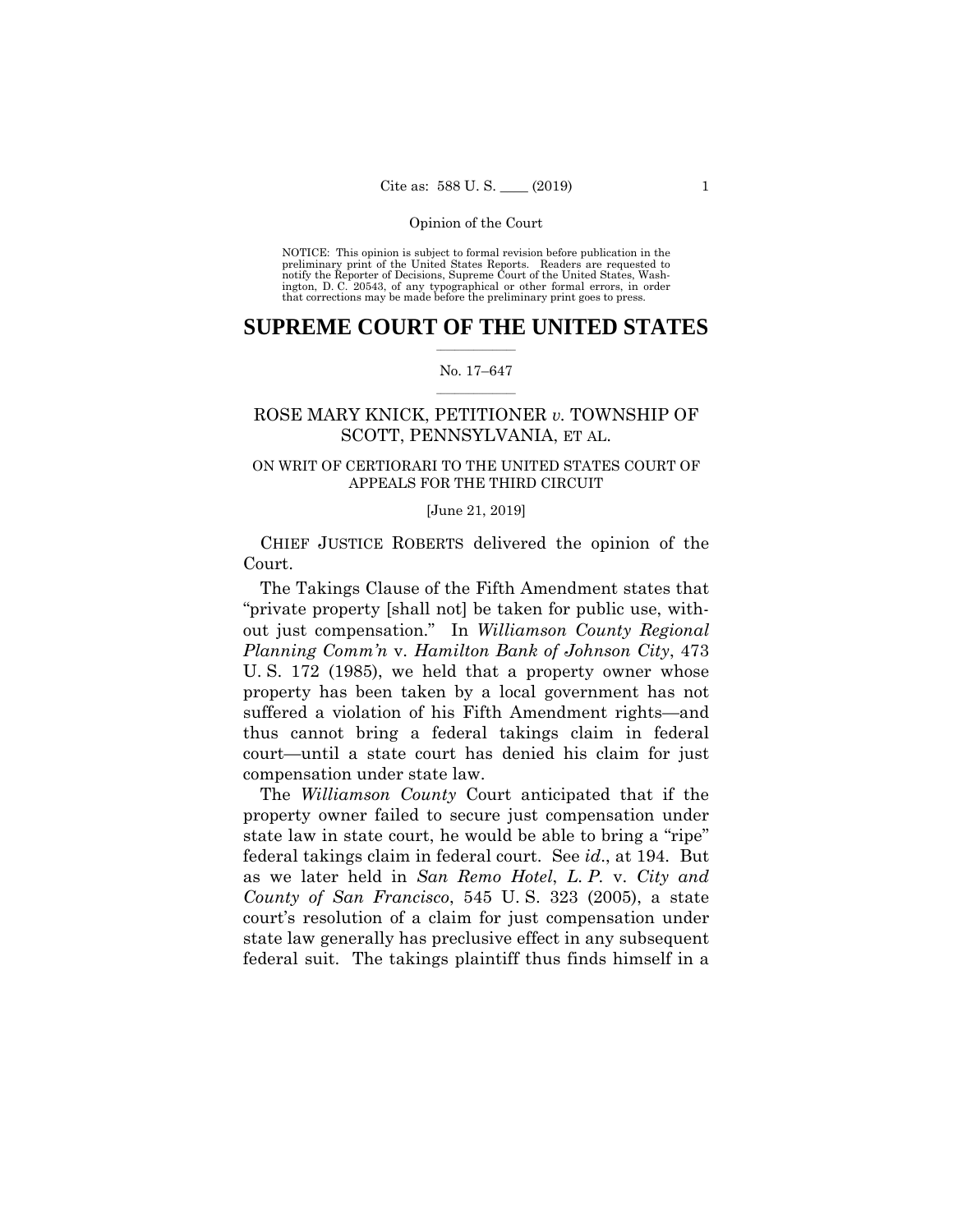Catch-22: He cannot go to federal court without going to state court first; but if he goes to state court and loses, his claim will be barred in federal court. The federal claim dies aborning.

The *San Remo* preclusion trap should tip us off that the state-litigation requirement rests on a mistaken view of the Fifth Amendment. The Civil Rights Act of 1871, after all, guarantees "a federal forum for claims of unconstitutional treatment at the hands of state officials," and the settled rule is that "exhaustion of state remedies 'is *not* a prerequisite to an action under [42 U. S. C.] §1983.'" *Heck*  v. *Humphrey*, 512 U. S. 477, 480 (1994) (quoting *Patsy* v. *Board of Regents of Fla.*, 457 U. S. 496, 501 (1982)). But the guarantee of a federal forum rings hollow for takings plaintiffs, who are forced to litigate their claims in state court.

We now conclude that the state-litigation requirement imposes an unjustifiable burden on takings plaintiffs, conflicts with the rest of our takings jurisprudence, and must be overruled. A property owner has an actionable Fifth Amendment takings claim when the government takes his property without paying for it. That does not mean that the government must provide compensation in advance of a taking or risk having its action invalidated: So long as the property owner has some way to obtain compensation after the fact, governments need not fear that courts will enjoin their activities. But it does mean that the property owner has suffered a violation of his Fifth Amendment rights when the government takes his property without just compensation, and therefore may bring his claim in federal court under §1983 at that time.

I

Petitioner Rose Mary Knick owns 90 acres of land in Scott Township, Pennsylvania, a small community just north of Scranton. Knick lives in a single-family home on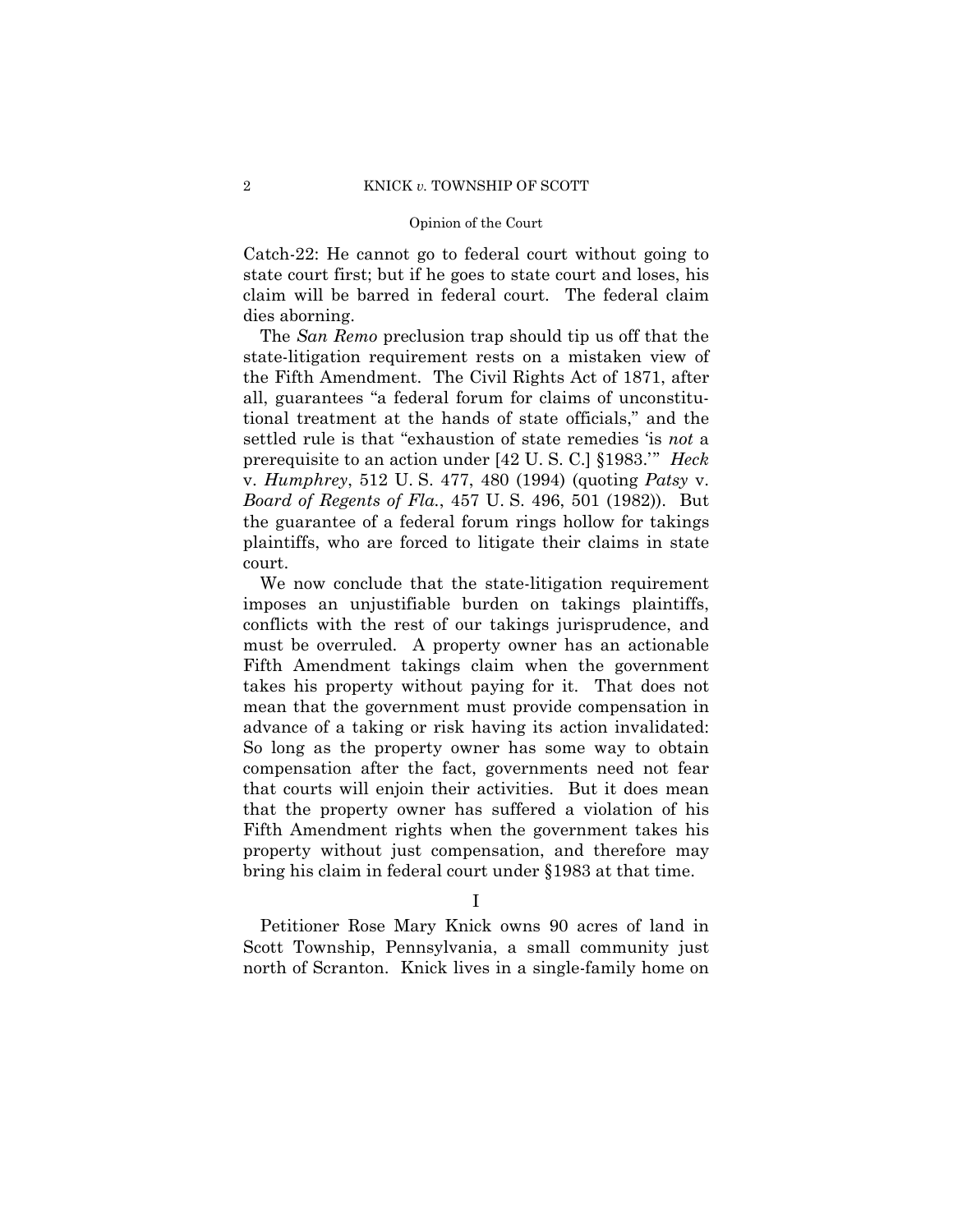the property and uses the rest of the land as a grazing area for horses and other farm animals. The property includes a small graveyard where the ancestors of Knick's neighbors are allegedly buried. Such family cemeteries are fairly common in Pennsylvania, where "backyard burials" have long been permitted.

In December 2012, the Township passed an ordinance requiring that "[a]ll cemeteries . . . be kept open and accessible to the general public during daylight hours." The ordinance defined a "cemetery" as "[a] place or area of ground, whether contained on private or public property, which has been set apart for or otherwise utilized as a burial place for deceased human beings." The ordinance also authorized Township "code enforcement" officers to "enter upon any property" to determine the existence and location of a cemetery. App. 21–23.

In 2013, a Township officer found several grave markers on Knick's property and notified her that she was violating the ordinance by failing to open the cemetery to the public during the day. Knick responded by seeking declaratory and injunctive relief in state court on the ground that the ordinance effected a taking of her property. Knick did not seek compensation for the taking by bringing an "inverse condemnation" action under state law. Inverse condemnation is "a cause of action against a governmental defendant to recover the value of property which has been taken in fact by the governmental defendant." *United States* v. *Clarke*, 445 U. S. 253, 257 (1980) (quoting D. Hagman, Urban Planning and Land Development Control Law 328 (1971)). Inverse condemnation stands in contrast to direct condemnation, in which the government initiates proceedings to acquire title under its eminent domain authority. Pennsylvania, like every other State besides Ohio, provides a state inverse condemnation action. 26 Pa. Cons.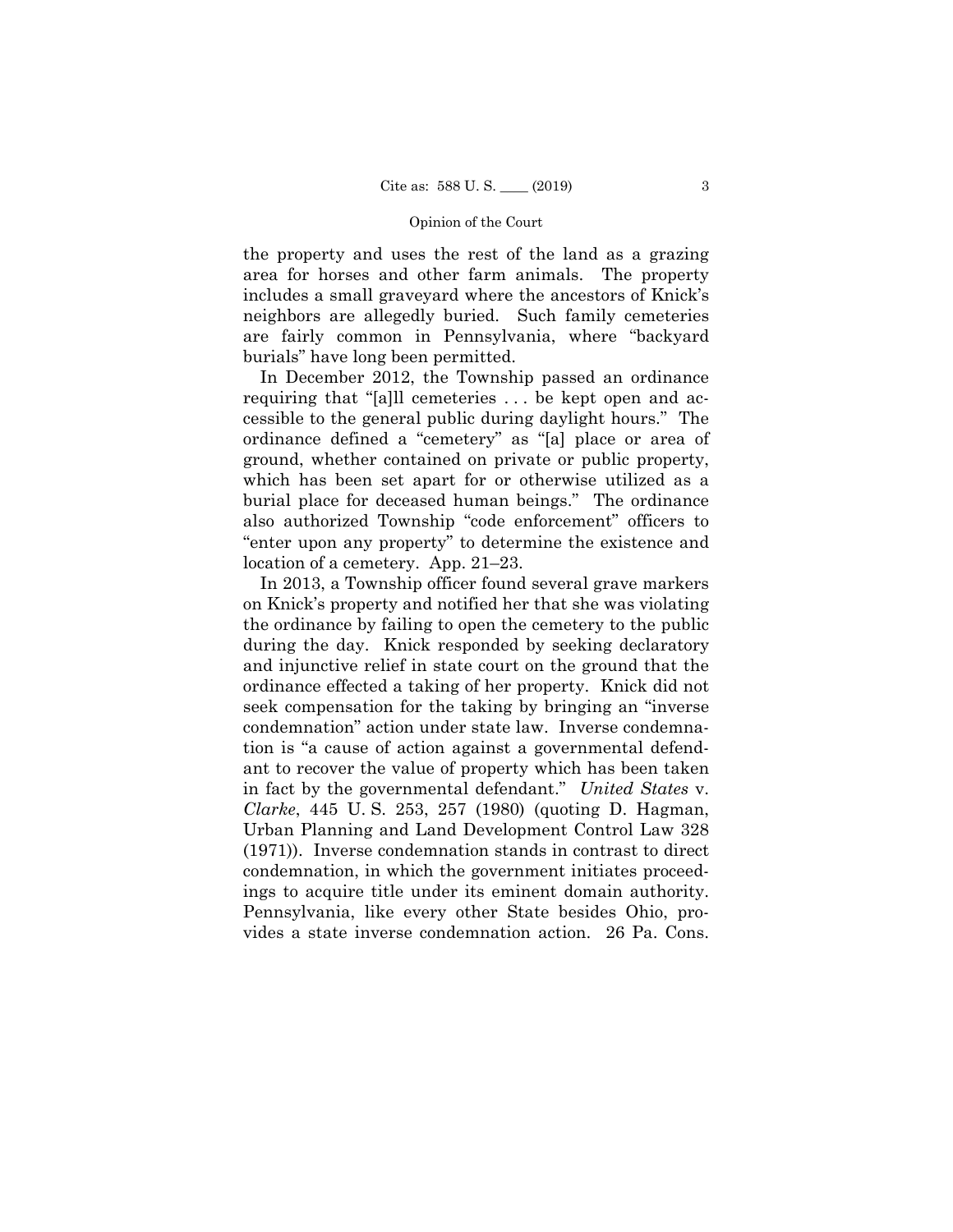Stat. §502(c) (2009).1

——————

In response to Knick's suit, the Township withdrew the violation notice and agreed to stay enforcement of the ordinance during the state court proceedings. The court, however, declined to rule on Knick's request for declaratory and injunctive relief because, without an ongoing enforcement action, she could not demonstrate the irreparable harm necessary for equitable relief.

Knick then filed an action in Federal District Court under 42 U. S. C. §1983, alleging that the ordinance violated the Takings Clause of the Fifth Amendment.2 The District Court dismissed Knick's takings claim under *Williamson County* because she had not pursued an inverse condemnation action in state court. 2016 WL 4701549, \*5–\*6 (MD Pa., Sept. 8, 2016). On appeal, the Third Circuit noted that the ordinance was "extraordinary and constitutionally suspect," but affirmed the District Court in light of *Williamson County*. 862 F. 3d 310, 314 (2017).

We granted certiorari to reconsider the holding of *Williamson County* that property owners must seek just compensation under state law in state court before bringing a federal takings claim under §1983. 583 U. S. \_\_\_ (2018).

<sup>&</sup>lt;sup>1</sup>A property owner in Ohio who has suffered a taking without compensation must seek a writ of mandamus to compel the government to initiate condemnation proceedings. See, *e.g.*, *State ex rel. Doner* v. *Zody*, 130 Ohio St. 3d 446, 2011-Ohio-6117, 958 N. E. 2d 1235.<br><sup>2</sup> Section 1983 provides: "Every person who, under color of any stat-

ute, ordinance, regulation, custom, or usage, of any State or Territory or the District of Columbia, subjects, or causes to be subjected, any citizen of the United States or other person within the jurisdiction thereof to the deprivation of any rights, privileges, or immunities secured by the Constitution and laws, shall be liable to the party injured in an action at law . . . ."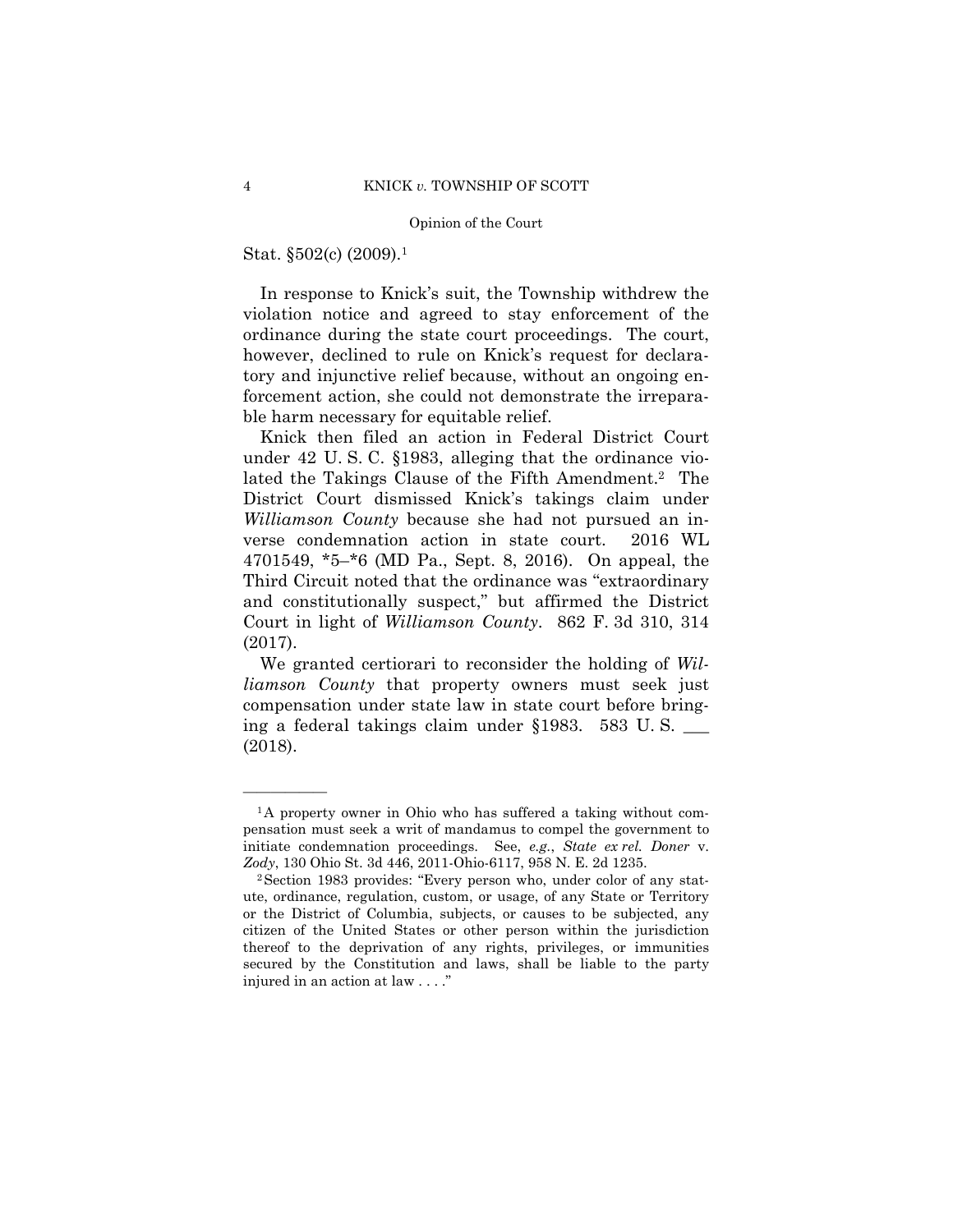# II

In *Williamson County*, a property developer brought a takings claim under §1983 against a zoning board that had rejected the developer's proposal for a new subdivision. *Williamson County* held that the developer's Fifth Amendment claim was not "ripe" for two reasons. First, the developer still had an opportunity to seek a variance from the appeals board, so any taking was therefore not yet final. 473 U. S., at 186–194. Knick does not question the validity of this finality requirement, which is not at issue here.

The second holding of *Williamson County* is that the developer had no federal takings claim because he had not sought compensation "through the procedures the State ha[d] provided for doing so." *Id.*, at 194. That is the holding Knick asks us to overrule. According to the Court, "if a State provides an adequate procedure for seeking just compensation, the property owner cannot claim a violation of the [Takings] Clause until it has used the procedure and been denied just compensation." *Id.*, at 195. The Court concluded that the developer's federal takings claim was "premature" because he had not sought compensation through the State's inverse condemnation procedure. *Id*., at 197.

The unanticipated consequences of this ruling were not clear until 20 years later, when this Court decided *San Remo*. In that case, the takings plaintiffs complied with *Williamson County* and brought a claim for compensation in state court. 545 U. S., at 331. The complaint made clear that the plaintiffs sought relief only under the takings clause of the State Constitution, intending to reserve their Fifth Amendment claim for a later federal suit if the state suit proved unsuccessful. *Id*., at 331–332. When that happened, however, and the plaintiffs proceeded to federal court, they found that their federal claim was barred. This Court held that the full faith and credit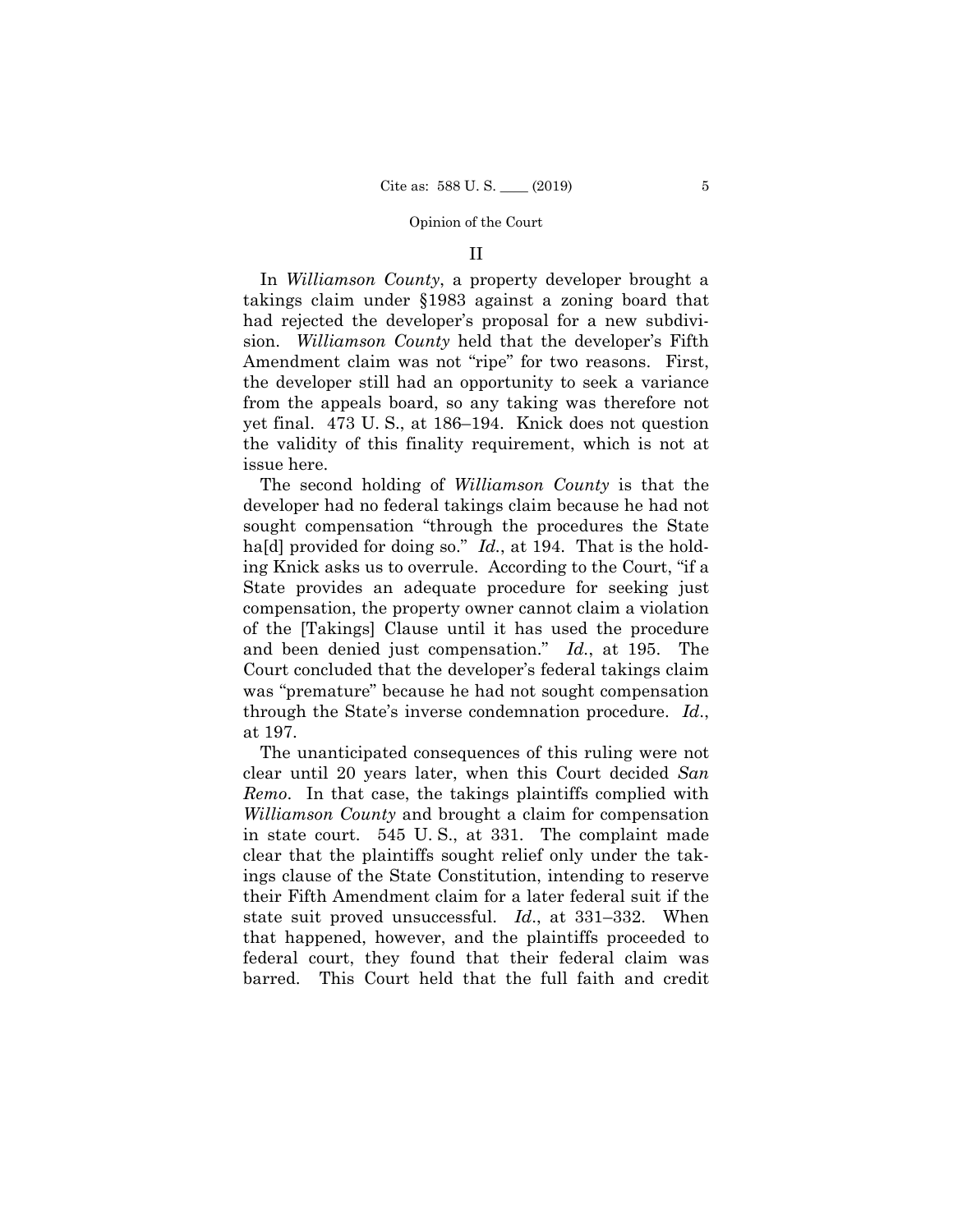statute, 28 U. S. C. §1738, required the federal court to give preclusive effect to the state court's decision, blocking any subsequent consideration of whether the plaintiff had suffered a taking within the meaning of the Fifth Amendment. 545 U. S., at 347. The adverse state court decision that, according to *Williamson County*, gave rise to a ripe federal takings claim simultaneously barred that claim, preventing the federal court from ever considering it.

The state-litigation requirement relegates the Takings Clause "to the status of a poor relation" among the provisions of the Bill of Rights. *Dolan* v. *City of Tigard*, 512 U. S. 374, 392 (1994). Plaintiffs asserting any other constitutional claim are guaranteed a federal forum under §1983, but the state-litigation requirement "hand[s] authority over federal takings claims to state courts." *San Remo*, 545 U. S., at 350 (Rehnquist, C. J., concurring in judgment). Fidelity to the Takings Clause and our cases construing it requires overruling *Williamson County* and restoring takings claims to the full-fledged constitutional status the Framers envisioned when they included the Clause among the other protections in the Bill of Rights.

# III

# A

 Contrary to *Williamson County*, a property owner has a claim for a violation of the Takings Clause as soon as a government takes his property for public use without paying for it. The Clause provides: "[N]or shall private property be taken for public use, without just compensation." It does not say: "Nor shall private property be taken for public use, without an available procedure that will result in compensation." If a local government takes private property without paying for it, that government has violated the Fifth Amendment—just as the Takings Clause says—without regard to subsequent state court proceedings. And the property owner may sue the gov-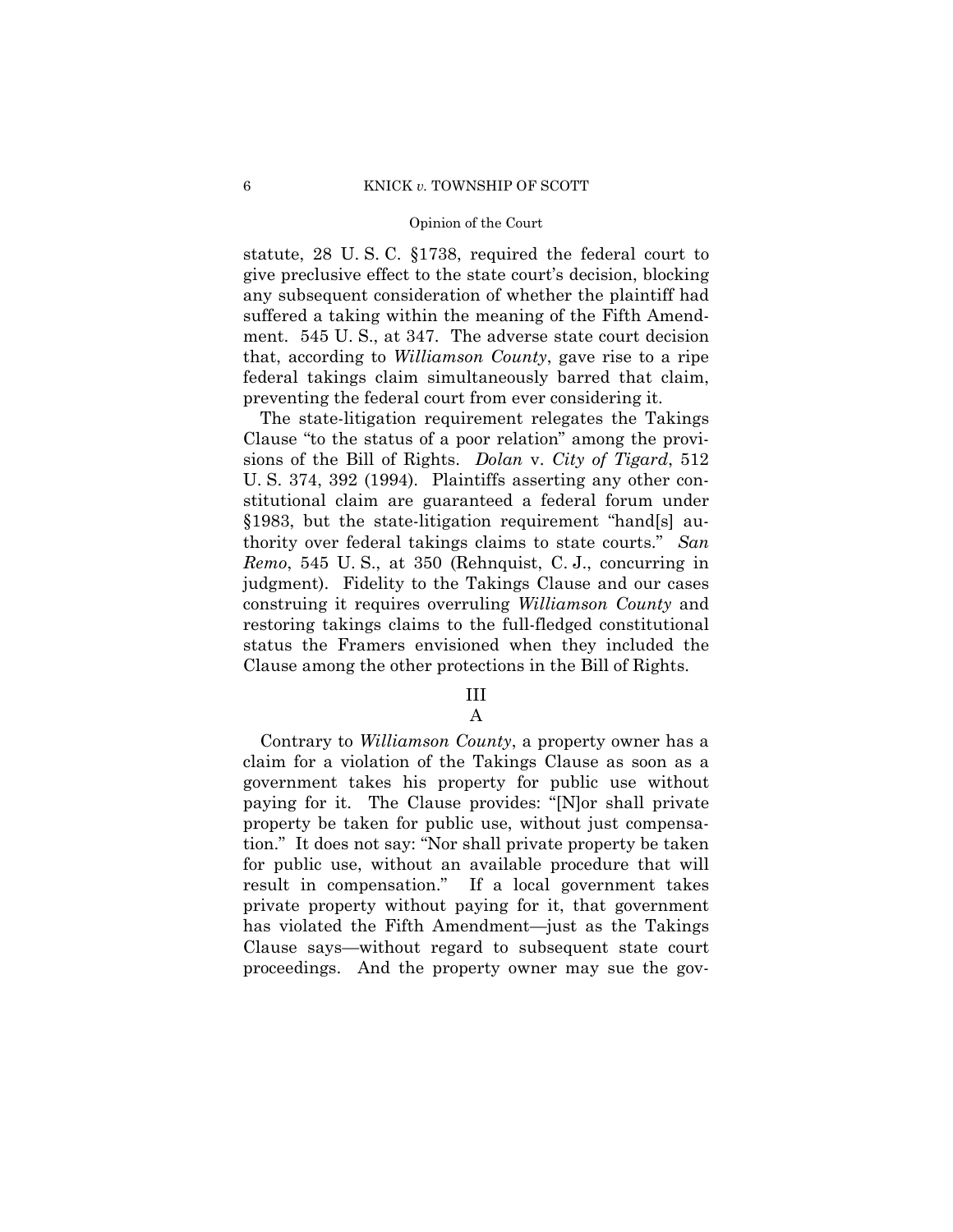ernment at that time in federal court for the "deprivation" of a right "secured by the Constitution." 42 U. S. C. §1983.

We have long recognized that property owners may bring Fifth Amendment claims against the Federal Government as soon as their property has been taken. The Tucker Act, which provides the standard procedure for bringing such claims, gives the Court of Federal Claims jurisdiction to "render judgment upon any claim against the United States founded either upon the Constitution" or any federal law or contract for damages "in cases not sounding in tort." 28 U.S.C.  $$1491(a)(1)$ . We have held that "[i]f there is a taking, the claim is 'founded upon the Constitution' and within the jurisdiction of the Court of Claims to hear and determine." *United States* v. *Causby*, 328 U. S. 256, 267 (1946). And we have explained that "the act of taking" is the "event which gives rise to the claim for compensation." *United States* v. *Dow*, 357 U. S. 17, 22 (1958).

The Fifth Amendment right to full compensation arises at the time of the taking, regardless of post-taking remedies that may be available to the property owner. That principle was confirmed in *Jacobs* v. *United States*, 290 U. S. 13 (1933), where we held that a property owner found to have a valid takings claim is entitled to compensation as if it had been "paid contemporaneously with the taking"—that is, the compensation must generally consist of the total value of the property when taken, plus interest from that time. *Id.*, at 17 (quoting *Seaboard Air Line R. Co.* v. *United States*, 261 U. S. 299, 306 (1923)). We rejected the view of the lower court that a property owner is entitled to interest only when the government provides a particular remedy—direct condemnation proceedings and not when the owner brings a takings suit under the Tucker Act. "The form of the remedy d[oes] not qualify the right. It rest[s] upon the Fifth Amendment." 290 U. S., at 16.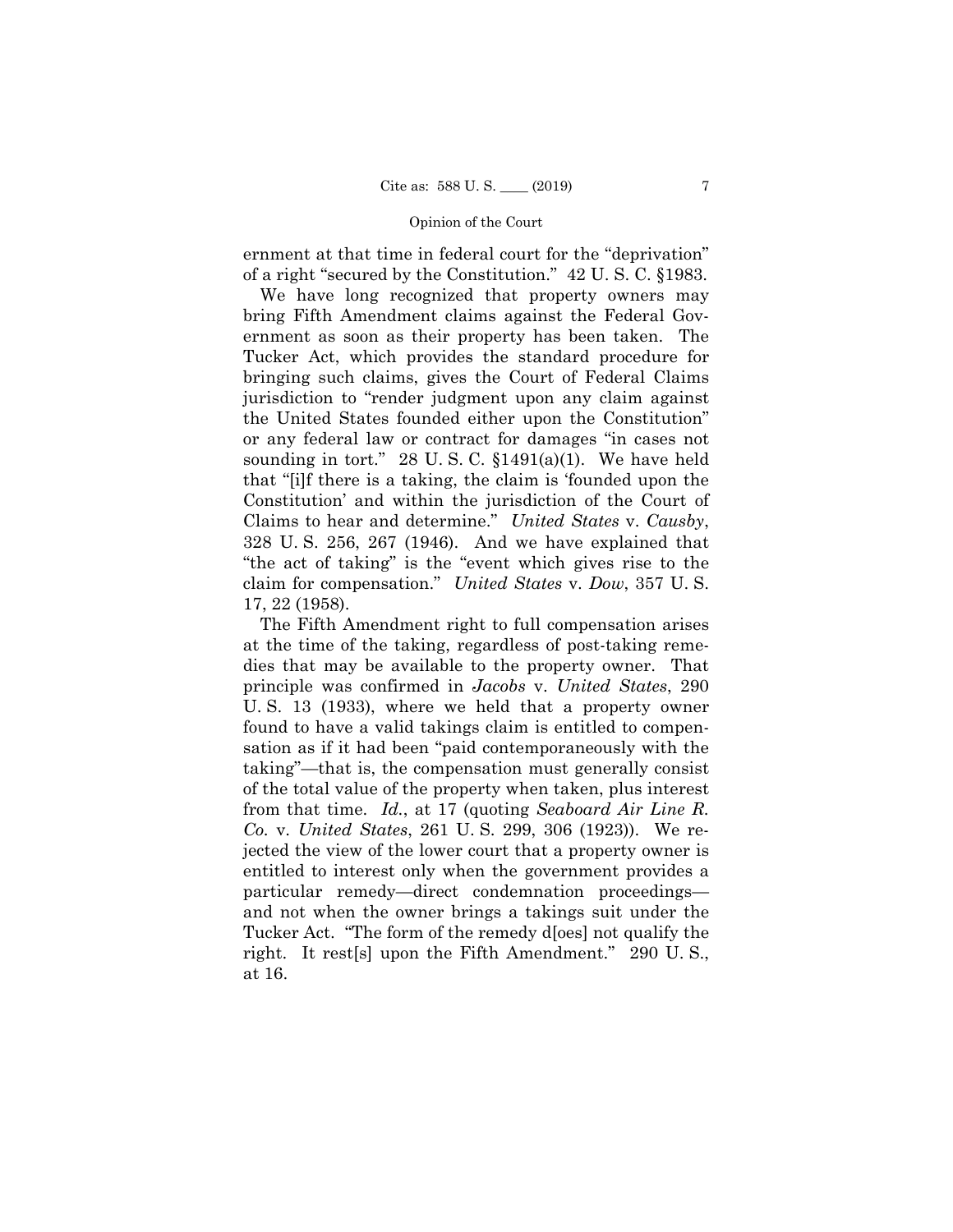*Jacobs* made clear that, no matter what sort of procedures the government puts in place to remedy a taking, a property owner has a Fifth Amendment entitlement to compensation as soon as the government takes his property without paying for it. Whether the government does nothing, forcing the owner to bring a takings suit under the Tucker Act, or whether it provides the owner with a statutory compensation remedy by initiating direct condemnation proceedings, the owner's claim for compensation "rest[s] upon the Fifth Amendment."

 under the Constitution, leaving only the state law right. Amendment right that allows the owner to proceed directly Although *Jacobs* concerned a taking by the Federal Government, the same reasoning applies to takings by the States. The availability of any particular compensation remedy, such as an inverse condemnation claim under state law, cannot infringe or restrict the property owner's federal constitutional claim—just as the existence of a state action for battery does not bar a Fourth Amendment claim of excessive force. The fact that the State has provided a property owner with a procedure that may subsequently result in just compensation cannot deprive the owner of his Fifth Amendment right to compensation And that is key because it is the existence of the Fifth to federal court under §1983.

*Williamson County* had a different view of how the Takings Clause works. According to *Williamson County*, a taking does not give rise to a federal constitutional right to just compensation at that time, but instead gives a right to a state law procedure that will eventually result in just compensation. As the Court put it, "if a State provides an adequate procedure for seeking just compensation, the property owner cannot claim a violation of the [Takings] Clause until it has used the procedure and been denied just compensation." 473 U. S., at 195. In the absence of a state remedy, the Fifth Amendment right to compensation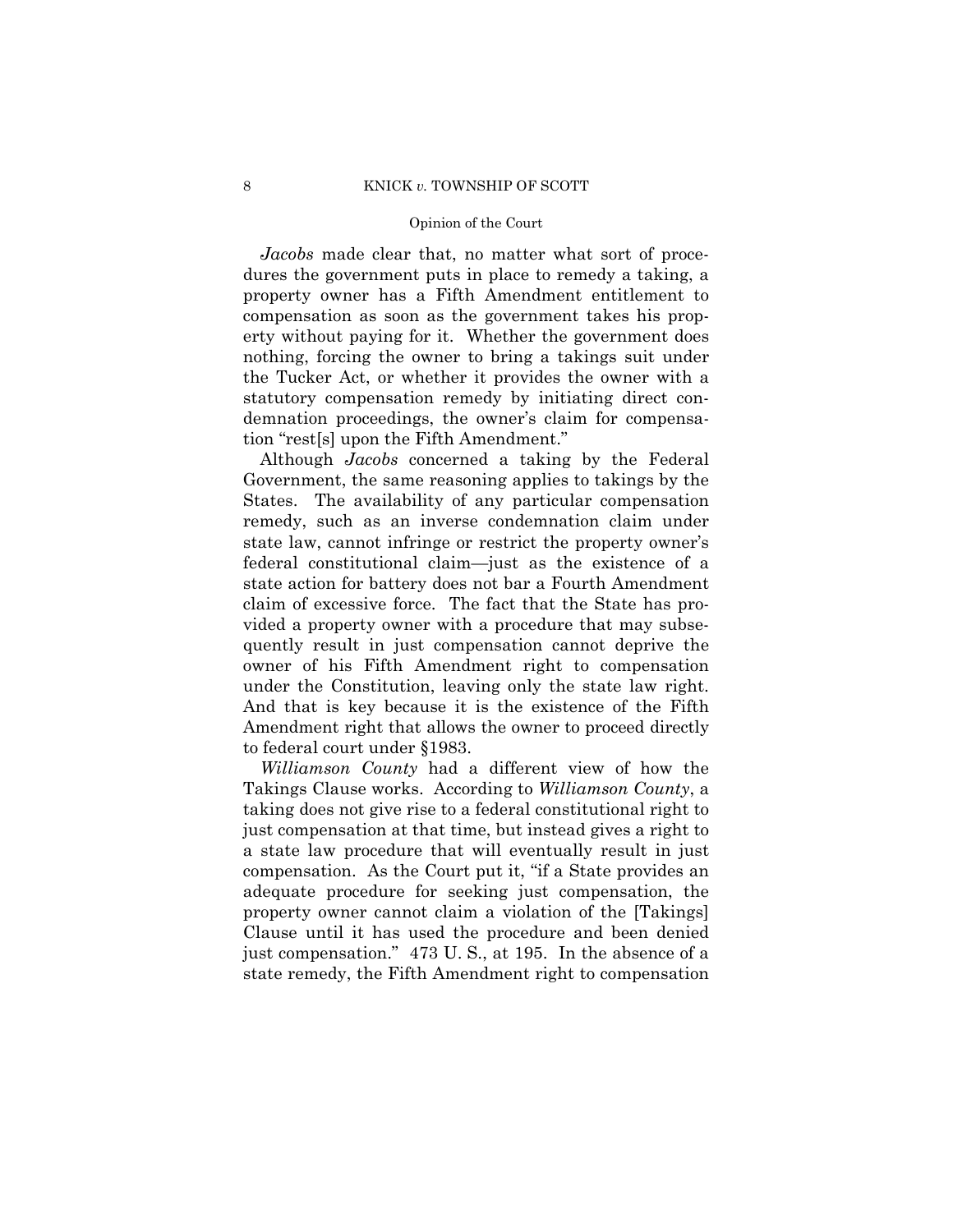would attach immediately. But, under *Williamson County*, the presence of a state remedy qualifies the right, preventing it from vesting until exhaustion of the state procedure. That is what *Jacobs* confirmed could not be done.

Just two years after *Williamson County*, in *First English Evangelical Lutheran Church of Glendale* v. *County of Los Angeles*, 482 U. S. 304 (1987), the Court returned to the understanding that the Fifth Amendment right to compensation automatically arises at the time the government takes property without paying for it. Relying heavily on *Jacobs* and other Fifth Amendment precedents neglected by *Williamson County*, *First English* held that a property owner is entitled to compensation for the temporary loss of his property. We explained that "government action that works a taking of property rights necessarily implicates the 'constitutional obligation to pay just compensation.'" 482 U. S., at 315. Because of "the selfexecuting character" of the Takings Clause "with respect to compensation," a property owner has a constitutional claim for just compensation at the time of the taking. *Ibid.* (quoting 6 P. Nichols, Eminent Domain §25.41 (3d rev. ed. 1972)). The government's post-taking actions (there, repeal of the challenged ordinance) cannot nullify the property owner's existing Fifth Amendment right: "[W]here the government's activities have already worked a taking of all use of property, no subsequent action by the government can relieve it of the duty to provide compensation." 482 U. S., at 321.3

<sup>3</sup> *First English* distinguished *Williamson County* in a footnote, explaining that the case addressed only "whether the constitutional claim was ripe for review" before the State denied compensation. 482 U. S., at 320, n. 10. But *Williamson County* was based on the premise that there was no Fifth Amendment claim *at all* until the State denies compensation. Having rejected that premise, *First English* eliminated the rationale for the state-litigation requirement. The author of *First*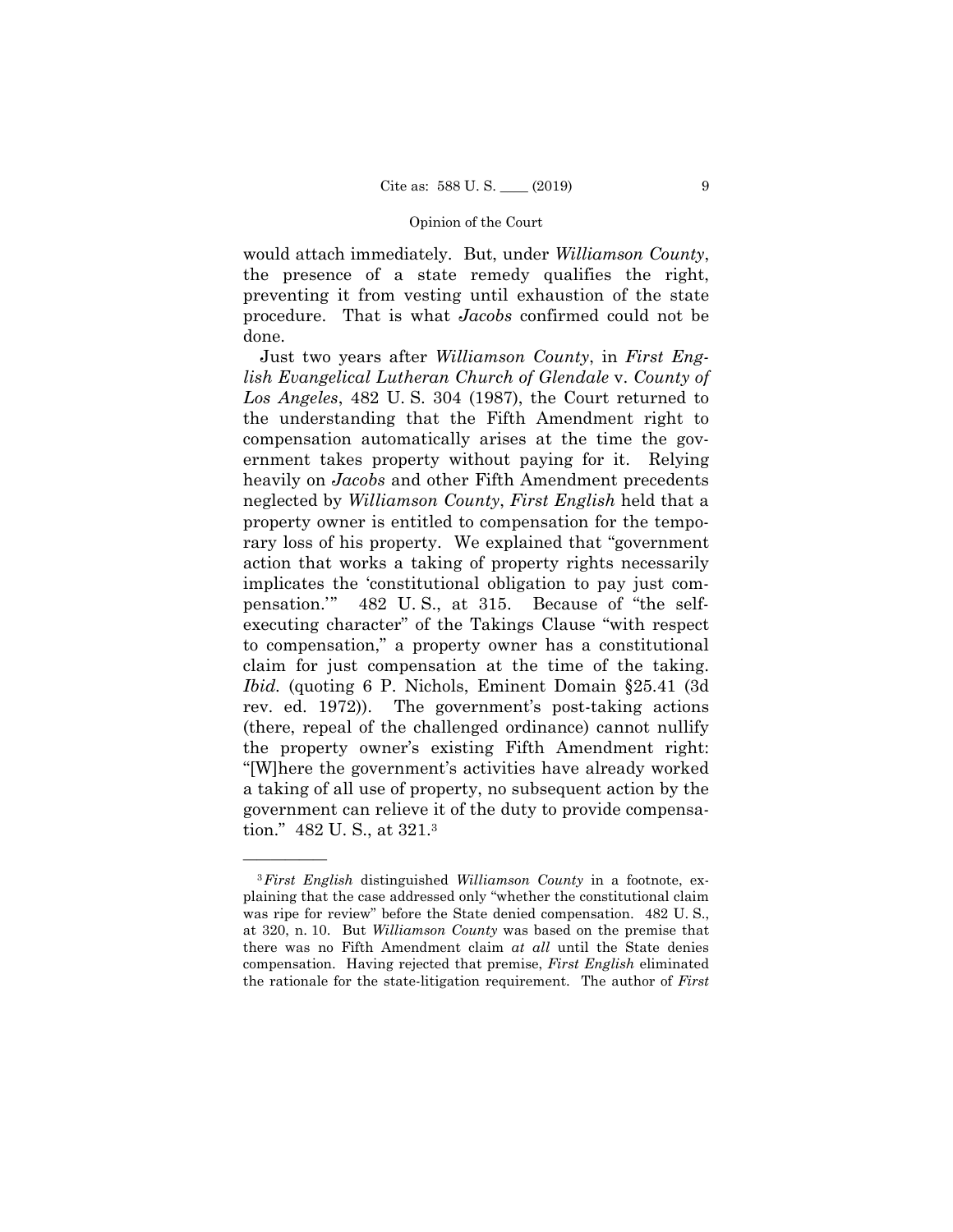In holding that a property owner acquires an irrevocable right to just compensation immediately upon a taking, *First English* adopted a position Justice Brennan had taken in an earlier dissent. See *id*., at 315, 318 (quoting and citing *San Diego Gas & Elec. Co.* v. *San Diego*, 450 U. S. 621, 654, 657 (1981) (Brennan, J., dissenting)).4 In that opinion, Justice Brennan explained that "once there is a 'taking,' compensation *must* be awarded" because "[a]s soon as private property has been taken, whether through formal condemnation proceedings, occupancy, physical invasion, or regulation, the landowner has *already* suffered a constitutional violation." *Id.*, at 654.

*First English* embraced that view, reaffirming that "in the event of a taking, the compensation remedy is required by the Constitution." 482 U. S., at 316; see *ibid*., n. 9 (rejecting the view that "the Constitution does not, of its own force, furnish a basis for a court to award money damages against the government" (quoting Brief for United States as *Amicus Curiae* 14)). Compensation under the Takings Clause is a remedy for the "constitutional violation" that "the landowner has *already* suffered" at the time of the uncompensated taking. *San Diego Gas & Elec. Co.*,

 federal court." *San Remo Hotel*, *L. P.* v. *City and County of San Fran* $cisco$ , 545 U.S. 323, 349 (2005) (Rehnquist, C. J., concurring in *English* later recognized that it was "not clear . . . that *Williamson County* was correct in demanding that . . . the claimant must seek compensation in state court before bringing a federal takings claim in judgment).<br><sup>4</sup> Justice Brennan was joined by Justices Stewart, Marshall, and

Powell. The majority did not disagree with Justice Brennan's analysis of the merits, but concluded that the Court lacked jurisdiction to address the question presented. Justice Rehnquist, concurring on the jurisdictional issue, noted that if he were satisfied that jurisdiction was proper, he "would have little difficulty in agreeing with much of what is said in the dissenting opinion." 450 U. S., at 633–634. The Court reached the merits of the question presented in *San Diego* in *First English*, adopting Justice Brennan's view in an opinion by Chief Justice Rehnquist.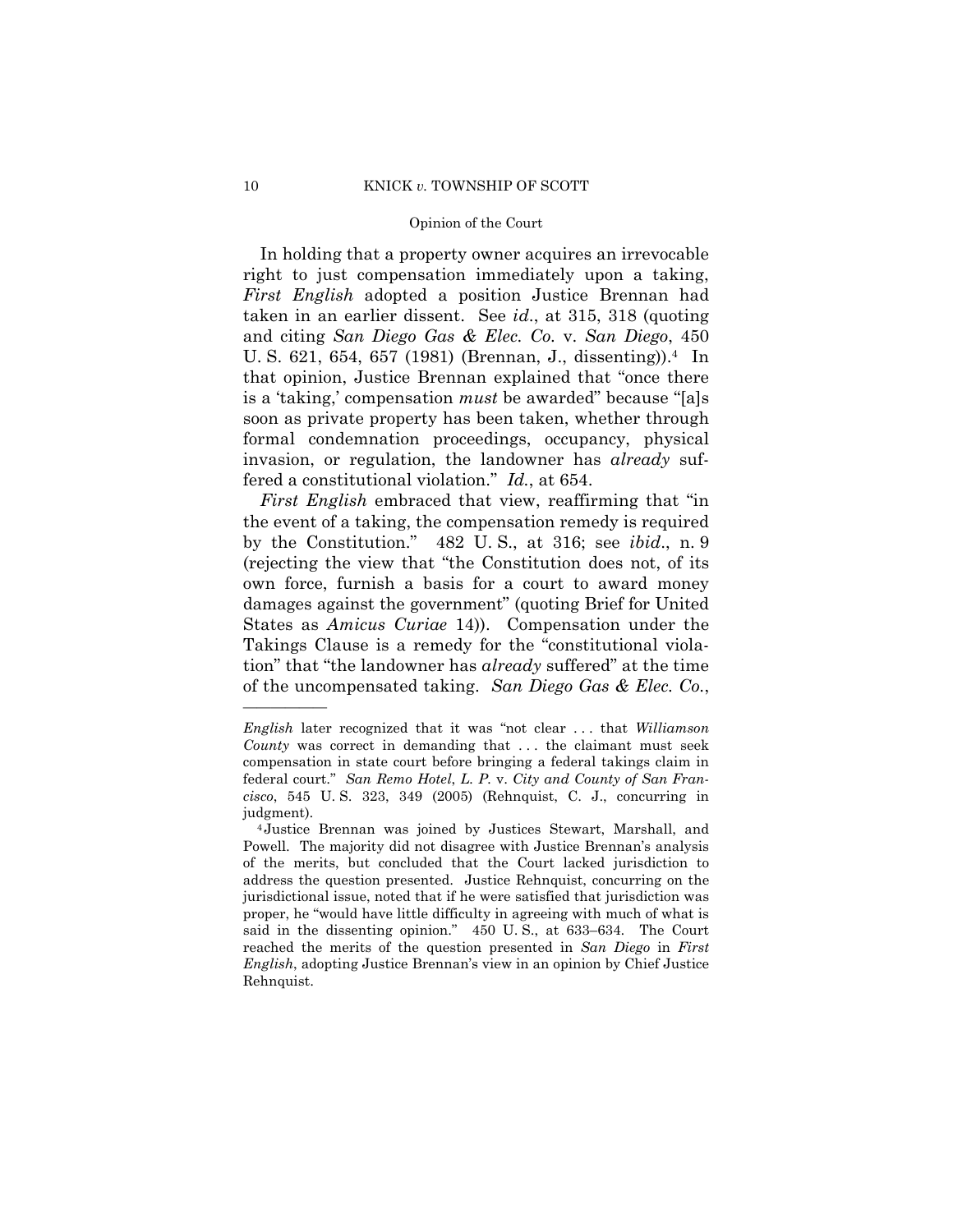450 U. S., at 654 (Brennan, J., dissenting); see *First English*, 482 U. S., at 315.

A later payment of compensation may remedy the constitutional violation that occurred at the time of the taking, but that does not mean the violation never took place. The violation is the only reason compensation was owed in the first place. A bank robber might give the loot back, but he still robbed the bank. The availability of a subsequent compensation remedy for a taking without compensation no more means there never was a constitutional violation in the first place than the availability of a damages action renders negligent conduct compliant with the duty of care.

In sum, because a taking without compensation violates the self-executing Fifth Amendment at the time of the taking, the property owner can bring a federal suit at that time. Just as someone whose property has been taken by the Federal Government has a claim "founded . . . upon the Constitution" that he may bring under the Tucker Act, someone whose property has been taken by a local government has a claim under §1983 for a "deprivation of [a] right[] . . . secured by the Constitution" that he may bring upon the taking in federal court. The "general rule" is that plaintiffs may bring constitutional claims under §1983 "without first bringing any sort of state lawsuit, even when state court actions addressing the underlying behavior are available." D. Dana & T. Merrill, Property: Takings 262 (2002); see *McNeese* v. *Board of Ed. for Community Unit School Dist. 187*, 373 U. S. 668, 672 (1963) (observing that it would defeat the purpose of §1983 "if we held that assertion of a federal claim in a federal court must await an attempt to vindicate the same claim in a state court"); *Monroe* v. *Pape*, 365 U. S. 167, 183 (1961) ("The federal remedy is supplementary to the state remedy, and the latter need not be first sought and refused before the federal one is invoked."). This is as true for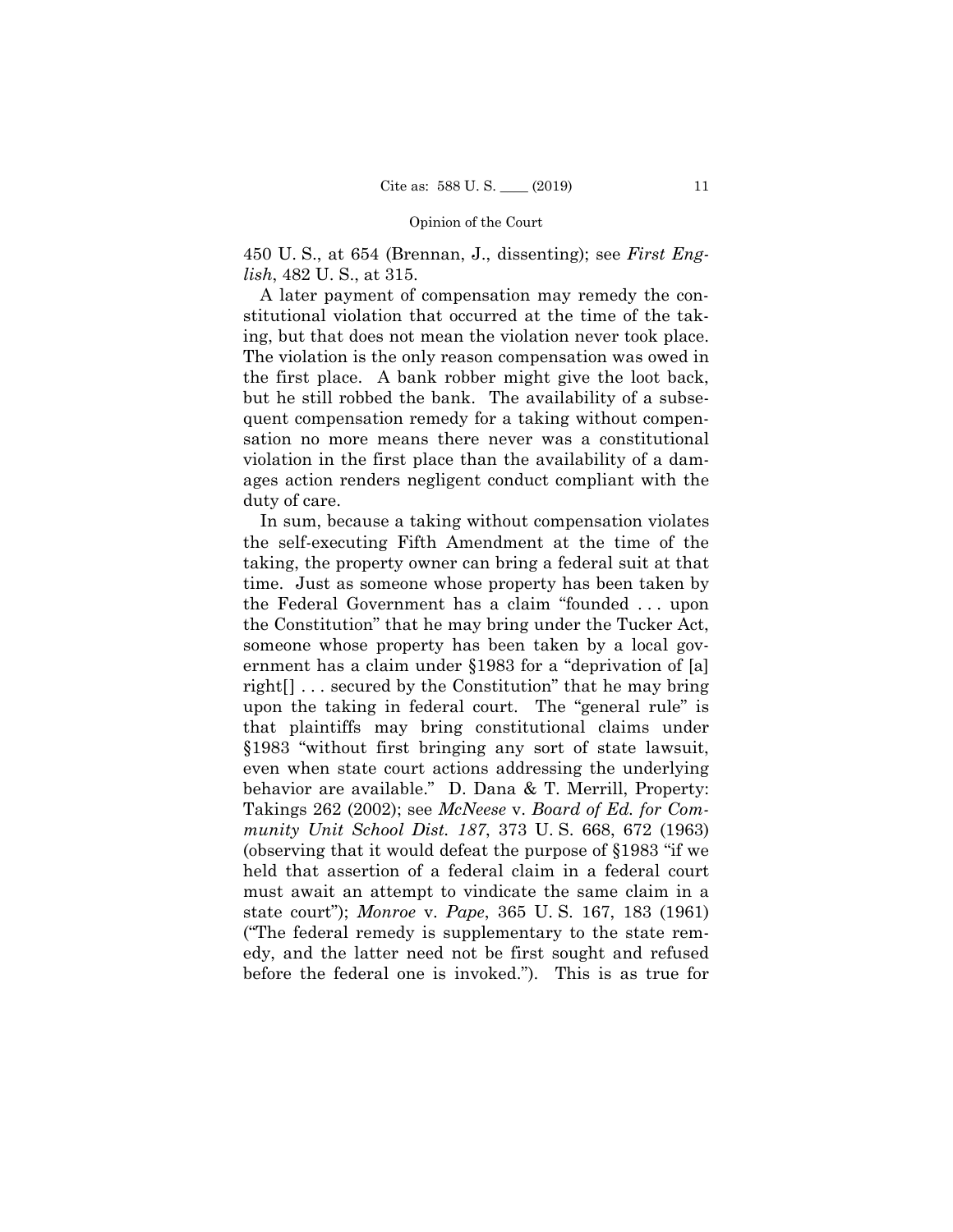takings claims as for any other claim grounded in the Bill of Rights.

## B

*Williamson County* effectively established an exhaustion requirement for §1983 takings claims when it held that a property owner must pursue state procedures for obtaining compensation before bringing a federal suit. But the Court did not phrase its holding in those terms; if it had, its error would have been clear. Instead, *Williamson County* broke with the Court's longstanding position that a property owner has a constitutional claim to compensation at the time the government deprives him of his property, and held that there can be no uncompensated taking, and thus no Fifth Amendment claim actionable under §1983, until the property owner has tried and failed to obtain compensation through the available state procedure. "[U]ntil it has used the procedure and been denied just compensation," the property owner "'has no claim against the Government' for a taking." 473 U. S., at 194–195 (quoting *Ruckelshaus* v. *Monsanto Co.*, 467 U. S. 986, 1018, n. 21 (1984)).

*Williamson County* drew that understanding of the Clause from *Ruckelshaus* v. *Monsanto Co.*, a decision from the prior Term. *Monsanto* did not involve a takings claim for just compensation. The plaintiff there sought to enjoin a federal statute because it effected a taking, even though the statute set up a special arbitration procedure for obtaining compensation, and the plaintiff could bring a takings claim pursuant to the Tucker Act if arbitration did not yield sufficient compensation. 467 U. S., at 1018. The Court rejected the plaintiff 's claim because "[e]quitable relief is not available to enjoin an alleged taking of private property for a public use, duly authorized by law, when a suit for compensation can be brought against the sovereign subsequent to the taking." *Id.*, at 1016 (footnote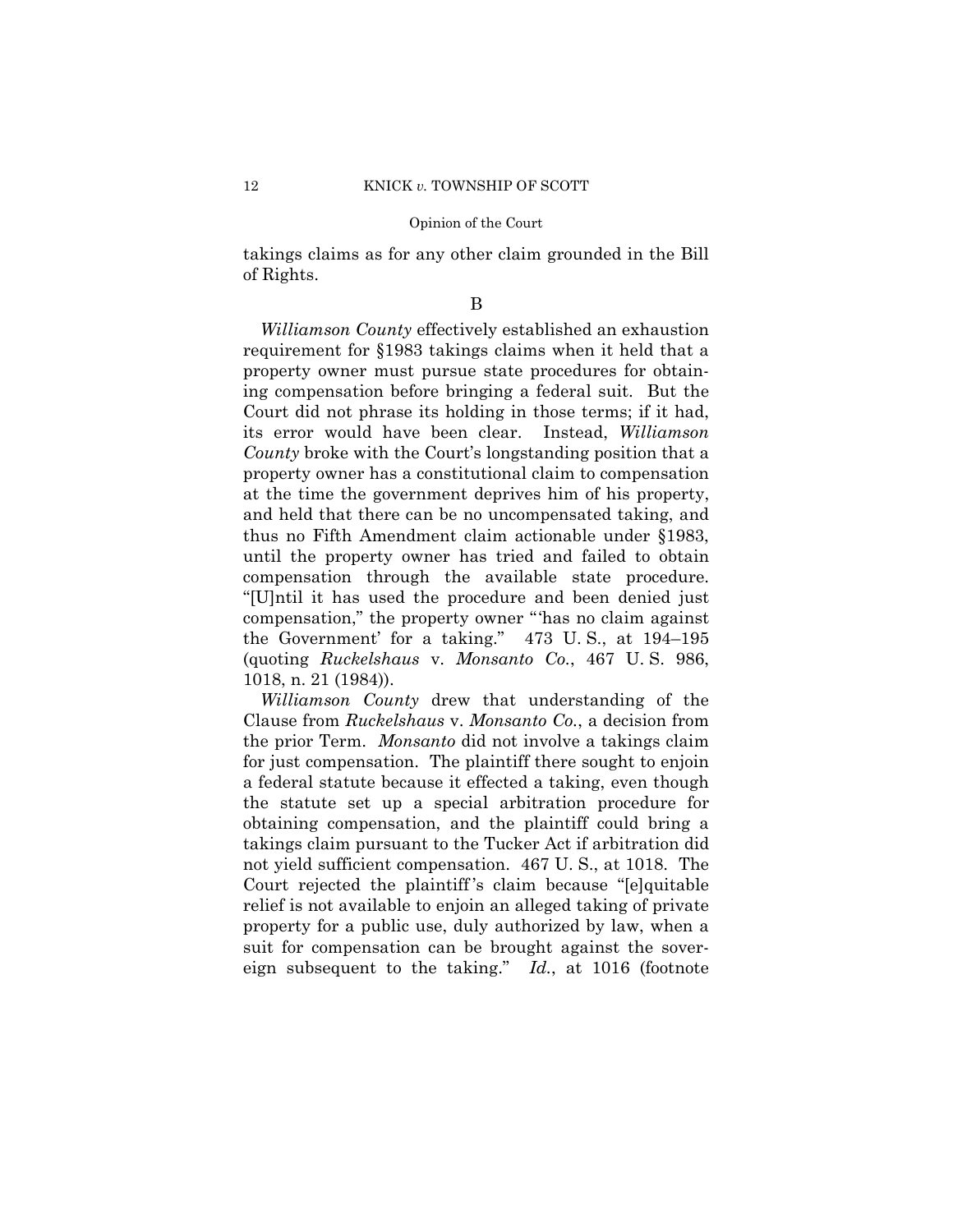omitted). That much is consistent with our precedent: Equitable relief was not available because monetary relief was under the Tucker Act.

That was enough to decide the case. But *Monsanto*  went on to say that if the plaintiff obtained compensation in arbitration, then "no taking has occurred and the [plaintiff] has no claim against the Government." *Id*., at 1018, n. 21. Certainly it is correct that a fully compensated plaintiff has no further claim, but that is because the taking has been *remedied* by compensation, not because there was *no taking* in the first place. See *First English*, 482 U. S., at 316, n. 9. The statute in *Monsanto*  simply required the plaintiff to attempt to vindicate its claim to compensation through arbitration before proceeding under the Tucker Act. The case offers no support to *Williamson County* in this regard, because Congress unlike the States—is free to require plaintiffs to exhaust administrative remedies before bringing constitutional claims. See *McCarthy* v. *Madigan*, 503 U. S. 140, 144 (1992) ("Where Congress specifically mandates, exhaustion is required.").

*Williamson County* also relied on *Monsanto* when it analogized its new state-litigation requirement to federal takings practice, stating that "taking[s] claims against the Federal Government are premature until the property owner has availed itself of the process provided by the Tucker Act." 473 U. S., at 195. But the Court was simply confused. A claim for just compensation brought under the Tucker Act is not a prerequisite to a Fifth Amendment takings claim—it *is* a Fifth Amendment takings claim. A party who loses a Tucker Act suit has nowhere else to go to seek compensation for an alleged taking.

 Other than *Monsanto*, the principal case to which *Williamson County* looked was *Parratt* v. *Taylor*, 451 U. S. 527 (1981). Like *Monsanto*, *Parratt* did not involve a takings claim for just compensation. Indeed, it was not a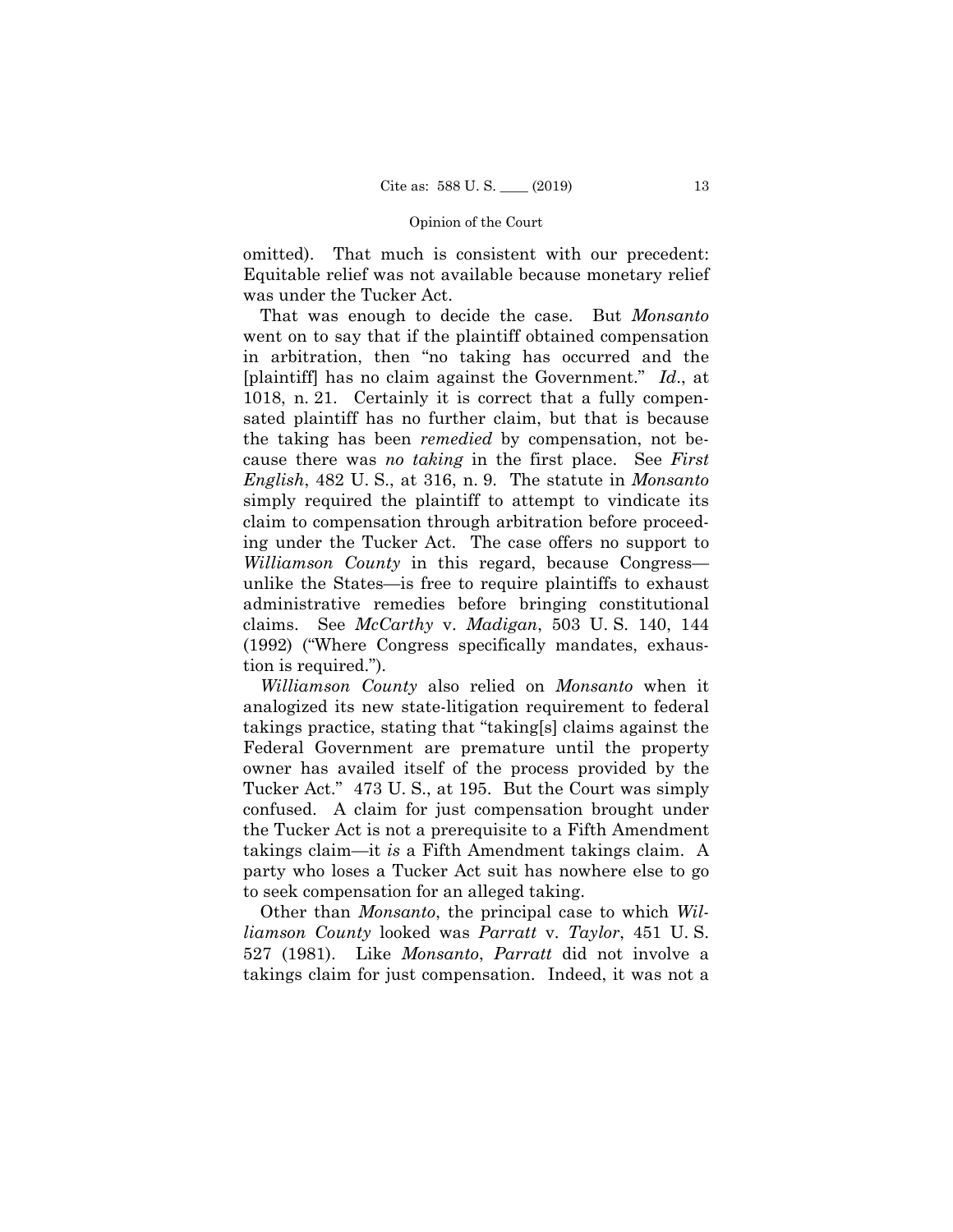takings case at all. *Parratt* held that a prisoner deprived of \$23.50 worth of hobby materials by the rogue act of a state employee could not state a due process claim if the State provided adequate post-deprivation process. 451 U. S., at 543–544. But the analogy from the due process context to the takings context is strained, as *Williamson County* itself recognized. See 473 U. S., at 195, n. 14. It is not even possible for a State to provide pre-deprivation due process for the unauthorized act of a single employee. That is quite different from the taking of property *by the government* through physical invasion or a regulation that destroys a property's productive use.

The poor reasoning of *Williamson County* may be partially explained by the circumstances in which the statelitigation issue reached the Court. The Court granted certiorari to decide whether the Fifth Amendment entitles a property owner to just compensation when a regulation temporarily deprives him of the use of his property. (*First English* later held that the answer was yes.) As *amicus curiae* in support of the local government, the United States argued in this Court that the developer could not state a Fifth Amendment claim because it had not pursued an inverse condemnation suit in state court. Neither party had raised that argument before.5 The Court then adopted the reasoning of the Solicitor General in an alternative holding, even though the case could have been resolved solely on the narrower and settled ground that no

<sup>5</sup>The Solicitor General continues this tradition here, arguing for the first time as *amicus curiae* that state inverse condemnation claims "aris[e] under" federal law and can be brought in federal court under 28 U. S. C. §1331 through the *Grable* doctrine. Brief for United States as *Amicus Curiae* 22–24; see *Grable & Sons Metal Products*, *Inc.* v. *Darue Engineering & Mfg.*, 545 U. S. 308 (2005). Because we agree with the Solicitor General's principal contention that federal takings claims can be brought immediately under §1983, we have no occasion to consider his novel §1331 argument.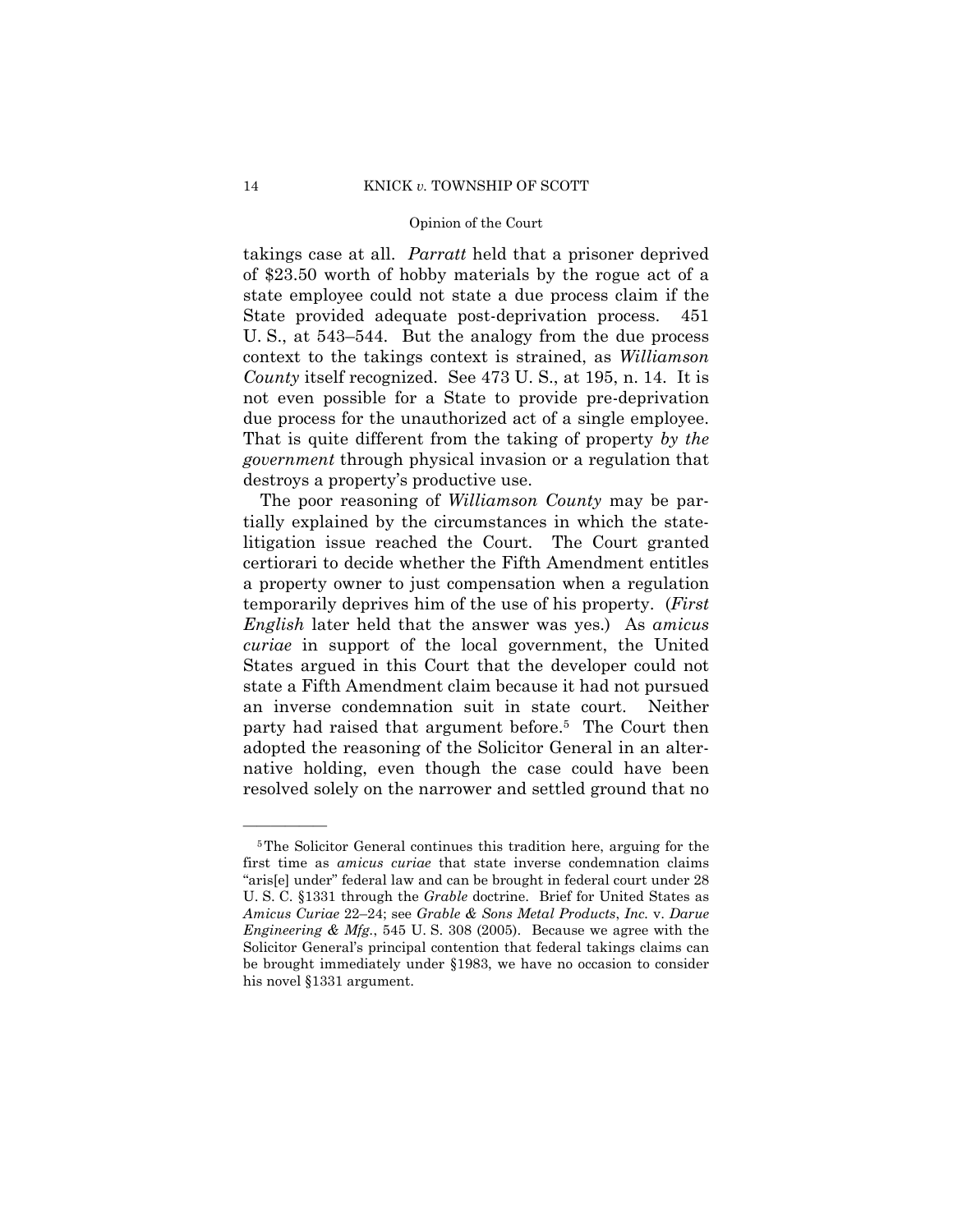taking had occurred because the zoning board had not yet come to a final decision regarding the developer's proposal. In these circumstances, the Court may not have adequately tested the logic of the state-litigation requirement or considered its implications, most notably the preclusion trap later sprung by *San Remo*. That consequence was totally unanticipated in *Williamson County*.

The dissent, doing what respondents do not even dare to attempt, defends the original rationale of *Williamson County*—that there is no Fifth Amendment violation, and thus no Fifth Amendment claim, until the government denies the property owner compensation in a subsequent proceeding.6 But although the dissent makes a more thoughtful and considered argument than *Williamson County*, it cannot reconcile its view with our repeated holdings that a property owner acquires a constitutional right to compensation at the time of the taking. See *supra*, at 7–11. The only reason that a taking would automatically entitle a property owner to the remedy of compensation is that, as Justice Brennan explained, with the uncompensated taking "the landowner has *already* suf-

 6The dissent thinks that respondents still press this theory. *Post*, at petitioner's question presented in such terms. Brief for Respondents i. 6 n. 3. But respondents instead describe *Williamson County* as resting on an understanding not of the elements of a federal takings claim but of the scope of 42 U. S. C. §1983. They even go so far as to rewrite For respondents, it does not matter whether a property owner has a Fifth Amendment claim at the time of a taking. What matters is that, in respondents' view, no constitutional violation occurs for purposes of §1983 until the government has subsequently denied compensation. That characterization has no basis in the *Williamson County* opinion, which did not even quote §1983 and stated that the Court's reasoning applied with equal force to takings by the Federal Government, not covered by §1983. 473 U. S., at 195. Respondents' attempt to recast the state-litigation requirement as a §1983-specific rule fails for the same reason as the logic of *Williamson County*—a property owner has a Fifth Amendment claim for a violation of the Takings Clause as soon as the government takes his property without paying for it.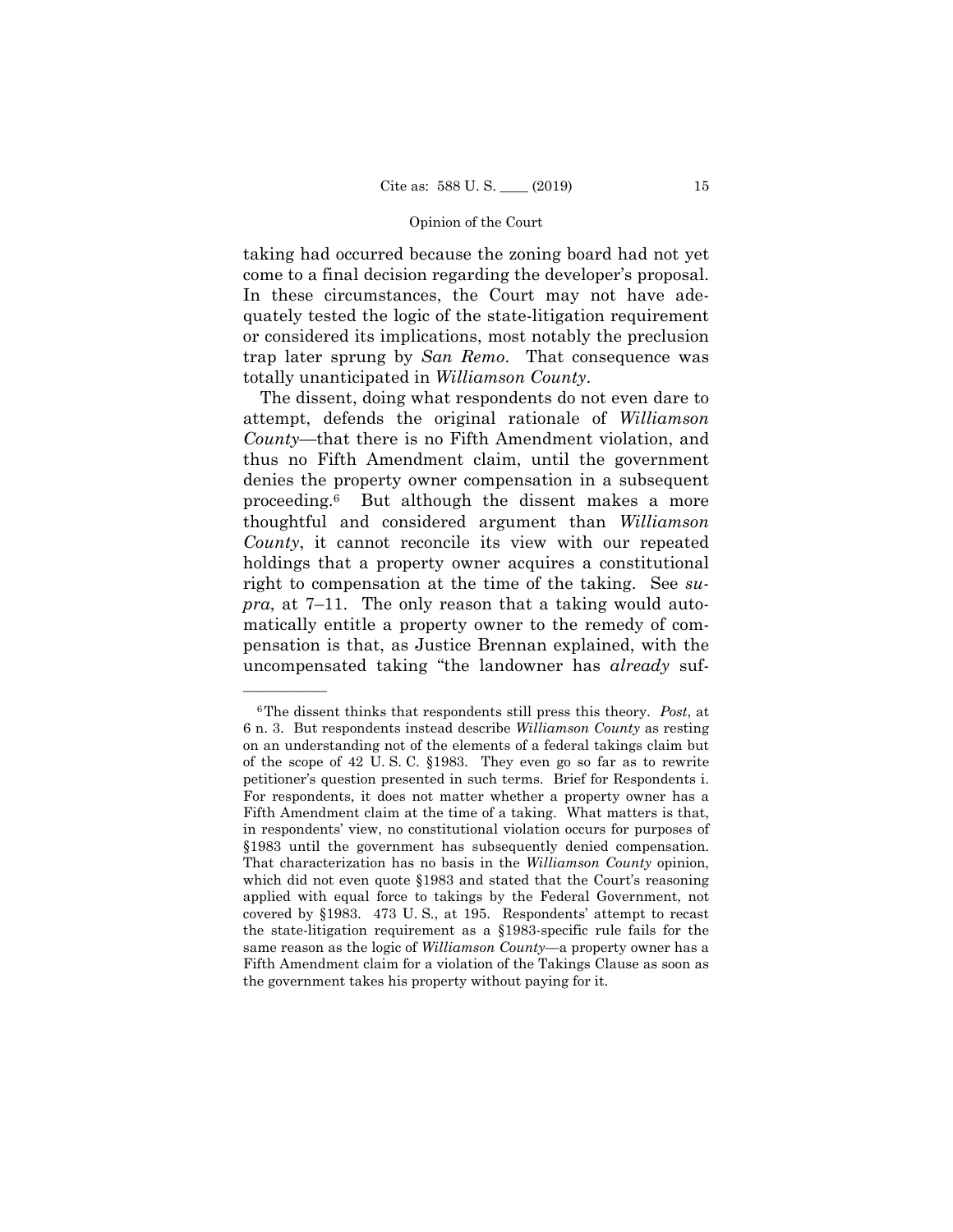fered a constitutional violation." *San Diego Gas & Elec. Co.*, 450 U. S., at 654 (dissenting opinion). The dissent here provides no more reason to resist that conclusion than did *Williamson County*.

# $\mathcal{C}$

The Court in *Williamson County* relied on statements in our prior opinions that the Clause "does not provide or require that compensation shall be actually paid in advance of the occupancy of the land to be taken. But the owner is entitled to reasonable, certain and adequate provision for obtaining compensation" after a taking. *Cherokee Nation* v. *Southern Kansas R. Co.*, 135 U. S. 641, 659 (1890). Respondents rely on the same cases in contending that uncompensated takings for which compensation is subsequently available do not violate the Fifth Amendment at the time of the taking. But respondents read those statements too broadly. They concerned requests for injunctive relief, and the availability of subsequent compensation meant that such an equitable remedy was not available. See *Regional Rail Reorganization Act Cases*, 419 U. S. 102, 107, 149 (1974) (reversing a decision "enjoin[ing]" the enforcement of a federal statute because "the availability of the Tucker Act guarantees an adequate remedy at law for any taking which might occur"); *Hurley*  v. *Kincaid*, 285 U. S. 95, 99, 105 (1932) (rejecting a request to "enjoin the carrying out of any work" on a flood control project because the Tucker Act provided the plaintiff with "a plain, adequate, and complete remedy at law"). Simply because the property owner was not entitled to injunctive relief at the time of the taking does not mean there was no violation of the Takings Clause at that time.

The history of takings litigation provides valuable context. At the time of the founding there usually was no compensation remedy available to property owners. On occasion, when a legislature authorized a particular gov-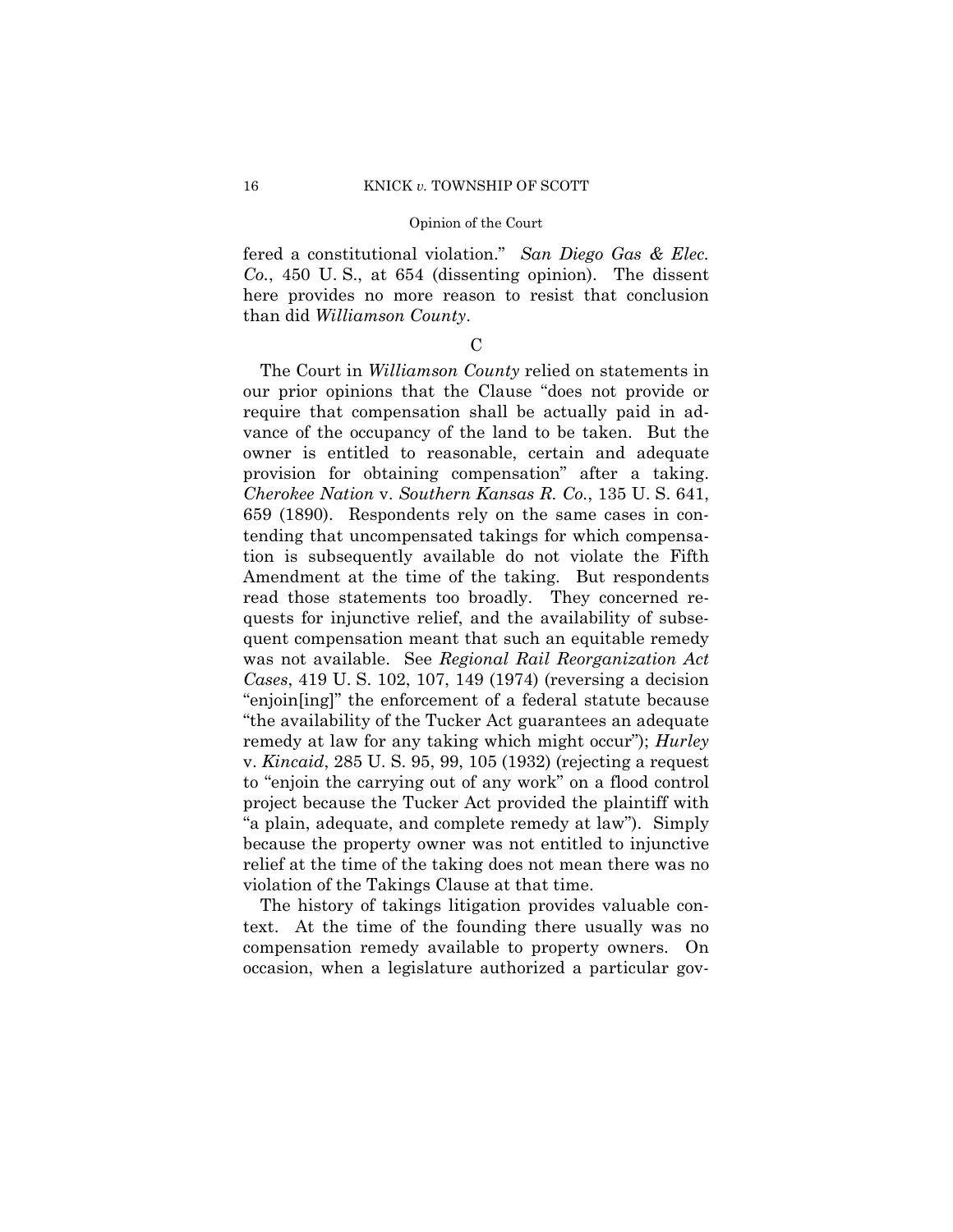ernment action that took private property, it might also create a special owner-initiated procedure for obtaining compensation. But there were no general causes of action through which plaintiffs could obtain compensation for property taken for public use. Brauneis, The First Constitutional Tort: The Remedial Revolution in Nineteenth-Century State Just Compensation Law, 52 Vand. L. Rev. 57, 69–70, and n. 33 (1999).

Until the 1870s, the typical recourse of a property owner who had suffered an uncompensated taking was to bring a common law trespass action against the responsible corporation or government official. The official would then raise the defense that his trespass was lawful because authorized by statute or ordinance, and the plaintiff would respond that the law was unconstitutional because it provided for a taking without just compensation. If the plaintiff prevailed, he nonetheless had no way at common law to obtain money damages for a permanent taking that is, just compensation for the total value of his property. He could obtain only retrospective damages, as well as an injunction ejecting the government from his property going forward. See *id*., at 67–69, 97–99.

As Chancellor Kent explained when granting a property owner equitable relief, the Takings Clause and its analogs in state constitutions required that "a fair compensation must, in all cases, be *previously* made to the individuals affected." *Gardner* v. *Newburgh*, 2 Johns. Ch. 162, 166 (N. Y. 1816) (emphasis added). If a government took property without payment, a court would set aside the taking because it violated the Constitution and order the property restored to its owner. The Framers meant to prohibit the Federal Government from *taking* property without paying for it. Allowing the government to *keep* the property pending subsequent compensation to the owner, in proceedings that hardly existed in 1787, was not what they envisioned.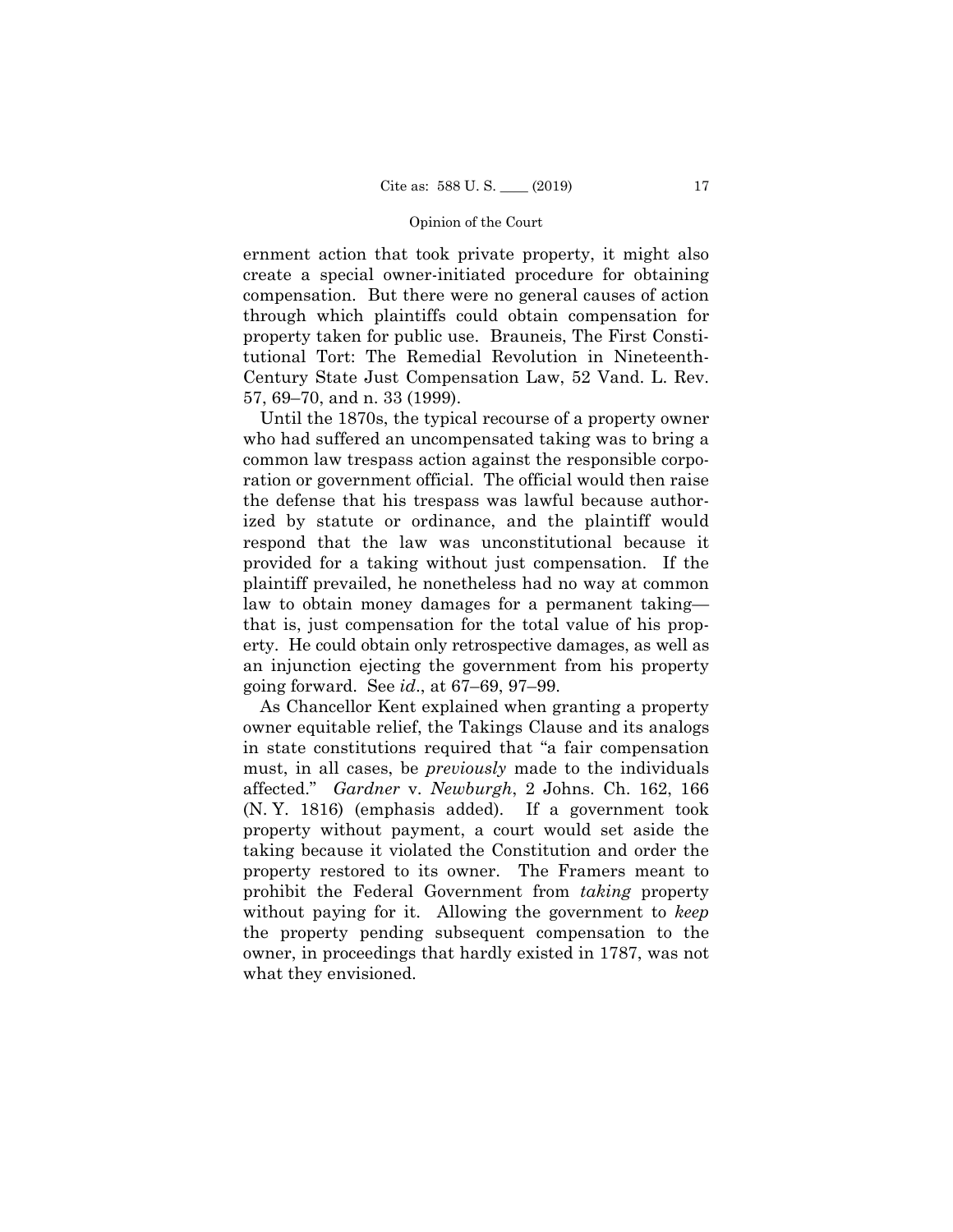Antebellum courts, which had no means of compensating a property owner for his loss, had no way to redress the violation of an owner's Fifth Amendment rights other than ordering the government to give him back his property. See *Callender* v. *Marsh*, 18 Mass. 418, 430–431 (1823) ("[I]f by virtue of any legislative act the land of any citizen should be occupied by the public  $\dots$ , without any means provided to indemnify the owner of the property, . . . because such a statute would be directly contrary to the [Massachusetts takings clause]; and as no action can be maintained against the public for damages, the only way to secure the party in his constitutional rights would be to declare void the public appropriation."). But in the 1870s, as state courts began to recognize implied rights of action for damages under the state equivalents of the Takings Clause, they declined to grant injunctions because property owners had an adequate remedy at law. See, *e.g.*, *Stetson* v. *Chicago & Evanston R. Co.*, 75 Ill. 74, 78 (1874) ("What injury, if any, [the property owner] has sustained, may be compensated by damages recoverable by an action at law."); see also Brauneis, *supra*, at 97–99, 110–112. On the federal level, Congress enabled property owners to obtain compensation for takings in federal court when it passed the Tucker Act in 1887, and we subsequently joined the state courts in holding that the compensation remedy is required by the Takings Clause itself. See *First English*, 482 U. S., at 316 (collecting cases).

Today, because the federal and nearly all state governments provide just compensation remedies to property owners who have suffered a taking, equitable relief is generally unavailable. As long as an adequate provision for obtaining just compensation exists, there is no basis to enjoin the government's action effecting a taking. But that is because, as the Court explained in *First English*, such a procedure is a remedy for a taking that violated the Constitution, not because the availability of the procedure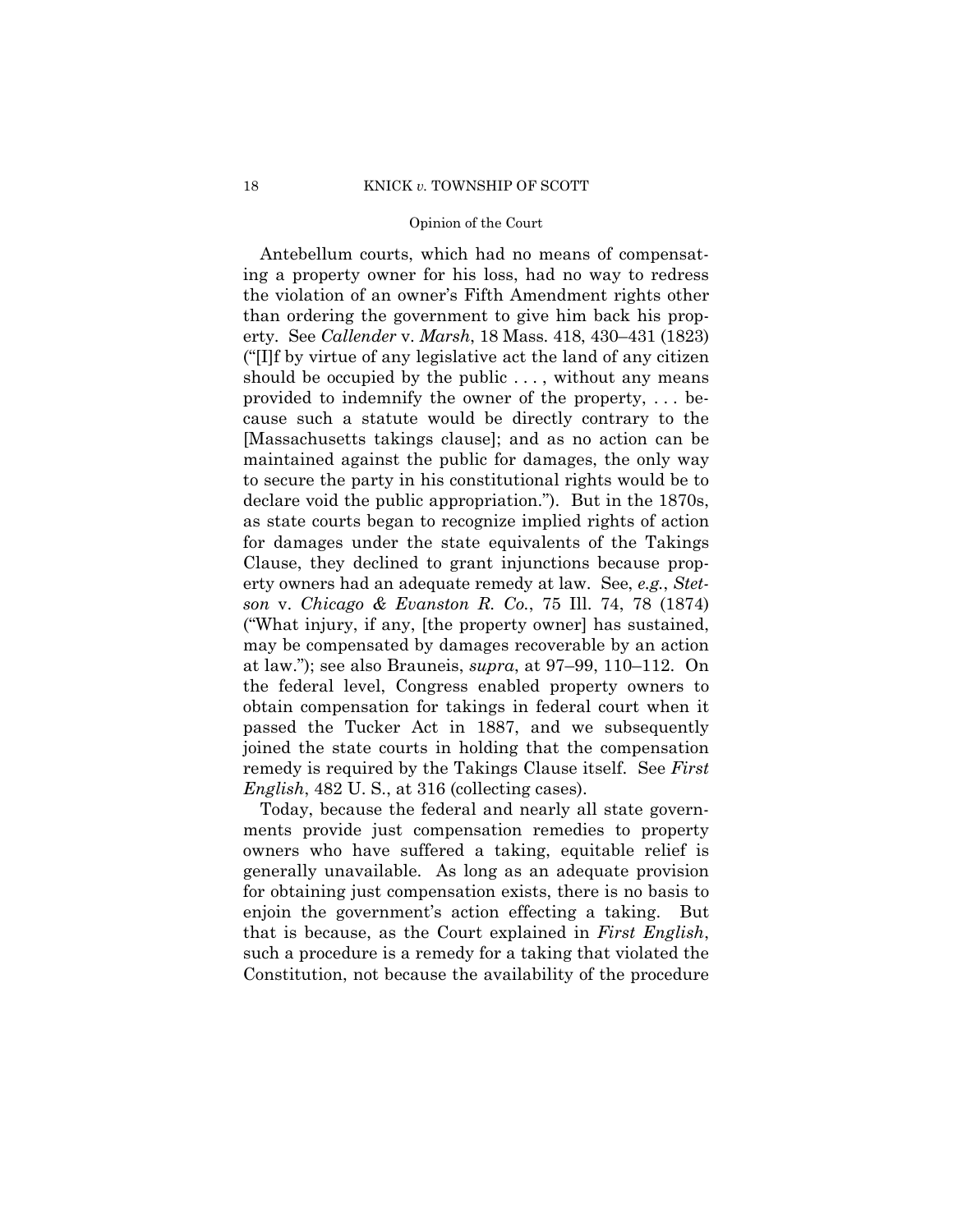somehow prevented the violation from occurring in the first place. See *supra*, at 9–11.7

The dissent contends that our characterization of *Cherokee Nation* effectively overrules "a hundred-plus years of legal rulings." *Post*, at 6 (opinion of KAGAN, J.). But under today's decision every one of the cases cited by the dissent would come out the same way—the plaintiffs would not be entitled to the relief they requested because they could instead pursue a suit for compensation. The premise of such a suit for compensation is that the property owner has already suffered a violation of the Fifth Amendment that may be remedied by money damages.<sup>8</sup>

\* \* \*

We conclude that a government violates the Takings Clause when it takes property without compensation, and

 cerned a state tort suit alleging a taking by a contractor building dikes 7Among the cases invoking the *Cherokee Nation* language that the parties have raised, only one, *Yearsley* v. *W. A. Ross Constr. Co.*, 309 U. S. 18 (1940), rejected a demand for compensation. *Yearsley* confor the Federal Government. In ruling for the contractors, we suggested that the taking did not violate the Fifth Amendment because the property owner had the opportunity to pursue a claim for just compensation under the Tucker Act. As explained, however, a claim for compensation brought under the Tucker Act *is* a claim for a violation of the Fifth Amendment; it does not prevent a violation from occurring. Regardless, *Yearsley* was right to hold that the contractors were immune from suit. Because the Tucker Act provides a complete remedy for any taking by the Federal Government, it "excludes liability of the Government's representatives lawfully acting on its behalf in relation to the taking," barring the plaintiffs from seeking any relief from the

 Invoking that federal protection in the face of state action violating contractors themselves. *Id.*, at 22.<br><sup>8</sup>The dissent also asserts that today's ruling "betrays judicial federalism." *Post*, at 15. But since the Civil Rights Act of 1871, part of "judicial federalism" has been the availability of a federal cause of action when a local government violates the Constitution. 42 U. S. C. §1983. the Fifth Amendment cannot properly be regarded as a betrayal of federalism.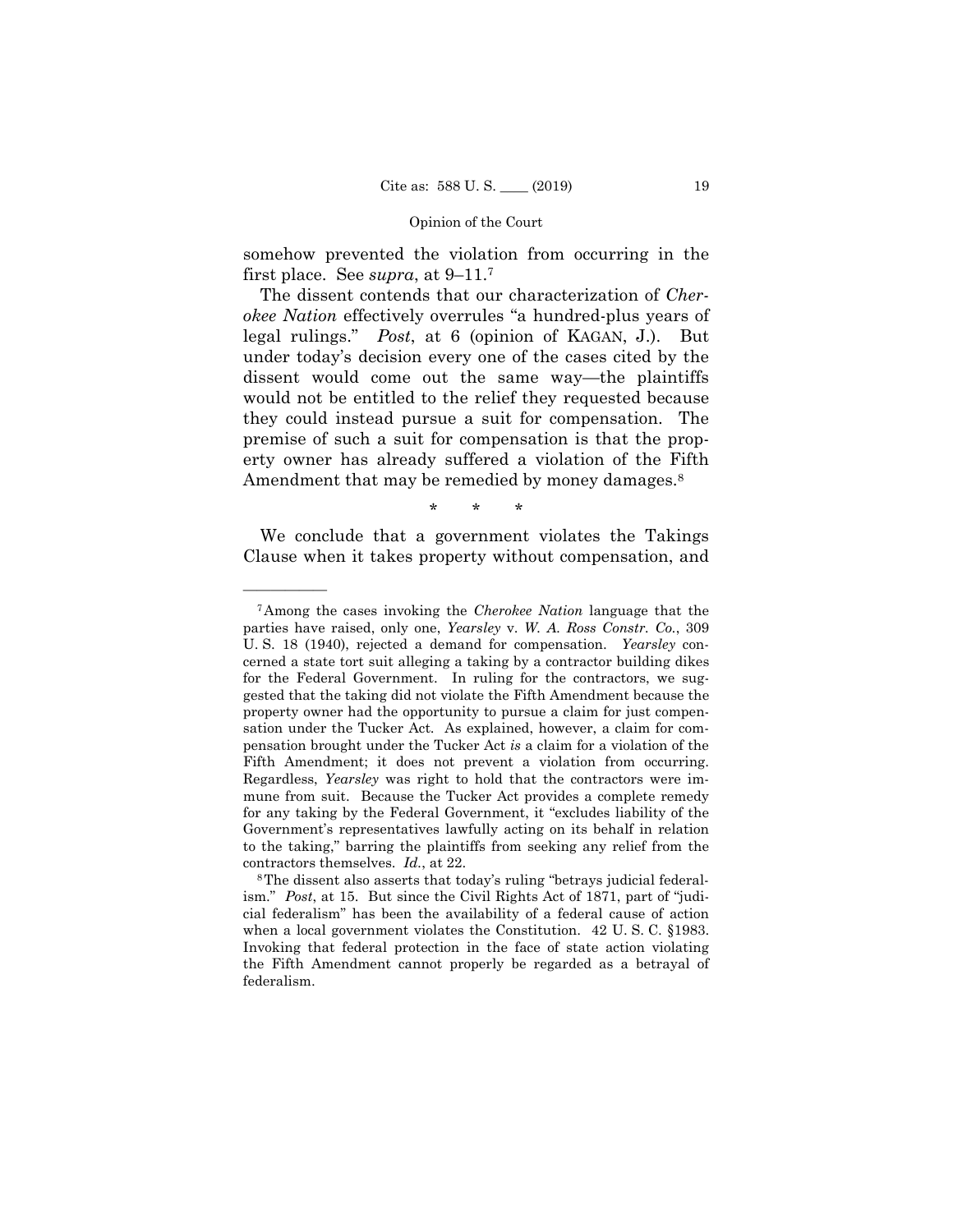that a property owner may bring a Fifth Amendment claim under §1983 at that time. That does not as a practical matter mean that government action or regulation may not proceed in the absence of contemporaneous compensation. Given the availability of post-taking compensation, barring the government from acting will ordinarily not be appropriate. But because the violation is complete at the time of the taking, pursuit of a remedy in federal court need not await any subsequent state action. Takings claims against local governments should be handled the same as other claims under the Bill of Rights. *Williamson County* erred in holding otherwise.

IV

The next question is whether we should overrule *Williamson County*, or whether *stare decisis* counsels in favor of adhering to the decision, despite its error. The doctrine of *stare decisis* reflects a judgment "that 'in most matters it is more important that the applicable rule of law be settled than that it be settled right.'" *Agostini* v. *Felton*, 521 U. S. 203, 235 (1997) (quoting *Burnet* v. *Coronado Oil & Gas Co.*, 285 U. S. 393, 406 (1932) (Brandeis, J., dissenting)). The doctrine "is at its weakest when we interpret the Constitution," as we did in *Williamson County*, because only this Court or a constitutional amendment can alter our holdings. *Agostini*, 521 U. S., at 235.

We have identified several factors to consider in deciding whether to overrule a past decision, including "the quality of [its] reasoning, the workability of the rule it established, its consistency with other related decisions, . . . and reliance on the decision." *Janus* v. *State*, *County*, *and Municipal Employees*, 585 U. S. \_\_\_, \_\_\_–\_\_\_ (2018) (slip op., at 34–35). All of these factors counsel in favor of overruling *Williamson County*.

*Williamson County* was not just wrong. Its reasoning was exceptionally ill founded and conflicted with much of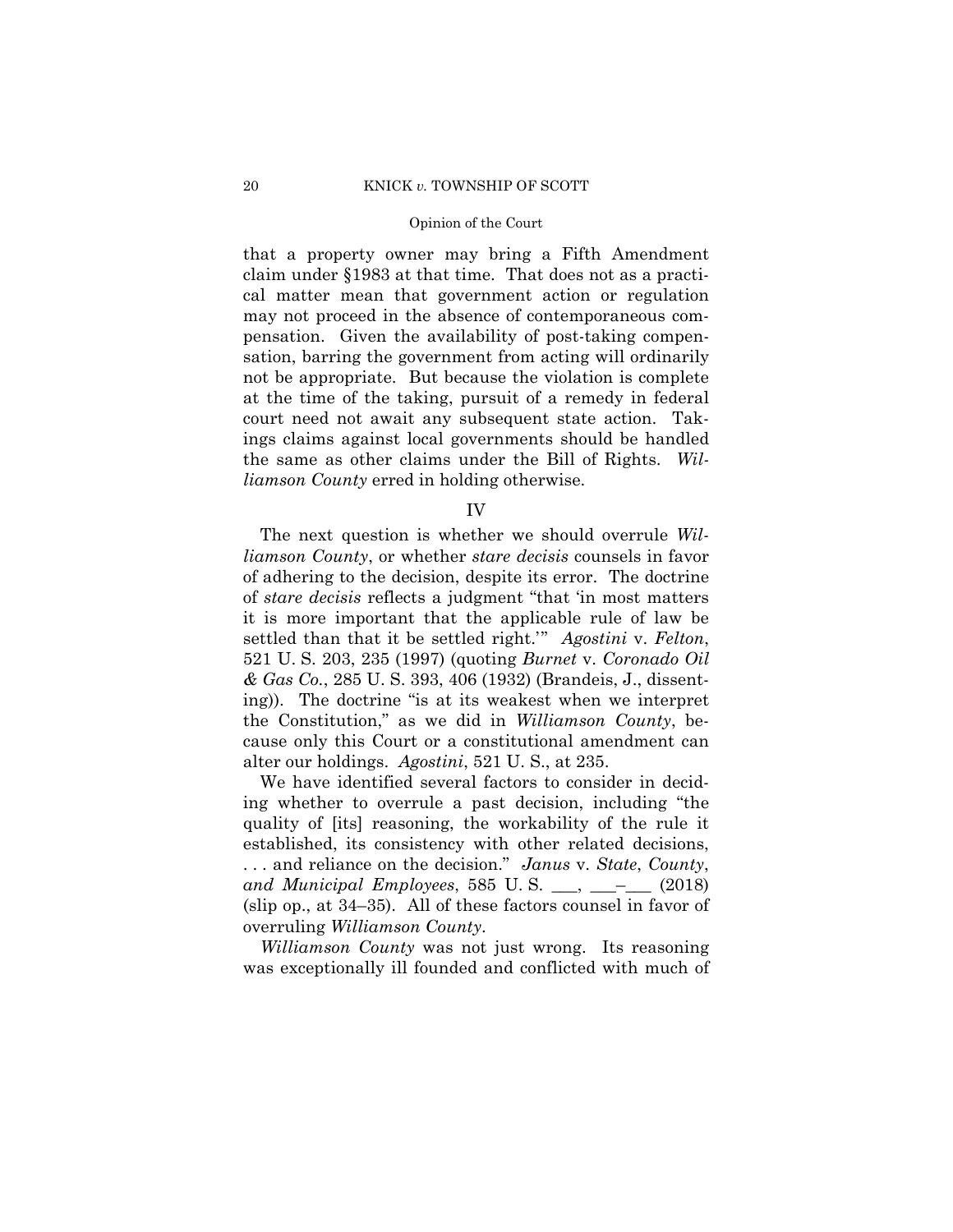our takings jurisprudence. See *supra*, at 12–14. Its key conclusion, which it drew from unnecessary language in *Monsanto*—that a property owner does not have a ripe federal takings claim until he has unsuccessfully pursued an initial state law claim for just compensation—ignored *Jacobs* and many subsequent decisions holding that a property owner acquires a Fifth Amendment right to compensation at the time of a taking. This contradiction was on stark display just two years later in *First English*.

The decision has come in for repeated criticism over the years from Justices of this Court and many respected commentators. See *San Remo*, 545 U. S., at 348 (Rehnquist, C. J., joined by O'Connor, Kennedy, and THOMAS, JJ., concurring in judgment); *Arrigoni Enterprises*, *LLC* v. *Durham*, 578 U. S. \_\_\_ (2016) (THOMAS, J., joined by Kennedy, J., dissenting from denial of certiorari); Merrill, Anticipatory Remedies for Takings, 128 Harv. L. Rev. 1630, 1647–1649 (2015); McConnell, *Horne* and the Normalization of Takings Litigation: A Response to Professor Echeverria, 43 Env. L. Rep. 10749, 10751 (2013); Friedman, Under the Law of Federal Jurisdiction: Allocating Cases Between Federal and State Courts, 104 Colum. L. Rev. 1211, 1264 (2004); Monaghan, State Law Wrongs, State Law Remedies, and the Fourteenth Amendment, 86 Colum. L. Rev. 979, 989 (1986). Even the academic defenders of the state-litigation requirement base it on federalism concerns (although they do not reconcile those concerns with the settled construction of §1983) rather than the reasoning of the opinion itself. See Echeverria, *Horne* v. *Department of Agriculture*: An Invitation To Reexamine "Ripeness" Doctrine in Takings Litigation, 43 Env. L. Rep. 10735, 10744 (2013); Sterk, The Demise of Federal Takings Litigation, 48 Wm. & Mary L. Rev. 251, 288 (2006).

Because of its shaky foundations, the state-litigation requirement has been a rule in search of a justification for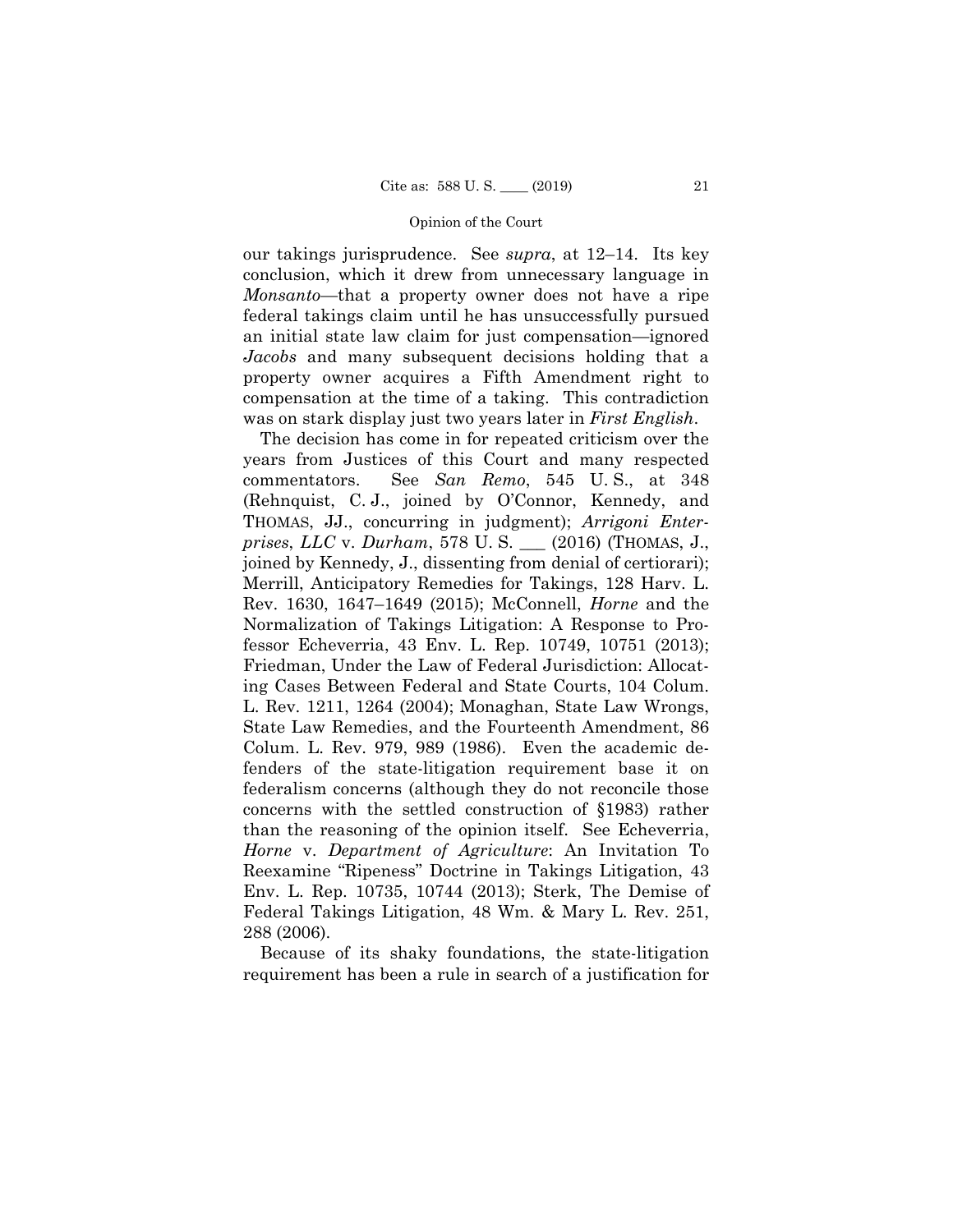over 30 years. We eventually abandoned the view that the requirement is an element of a takings claim and recast it as a "prudential" ripeness rule. See *Horne* v. *Department of Agriculture*, 569 U. S. 513, 525–526 (2013); *Suitum* v. *Tahoe Regional Planning Agency*, 520 U. S. 725, 733–734 (1997). No party defends that approach here. See Brief for Respondents 37; Brief for United States as *Amicus Curiae* 19–20. Respondents have taken a new tack, adopting a §1983–specific theory at which *Williamson County* did not even hint. See n. 6, *supra*. The fact that the justification for the state-litigation requirement continues to evolve is another factor undermining the force of *stare decisis*. See *Janus*, 585 U. S., at \_\_\_ (slip op., at 23).

The state-litigation requirement has also proved to be unworkable in practice. *Williamson County* envisioned that takings plaintiffs would ripen their federal claims in state court and then, if necessary, bring a federal suit under §1983. But, as we held in *San Remo*, the state court's resolution of the plaintiff 's inverse condemnation claim has preclusive effect in any subsequent federal suit. The upshot is that many takings plaintiffs never have the opportunity to litigate in a federal forum that §1983 by its terms seems to provide. That significant consequence was not considered by the Court in *Williamson County*.

The dissent argues that our constitutional holding in *Williamson County* should enjoy the "enhanced" form of *stare decisis* we usually reserve for statutory decisions, because Congress could have eliminated the *San Remo*  preclusion trap by amending the full faith and credit statute. *Post*, at 17 (quoting *Kimble* v. *Marvel Entertainment*, *LLC*, 578 U. S. \_\_\_, \_\_\_ (slip op., at 8)). But takings plaintiffs, unlike plaintiffs bringing any other constitutional claim, would still have been forced to pursue relief under state law before they could bring suit in federal court. Congress could not have lifted that unjustified exhaustion requirement because, under *Williamson County*,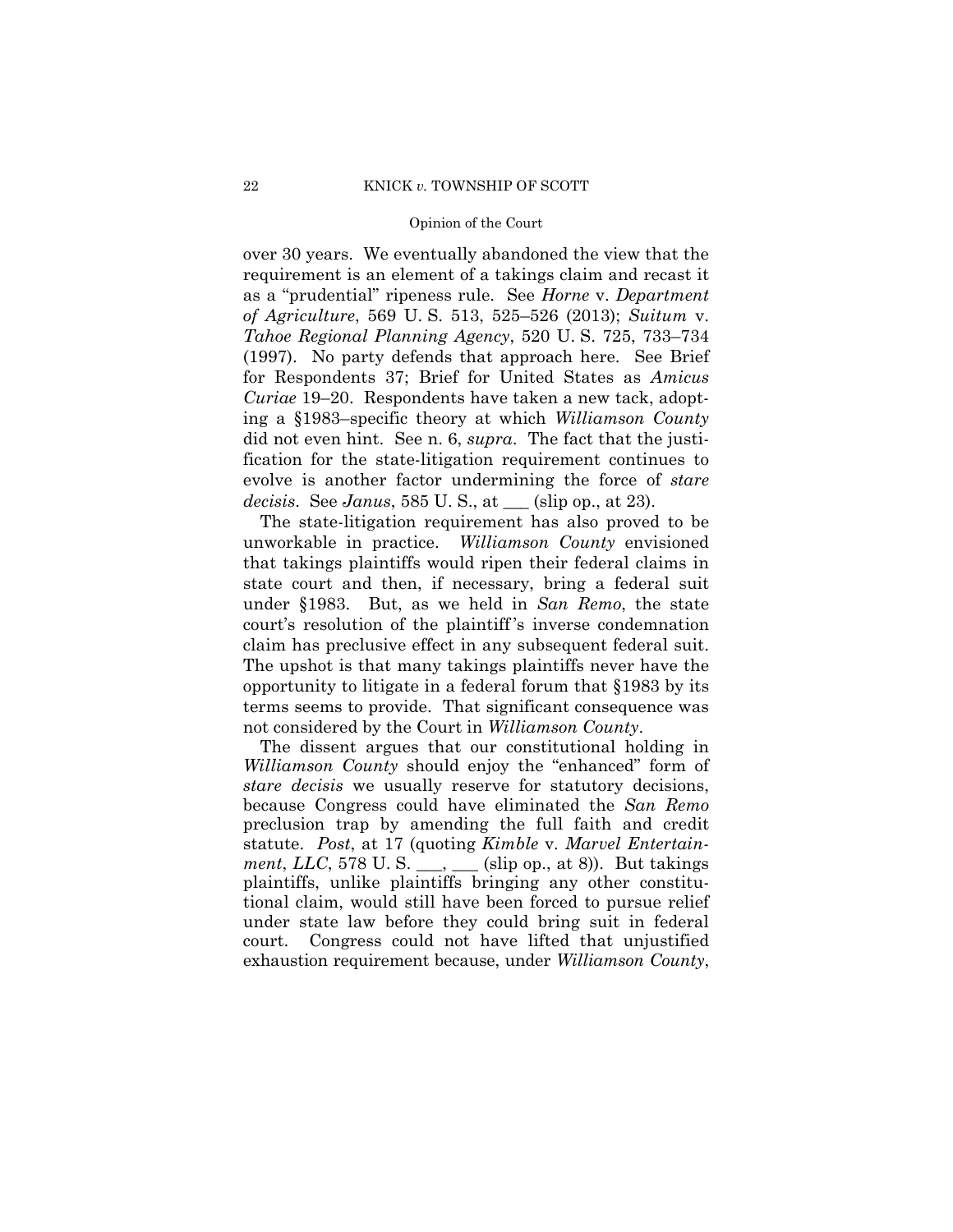a property owner had no federal claim until a state court denied him compensation.

Finally, there are no reliance interests on the statelitigation requirement. We have recognized that the force of *stare decisis* is "reduced" when rules that do not "serve as a guide to lawful behavior" are at issue. *United States*  v. *Gaudin*, 515 U. S. 506, 521 (1995); see *Alleyne* v. *United States*, 570 U. S. 99, 119 (2013) (SOTOMAYOR, J., concurring). Our holding that uncompensated takings violate the Fifth Amendment will not expose governments to new liability; it will simply allow into federal court takings claims that otherwise would have been brought as inverse condemnation suits in state court.

Governments need not fear that our holding will lead federal courts to invalidate their regulations as unconstitutional. As long as just compensation remedies are available—as they have been for nearly 150 years injunctive relief will be foreclosed. For the same reason, the Federal Government need not worry that courts will set aside agency actions as unconstitutional under the Administrative Procedure Act. 5 U. S. C. §706(2)(B). Federal courts will not invalidate an otherwise lawful uncompensated taking when the property owner can receive complete relief through a Fifth Amendment claim brought under the Tucker Act.

In light of all the foregoing, the dissent cannot, with respect, fairly maintain its extreme assertions regarding our application of the principle of *stare decisis*.

\* \* \*

The state-litigation requirement of *Williamson County*  is overruled. A property owner may bring a takings claim under §1983 upon the taking of his property without just compensation by a local government. The judgment of the United States Court of Appeals for the Third Circuit is vacated, and the case is remanded for further proceedings consistent with this opinion.

*It is so ordered.*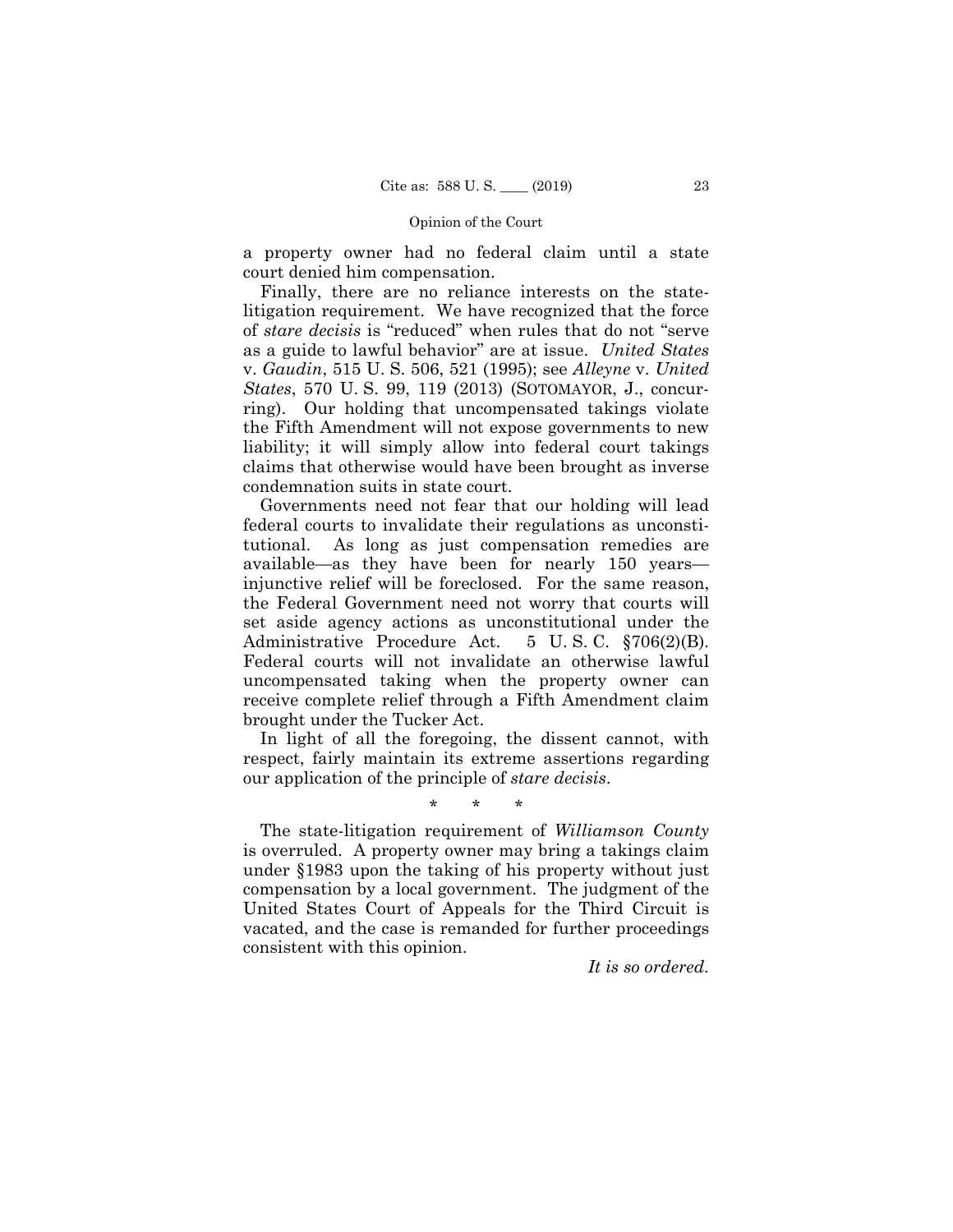THOMAS, J., concurring

# $\frac{1}{2}$  , where  $\frac{1}{2}$ **SUPREME COURT OF THE UNITED STATES**

## $\frac{1}{2}$  ,  $\frac{1}{2}$  ,  $\frac{1}{2}$  ,  $\frac{1}{2}$  ,  $\frac{1}{2}$  ,  $\frac{1}{2}$ No. 17–647

# ROSE MARY KNICK, PETITIONER *v.* TOWNSHIP OF SCOTT, PENNSYLVANIA, ET AL.

# ON WRIT OF CERTIORARI TO THE UNITED STATES COURT OF APPEALS FOR THE THIRD CIRCUIT

[June 21, 2019]

# JUSTICE THOMAS, concurring.

The Fifth Amendment's Takings Clause prohibits the government from "tak[ing]" private property "without just compensation." The Court correctly interprets this text by holding that a violation of this Clause occurs as soon as the government takes property without paying for it.

 because the program takes property without paying for it. The United States, by contrast, urges us not to enforce the Takings Clause as written. It worries that requiring payment to accompany a taking would allow courts to enjoin or invalidate broad regulatory programs "merely" Brief for United States as *Amicus Curiae* 12. According to the United States, "there is a 'nearly infinite variety of ways in which government actions or regulations can affect property interests,'" and it ought to be good enough that the government "implicitly promises to pay compensation for any taking" if a property owner successfully sues the government in court. Supplemental Letter Brief for United States as *Amicus Curiae* 5 (Supp. Brief) (citing the Tucker Act, 28 U. S. C. §1491). Government officials, the United States contends, should be able to implement regulatory programs "without fear" of injunction or invalidation under the Takings Clause, "even when" the program is so far reaching that the officials "cannot determine whether a taking will occur." Supp. Brief 5.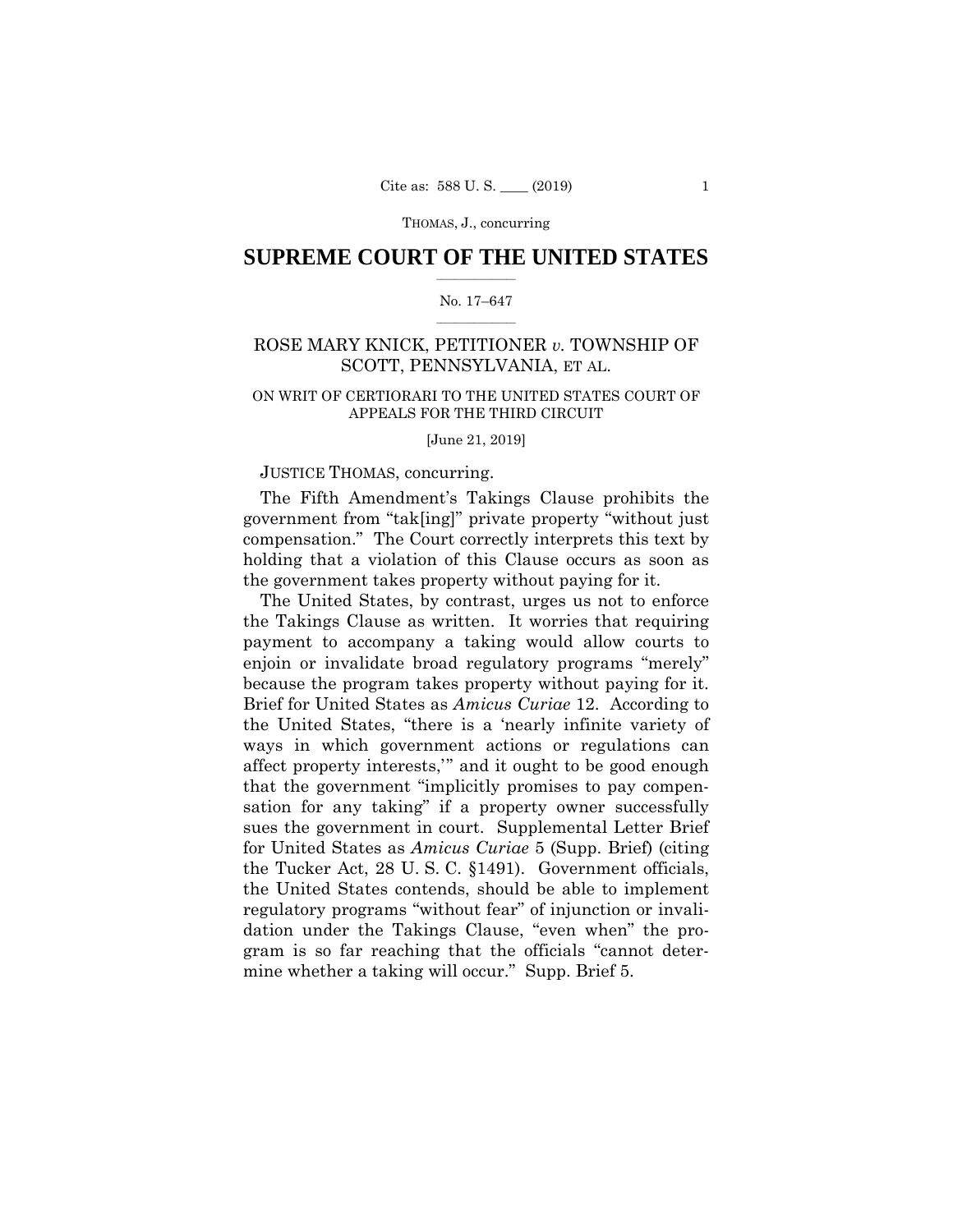# THOMAS, J., concurring

 just compensation before or at the time of its taking." *Id.*, This "sue me" approach to the Takings Clause is untenable. The Fifth Amendment does not merely provide a damages remedy to a property owner willing to "shoulder the burden of securing compensation" after the government takes property without paying for it. *Arrigoni Enterprises, LLC* v. *Durham*, 578 U. S. \_\_\_, \_\_\_ (2016) (THOMAS, J., dissenting from denial of certiorari) (slip op., at 2). Instead, it makes just compensation a "prerequisite" to the government's authority to "tak[e] property for public use." *Ibid.* A "purported exercise of the eminent-domain power" is therefore "invalid" unless the government "pays at \_\_\_ (slip op., at 3). If this requirement makes some regulatory programs "unworkable in practice," Supp. Brief 5, so be it—our role is to enforce the Takings Clause as written.

Of course, as the Court correctly explains, the United States' concerns about injunctions may be misplaced. *Ante,* at 15–18. Injunctive relief is not available when an adequate remedy exists at law. *E.g.*, *Monsanto Co.* v. *Geertson Seed Farms*, 561 U. S. 139, 156 (2010). And even when relief is appropriate for a particular plaintiff, it does not follow that a court may enjoin or invalidate an entire regulatory "program," Supp. Brief 5, by granting relief "beyond the parties to the case," *Trump* v. *Hawaii*, 585 U. S.  $\_\_\_\_\_\_\_\_\_\$  (2018) (THOMAS, J., concurring) (slip op., at 6); see  $id.$ , at  $\_\_$  (slip op., at 2) (expressing skepticism about "universal injunctions").

Still, "[w]hen the government repudiates [its] duty" to pay just compensation, its actions "are not only unconstitutional" but may be "tortious as well." *Monterey* v. *Del Monte Dunes at Monterey, Ltd.*, 526 U. S. 687, 717 (1999) (plurality opinion). I do not understand the Court's opinion to foreclose the application of ordinary remedial principles to takings claims and related common-law tort claims, such as trespass. I therefore join it in full.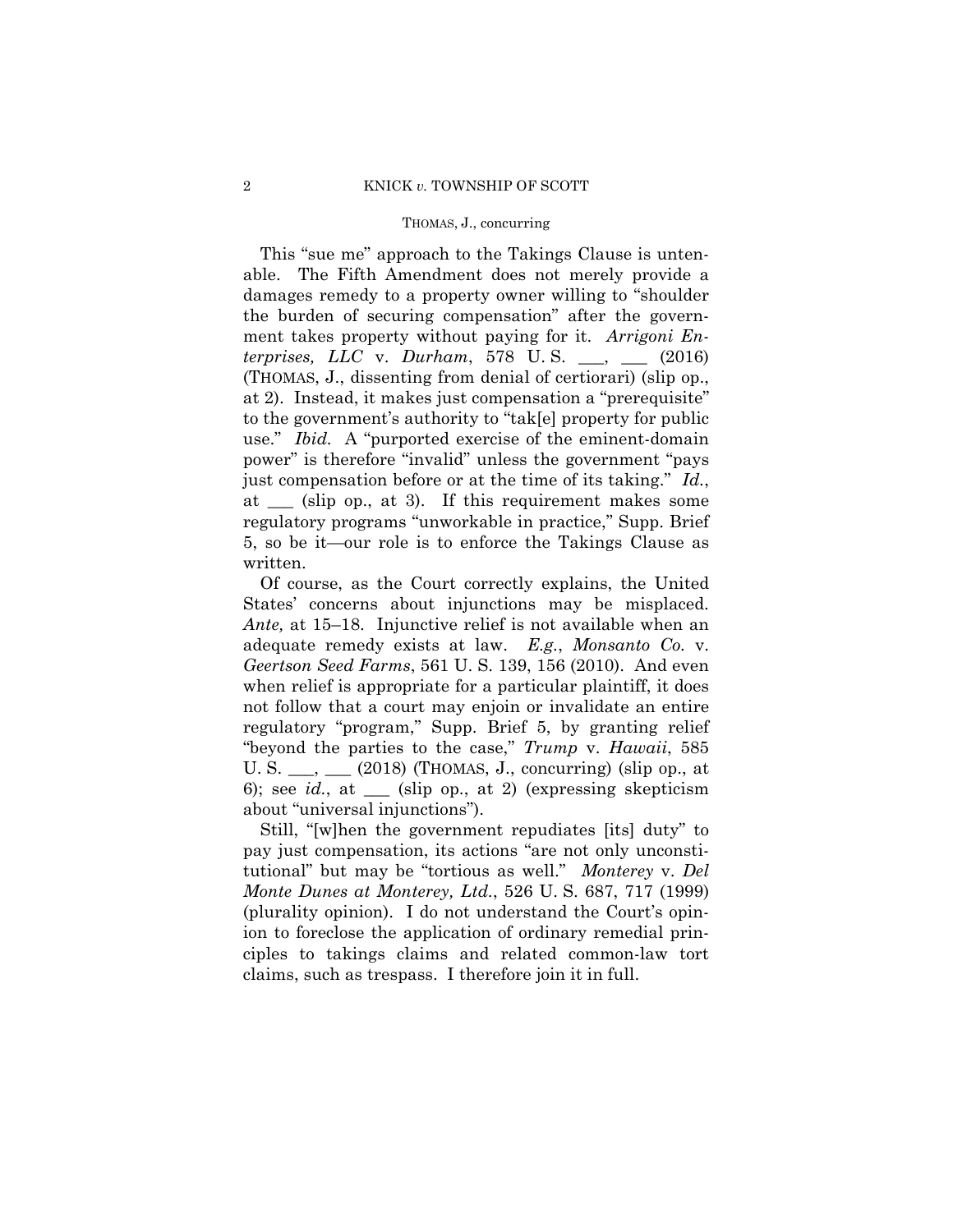# $\frac{1}{2}$  , where  $\frac{1}{2}$ **SUPREME COURT OF THE UNITED STATES**

## $\frac{1}{2}$  ,  $\frac{1}{2}$  ,  $\frac{1}{2}$  ,  $\frac{1}{2}$  ,  $\frac{1}{2}$  ,  $\frac{1}{2}$ No. 17–647

# ROSE MARY KNICK, PETITIONER *v.* TOWNSHIP OF SCOTT, PENNSYLVANIA, ET AL.

# ON WRIT OF CERTIORARI TO THE UNITED STATES COURT OF APPEALS FOR THE THIRD CIRCUIT

[June 21, 2019]

JUSTICE KAGAN, with whom JUSTICE GINSBURG, JUSTICE BREYER, and JUSTICE SOTOMAYOR join, dissenting.

Today, the Court formally overrules *Williamson County Regional Planning Comm'n* v. *Hamilton Bank of Johnson City*, 473 U. S. 172 (1985). But its decision rejects far more than that single case. *Williamson County* was rooted in an understanding of the Fifth Amendment's Takings Clause stretching back to the late 1800s. On that view, a government could take property so long as it provided a reliable mechanism to pay just compensation, even if the payment came after the fact. No longer. The majority today holds, in conflict with precedent after precedent, that a government violates the Constitution whenever it takes property without advance compensation—no matter how good its commitment to pay. That conclusion has no basis in the Takings Clause. Its consequence is to channel a mass of quintessentially local cases involving complex state-law issues into federal courts. And it transgresses all usual principles of *stare decisis*. I respectfully dissent.

I

Begin with the basics—the meaning of the Takings Clause. The right that Clause confers is not to be free from government takings of property for public purposes.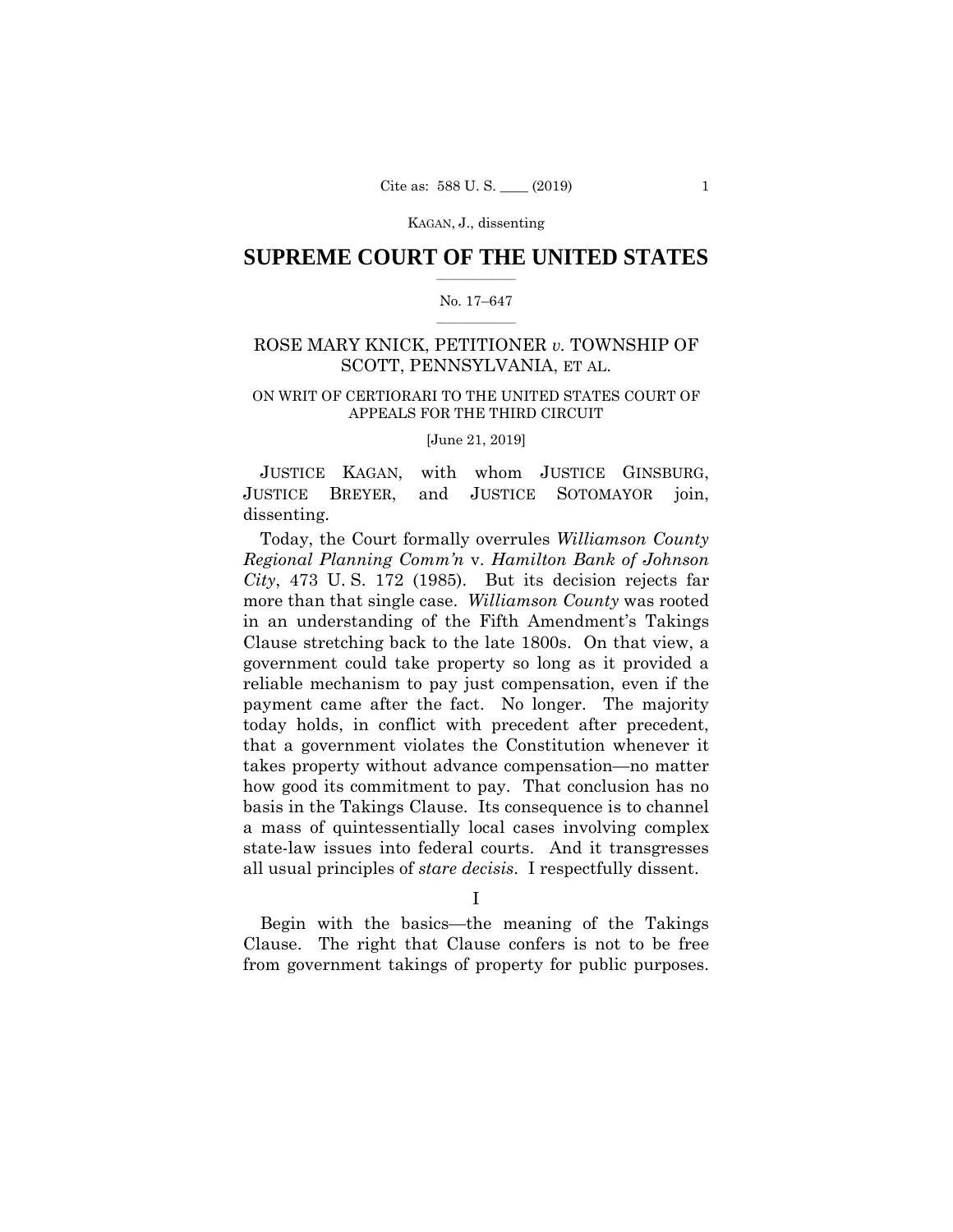Instead, the right is to be free from those takings when the government fails to provide "just compensation." In other words, the government *can* take private property for public purposes, so long as it fairly pays the property owner. That precept, which the majority does not contest, comes straight out of the constitutional text: "[P]rivate property [shall not] be taken for public use, without just compensation." Amdt. 5. "As its language indicates, [the Takings Clause] does not prohibit the taking of private property, but instead places a condition on the exercise of that power." *First English Evangelical Lutheran Church of Glendale* v. *County of Los Angeles*, 482 U. S. 304, 314 (1987). And that constitutional choice accords with ancient principles about what governments do. The eminent domain power—the capacity to "take private property for public uses"—is an integral "attribute of sovereignty." *Boom Co.* v. *Patterson*, 98 U. S. 403, 406 (1879); see *Kohl*  v. *United States*, 91 U. S. 367, 371 (1876) (The power is "essential to [the Government's] independent existence and perpetuity"). Small surprise, then, that the Constitution does not prohibit takings for public purposes, but only requires the government to pay fair value.

In that way, the Takings Clause is unique among the Bill of Rights' guarantees. It is, for example, unlike the Fourth Amendment's protection against excessive force which the majority mistakenly proposes as an analogy. See *ante*, at 8. Suppose a law enforcement officer uses excessive force and the victim recovers damages for his injuries. Did a constitutional violation occur? Of course. The Constitution prohibits what the officer did; the payment of damages merely remedied the constitutional wrong. But the Takings Clause is different because it does not prohibit takings; to the contrary, it permits them provided the government gives just compensation. So when the government "takes and pays," it is not violating the Constitution at all. Put another way, a Takings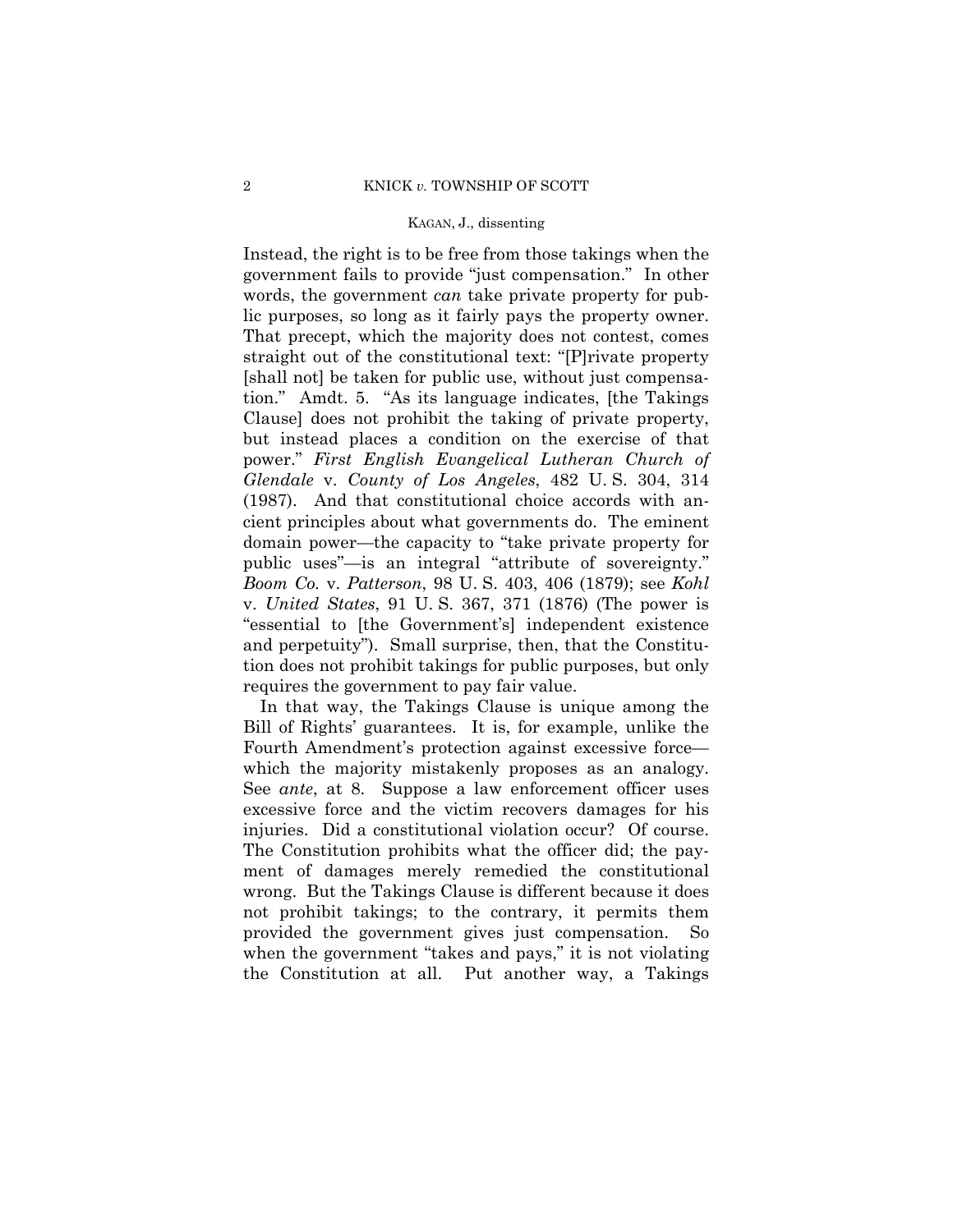Clause violation has two necessary elements. First, the government must take the property. Second, it must deny the property owner just compensation. See *Horne* v. *Department of Agriculture*, 569 U. S. 513, 525–526 (2013) ("[A] Fifth Amendment claim is premature until it is clear that the Government has both taken property *and* denied just compensation" (emphasis in original)). If the government has not done both, no constitutional violation has happened. All this is well-trod ground. See, *e.g.*, *United States* v. *Jones*, 109 U. S. 513, 518 (1883); *Albert Hanson Lumber Co.* v. *United States*, 261 U. S. 581, 586 (1923). Even the majority (despite its faulty analogy) does not contest it.

Similarly well-settled—until the majority's opinion today—was the answer to a follow-on question: At what point has the government denied a property owner just compensation, so as to complete a Fifth Amendment violation? For over a hundred years, this Court held that advance or contemporaneous payment was not required, so long as the government had established reliable procedures for an owner to later obtain just compensation (including interest for any time elapsed). The rule got its start in *Cherokee Nation* v. *Southern Kansas R. Co.*, 135 U. S. 641 (1890), where the Tribe argued that a federal statute authorizing condemnation of its property violated the Fifth Amendment because the law did not require advance payment. The Court disagreed. It held that the Takings Clause "does not provide or require that compensation shall be actually paid in advance of the occupancy of the land to be taken" so long as the government made available to the owner "reasonable, certain and adequate provision for obtaining compensation" afterward. *Id.*, at 659. Decade after decade, the Court repeated that principle.1 As another case put the point: The Takings Clause

<sup>1</sup>See also, *e.g.*, *Yearsley* v. *W. A. Ross Constr. Co.*, 309 U. S. 18, 21–22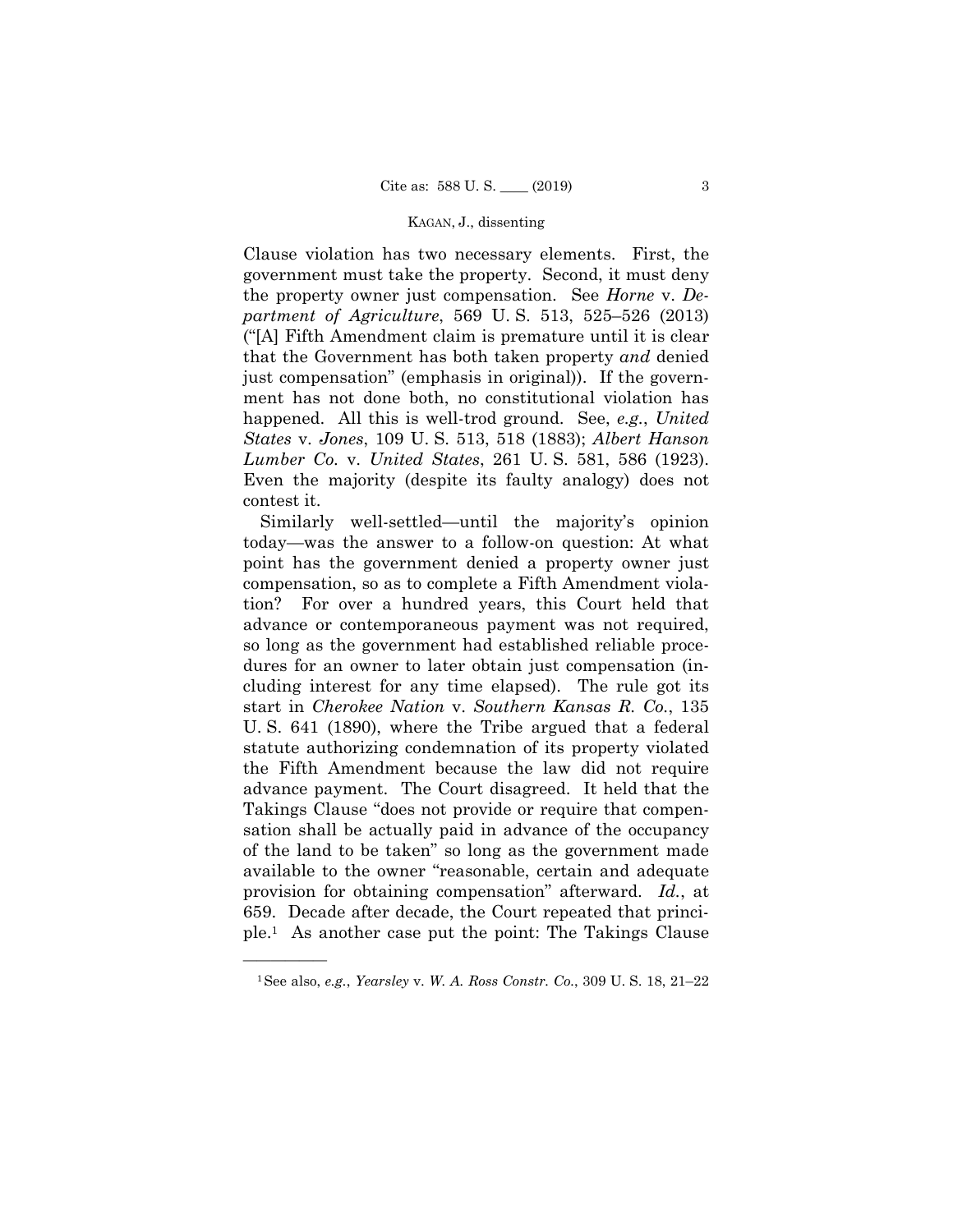does not demand "that compensation should be made previous to the taking" so long as "adequate means [are] provided for a reasonably just and prompt ascertainment and payment of the compensation." *Crozier* v. *Krupp A. G.*, 224 U. S. 290, 306 (1912). And the Court also made clear that a statute creating a right of action against the responsible government entity generally qualified as a constitutionally adequate compensatory mechanism. See, *e.g.*, *Williams* v. *Parker*, 188 U. S. 491, 502 (1903); *Yearsley* v. *W. A. Ross Constr. Co.*, 309 U. S. 18, 20–21 (1940).2

*Williamson County* followed from those decisions as night the day. The case began when a local planning commission rejected a property owner's development proposal. The owner chose not to seek compensation through the procedure the State had created—an "inverse condemnation" action against the commission. Instead, the owner sued in federal court alleging a Takings Clause violation under 42 U. S. C. §1983. Consistent with the century's worth of precedent I have recounted above, the Court found that no Fifth Amendment violation had yet occurred. See 473 U. S., at 195. The Court first recognized that "[t]he Fifth Amendment does not proscribe the

<sup>(1940);</sup> *Hurley* v. *Kincaid*, 285 U. S. 95, 104 (1932); *Dohany* v. *Rogers*, 281 U. S. 362, 365 (1930); *Joslin Mfg. Co.* v. *Providence*, 262 U. S. 668, 677 (1923); *Albert Hanson Lumber Co.* v. *United States*, 261 U. S. 581, 587 (1923); *Hayes* v. *Port of Seattle*, 251 U. S. 233, 238 (1920); *Bragg* v. *Weaver*, 251 U. S. 57, 62 (1919); *Madisonville Traction Co.* v. *Saint Bernard Mining Co.*, 196 U. S. 239, 251–252 (1905); *Williams* v. *Parker*, 188 U. S. 491, 502 (1903); *Backus* v. *Fort Street Union Depot Co.*, 169

U. S. 557, 568 (1898); *Sweet* v. *Rechel*, 159 U. S. 380, 400–402 (1895). <sup>2</sup> In many of these cases, the Court held as well that if payment occurs later, it must include interest. See, *e.g.*, *id.*, at 407; *Albert Hanson Lumber Co.*, 261 U. S., at 586. That requirement flows from the constitutional demand for "just" compensation: As one of the early cases explained, the property owner must be placed "in as good position pecuniarily as he would have been if his property had not been taken." *Ibid.*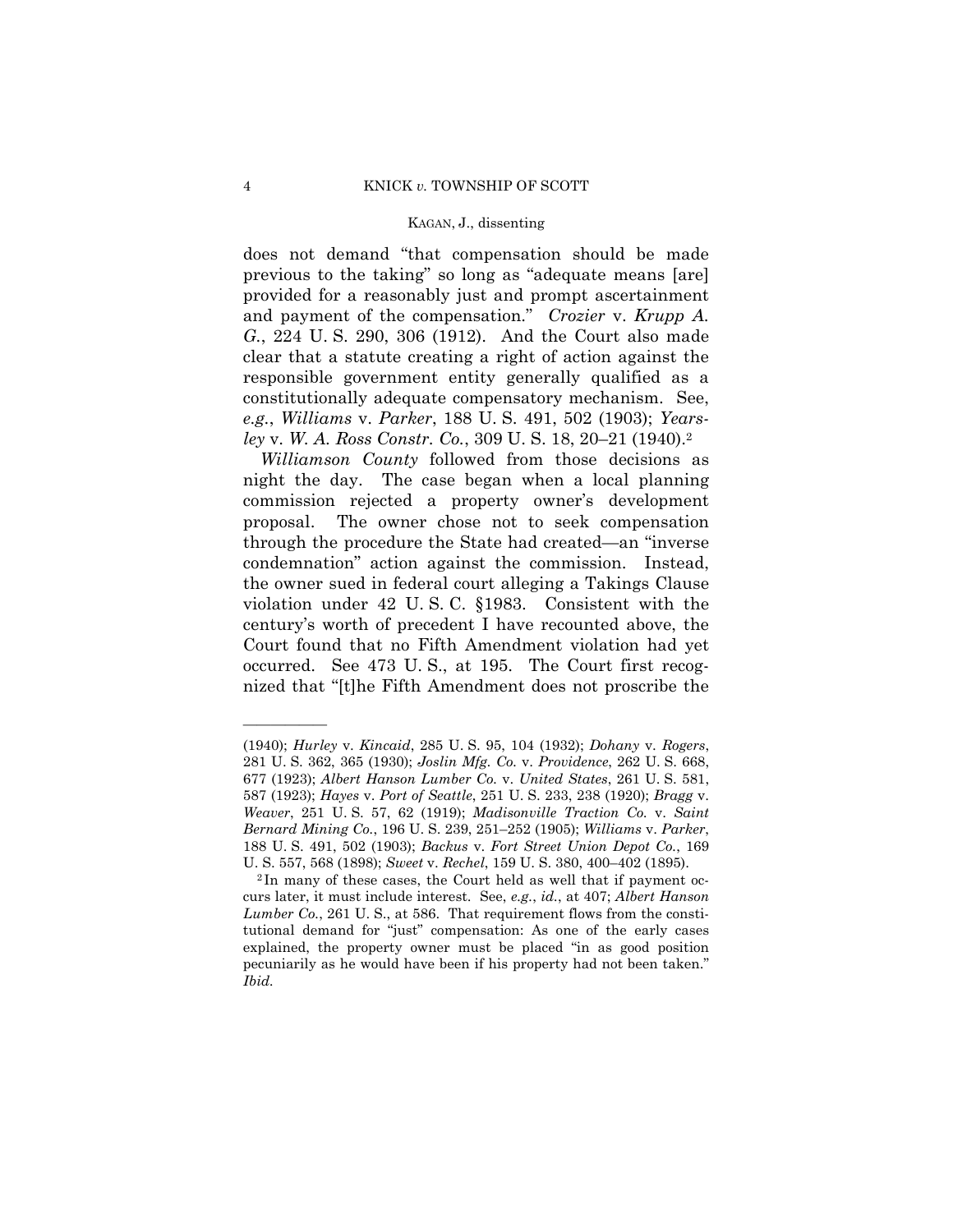taking of property; it proscribes taking without just compensation." *Id.*, at 194. Next, the Court stated (citing no fewer than five precedents) that the Amendment does not demand that "compensation be paid in advance of, or contemporaneously with, the taking." *Ibid.* "[A]ll that is required," the Court continued, is that the State have provided "a 'reasonable, certain and adequate provision for obtaining compensation.'" *Ibid.* (quoting *Cherokee Nation*, 135 U. S., at 659). Here, the State had done so: Nothing suggested that the inverse condemnation procedure was inadequate. 473 U. S., at 196–197. So the property owner's claim was "not yet ripe": The owner could not "claim a violation of the [Takings] Clause until it [had] used the procedure and been denied." *Id.*, at 194–195.

So contrary to the majority's portrayal, *Williamson County* did not result from some inexplicable confusion about "how the Takings Clause works." *Ante*, at 8. Far from it. *Williamson County* built on a long line of decisions addressing the elements of a Takings Clause violation. The Court there said only two things remotely new. First, the Court found that the State's inverse condemnation procedure qualified as a "reasonable, certain and adequate" procedure. But no one in this case disputes anything to do with that conclusion—including that the equivalent Pennsylvania procedure here is similarly adequate. Second, the Court held that a §1983 suit could not be brought until a property owner had unsuccessfully invoked the State's procedure for obtaining payment. But that was a direct function of the Court's prior holdings. Everyone agrees that a §1983 suit cannot be brought before a constitutional violation has occurred. And according to the Court's repeated decisions, a Takings Clause violation does not occur until an owner has used the government's procedures and failed to obtain just compensation. All that *Williamson County* did was to put the period on an already-completed sentence about when a takings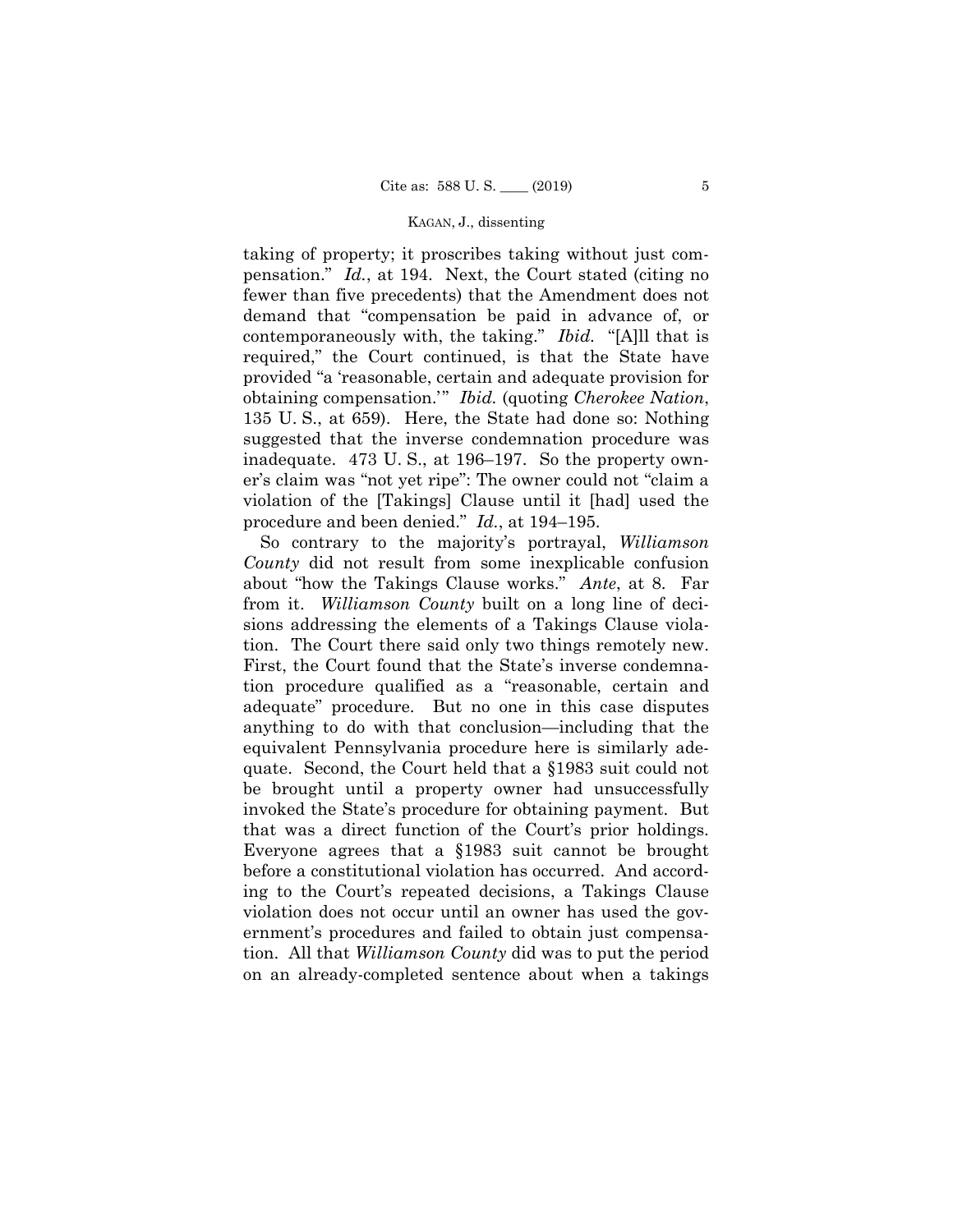claim arises.3

——————

 certain and adequate" compensatory mechanisms exist. Today's decision thus overthrows the Court's longsettled view of the Takings Clause. The majority declares, as against a mountain of precedent, that a government taking private property for public purposes must pay compensation at that moment or in advance. See *ante*, at 6–7. If the government fails to do so, a constitutional violation has occurred, regardless of whether "reasonable, *Cherokee Nation*, 135 U. S., at 659. And regardless of how many times this Court has said the opposite before. Under cover of overruling "only" a single decision, today's opinion smashes a hundred-plus years of legal rulings to smithereens.

# II

So how does the majority defend taking down *Williamson County* and its many precursors? Its decision rests on four ideas: a comparison between takings claims and other constitutional claims, a resort to the Takings Clause's

<sup>3</sup>Contrary to the majority's description, see *ante*, at 15, and n. 6, the respondents have exactly this view of *Williamson County* (and of the cases preceding it). The respondents discuss (as I do, see *supra*, at 3–4) the "long line of precedent" holding that "the availability of a reasonable, certain, and adequate inverse-condemnation procedure fulfills the duty" of a government to pay just compensation for a taking. Brief for Respondents 22–23. The respondents then conclude (again, as I do, see *supra*, at 4–6) that *Williamson County* "sound[ly]" and "straightforwardly applied that precedent to hold that a property owner who forgoes an available and adequate inverse-condemnation remedy has not been deprived of any constitutional right and thus cannot proceed under Section 1983." Brief for Respondents 22. (Again contra the majority, the respondents' only theory of §1983 is the one everyone agrees with—that a §1983 suit cannot be brought before a constitutional violation has occurred.) So while I appreciate the compliment, I cannot claim to argue anything novel or "dar[ing]" here. *Ante*, at 15. My argument is the same as the respondents', which is the same as *Williamson County*'s, which is the same as all the prior precedents'.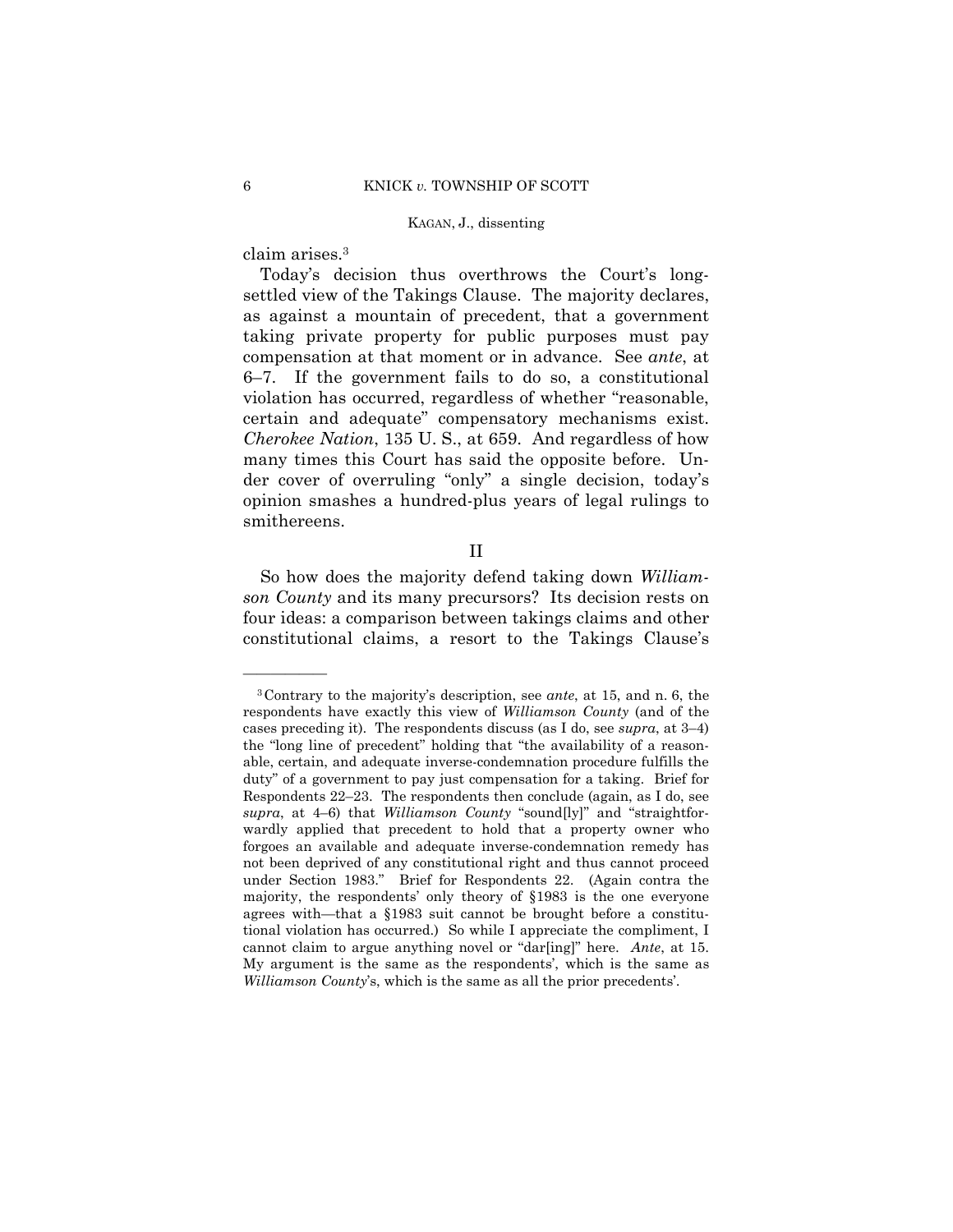text, and theories about two lines of this Court's precedent. All are misguided. The majority uses the term "shaky foundations." *Ante*, at 21. It knows whereof it speaks.

 reflect the distinctive aspects of the constitutional right. Constitution prohibits that thing and that thing only. The first crack comes from the repeated assertion (already encountered in the majority's Fourth Amendment analogy, see *supra*, at 2) that *Williamson County* treats takings claims worse than other claims founded in the Bill of Rights. See *ante*, at 6, 8, 11–12, 20. That is not so. The distinctive aspects of litigating a takings claim merely Once again, a Fourth Amendment claim arises at the moment a police officer uses excessive force, because the (Similarly, for the majority's other analogies, a bank robber commits his offense when he robs a bank and a tortfeasor when he acts negligently—because that conduct, and it alone, is what the law forbids.) Or to make the same point a bit differently, even if a government could compensate the victim in advance—as the majority requires here—the victim would still suffer constitutional injury when the force is used. But none of that is true of Takings Clause violations. That kind of infringement, as explained, is complete only after *two* things occur: (1) the government takes property, and (2) it fails to pay just compensation. See *supra*, at 2–3. All *Williamson County* and its precursors do is recognize that fact, by saying that a constitutional claim (and thus a §1983 suit) arises only after the second condition is met—when the property owner comes away from the government's compensatory procedure empty-handed. That is to treat the Takings Clause exactly as its dual elements require—and because that is so, neither worse nor better than any other right.

Second, the majority contends that its rule follows from the constitutional text, because the Takings Clause does not say "[n]or shall private property be taken for public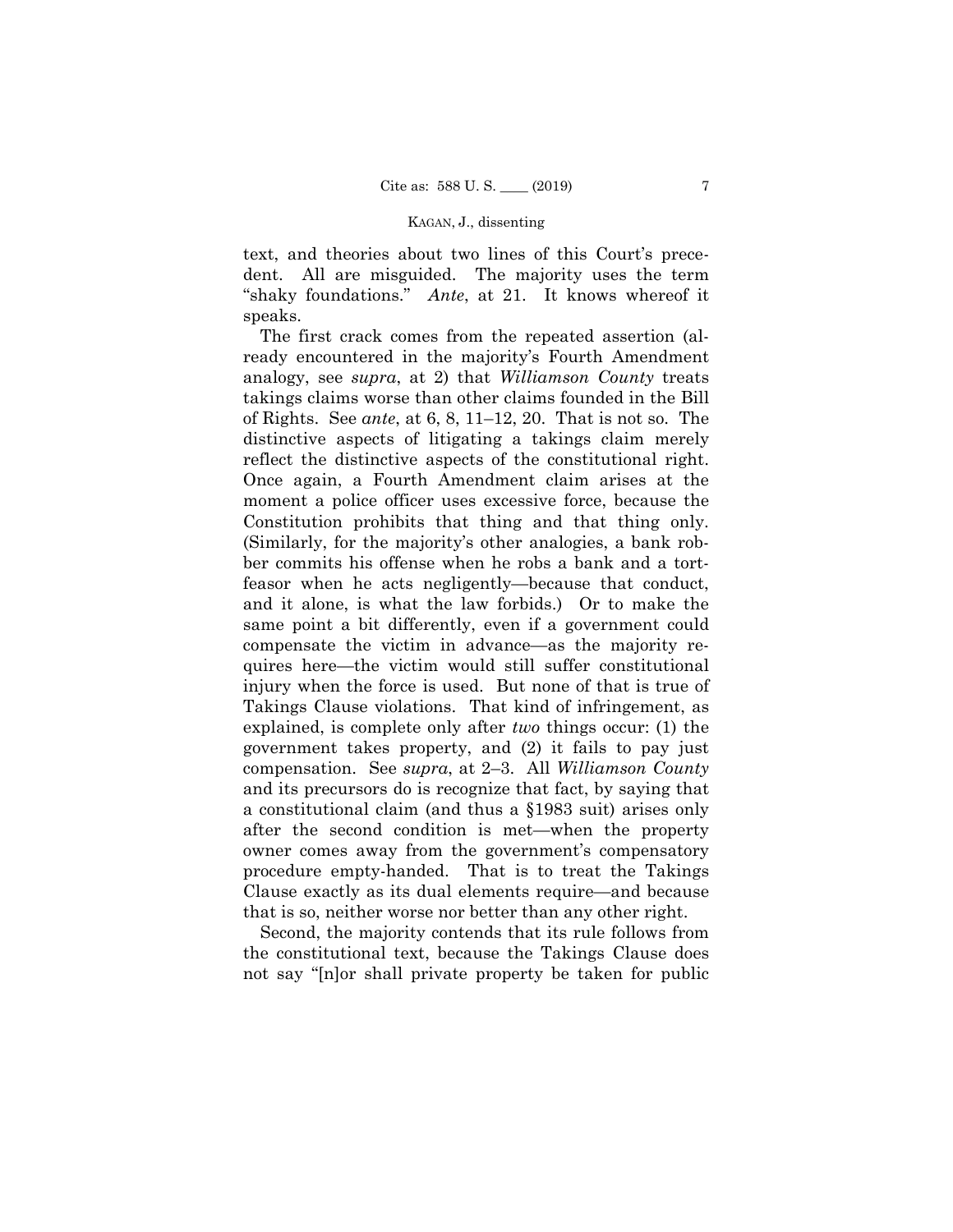consistent with the Clause's (minimal) text and purpose. use, without an available procedure that will result in compensation." *Ante*, at 6. There is a reason the majority devotes only a few sentences to that argument. Because here's another thing the text does not say: "Nor shall private property be taken for public use, without advance or contemporaneous payment of just compensation, notwithstanding ordinary procedures." In other words, the text no more states the majority's rule than it does *Williamson County*'s (and its precursors'). As constitutional text often is, the Takings Clause is spare. It says that a government taking property must pay just compensation—but does not say through exactly what mechanism or at exactly what time. That was left to be worked out, And from 1890 until today, this Court worked it out *Williamson County*'s way, rather than the majority's. See *supra*, at 3–4. Under our caselaw, a government could use reliable post-taking compensatory mechanisms (with payment calculated from the taking) without violating the Takings Clause.

Third, the majority tries to explain away that mass of precedent, with a theory so, well, inventive that it appears in neither the petitioner's nor her 15-plus *amici*'s briefs. Don't read the decisions "too broadly," the majority says. *Ante*, at 16. Yes, the Court in each rejected a takings claim, instructing the property owner to avail herself instead of a government-created compensatory mechanism. But all the Court meant (the majority says) was that the plaintiffs had sought the wrong kind of relief: They could not get injunctions because the available compensatory procedures gave an adequate remedy at law. The Court still believed (so says the majority) that the cases involved constitutional violations. Or said otherwise (again, according to the majority), the Court still understood the Takings Clause to prohibit delayed payment.

Points for creativity, but that is just not what the deci-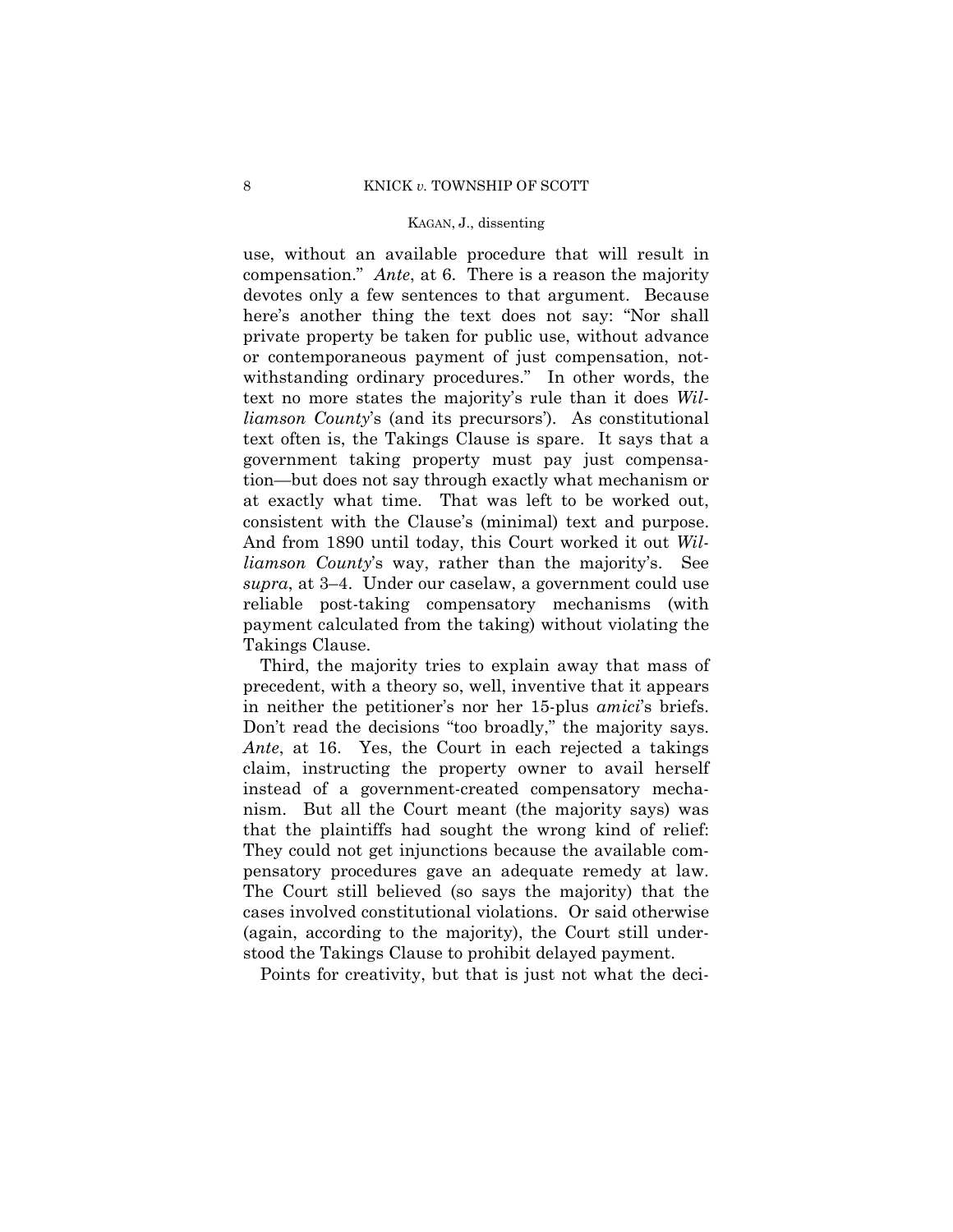sions say. Most of the cases involved requests for injunctions, but the equity/law distinction played little or no role in our analyses. Instead, the decisions addressed directly what the Takings Clause requires (or not). And as already shown, *supra*, at 3–4, they held that the Clause does not demand advance payment. Beginning again at the beginning, *Cherokee Nation* decided that the Takings Clause "does not provide or require that compensation shall be actually paid in advance." 135 U. S., at 659. In *Backus* v. *Fort Street Union Depot Co.*, 169 U. S. 557, 567–568 (1898), the Court declared that a property owner had no "constitutional right to have the amount of his compensation finally determined and paid before yielding possession." By the time of *Williams* v. *Parker*, 188 U. S., at 502, the Court could state that "it is settled by repeated decisions" that the Constitution allows the taking of property "prior to any payment." Similarly, in *Joslin Mfg. Co.* v. *Providence*, 262 U. S. 668, 677 (1923), the Court noted that "[i]t has long been settled that the taking of property . . . need not be accompanied or preceded by payment, but that the requirement of just compensation is satisfied when" there is a pledge of "reasonably prompt ascertainment and payment." In *Hurley* v. *Kincaid*, 285 U. S. 95, 104 (1932), the Court repeated that the "Fifth Amendment does not entitle [a property owner] to be paid in advance of the taking." I could go on—there are eighty more years to cover, and more decisions in the early years too—but by now you probably get the idea.

Well, just one more especially good demonstration. In *Yearsley* v. *W. A. Ross Constr. Co.*, 309 U. S. 18 (1940), the plaintiffs sought money damages for an alleged Takings Clause violation. For that reason, the Court's theory about suits seeking injunctions has no possible application. Still, the Court rejected the claim: The different remedy requested made no difference in the result. And yet more important: In refusing to find a Takings Clause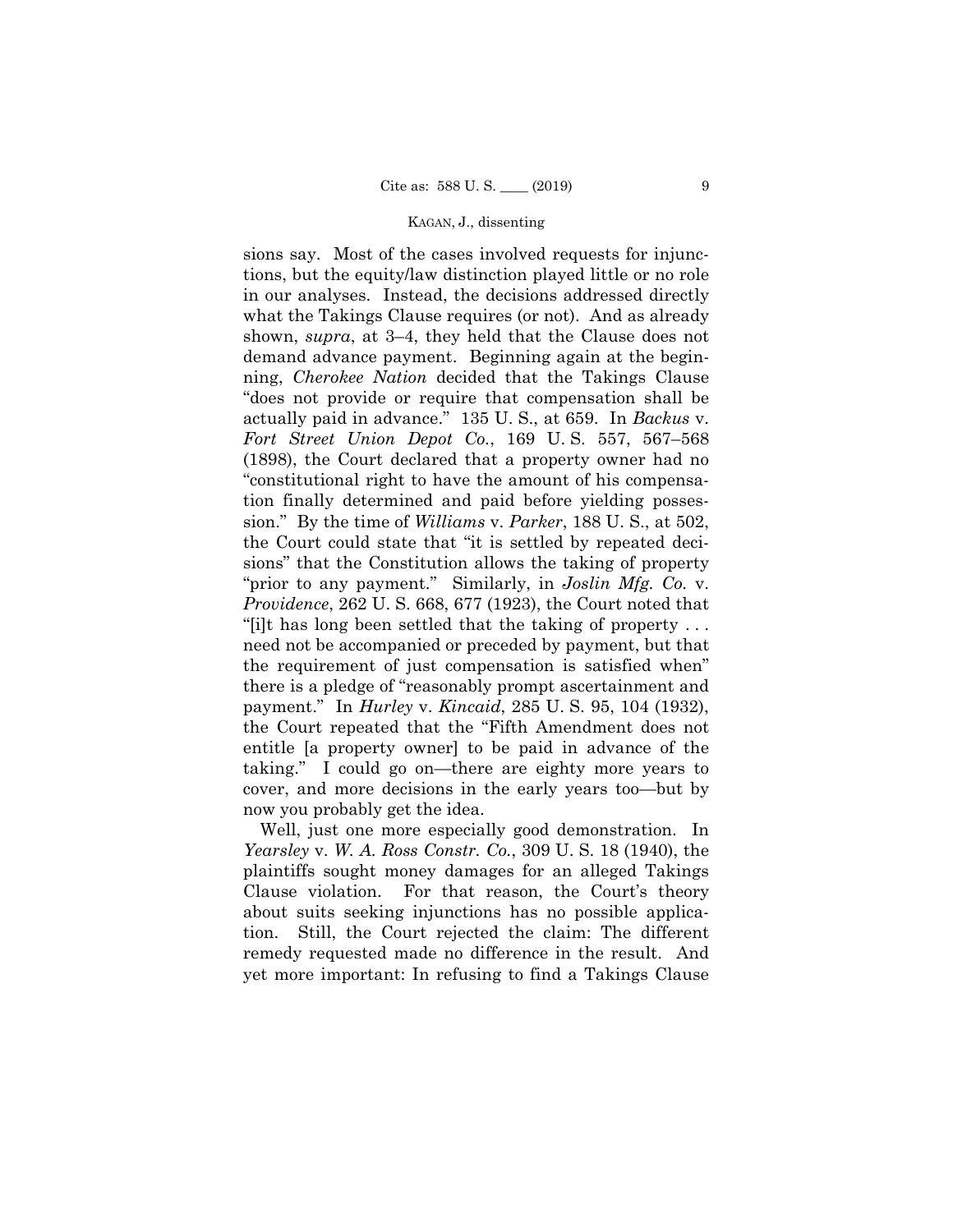violation, the Court used the exact same reasoning as it had in all the cases requesting injunctions. Once again, the Court did not focus on the nature of the relief sought. It simply explained that the government had provided a procedure for obtaining post-taking compensation—and that was enough. "The Fifth Amendment does not entitle him [the owner] to be paid in advance of the taking," held the Court, quoting the last injunction case described above. *Id.*, at 21 (quoting *Hurley*, 285 U. S., at 104; brackets in original). Because the government had set up an adequate compensatory mechanism, the taking was "within [the government's] constitutional power." 309 U. S., at 22. Once again, the opposite of what the majority pronounces today.4

Fourth and finally, the majority lays claim to another line of decisions—involving the Tucker Act—but with no greater success. The Tucker Act waives the Federal Government's sovereign immunity and grants the Court of Federal Claims jurisdiction over suits seeking compensation for takings. See 28 U. S. C. §1491(a)(1). According to

 ment that it accords with *Williamson County.* See 482 U. S., at 320, n. 10. In *First English*, the Court held that a property owner was ring while a (later-repealed) regulation was in effect. See  $id.$ , at 321. 4The majority's supposed best case to the contrary, *First English Evangelical Lutheran Church of Glendale* v. *County of Los Angeles*, 482 U. S. 304 (1987), is not so good, as is apparent from its express stateentitled to compensation for the temporary loss of his property, occur-The Court made clear that a government's duty to compensate for a taking—including a temporary taking—arises from the Fifth Amendment, as of course it does. See *id.*, at 315. But the Court nowhere suggested that a Fifth Amendment violation happens even before a government denies the required compensation. (You will scan the majority's description of *First English* in vain for a quote to that effect—because no such quote exists. See *ante*, at 9–11.) To the contrary, the Court went out of its way to recognize the *Williamson County*  principle that "no constitutional violation occurs until just compensation has been denied." 482 U. S., at 320, n. 10 (internal quotation marks omitted).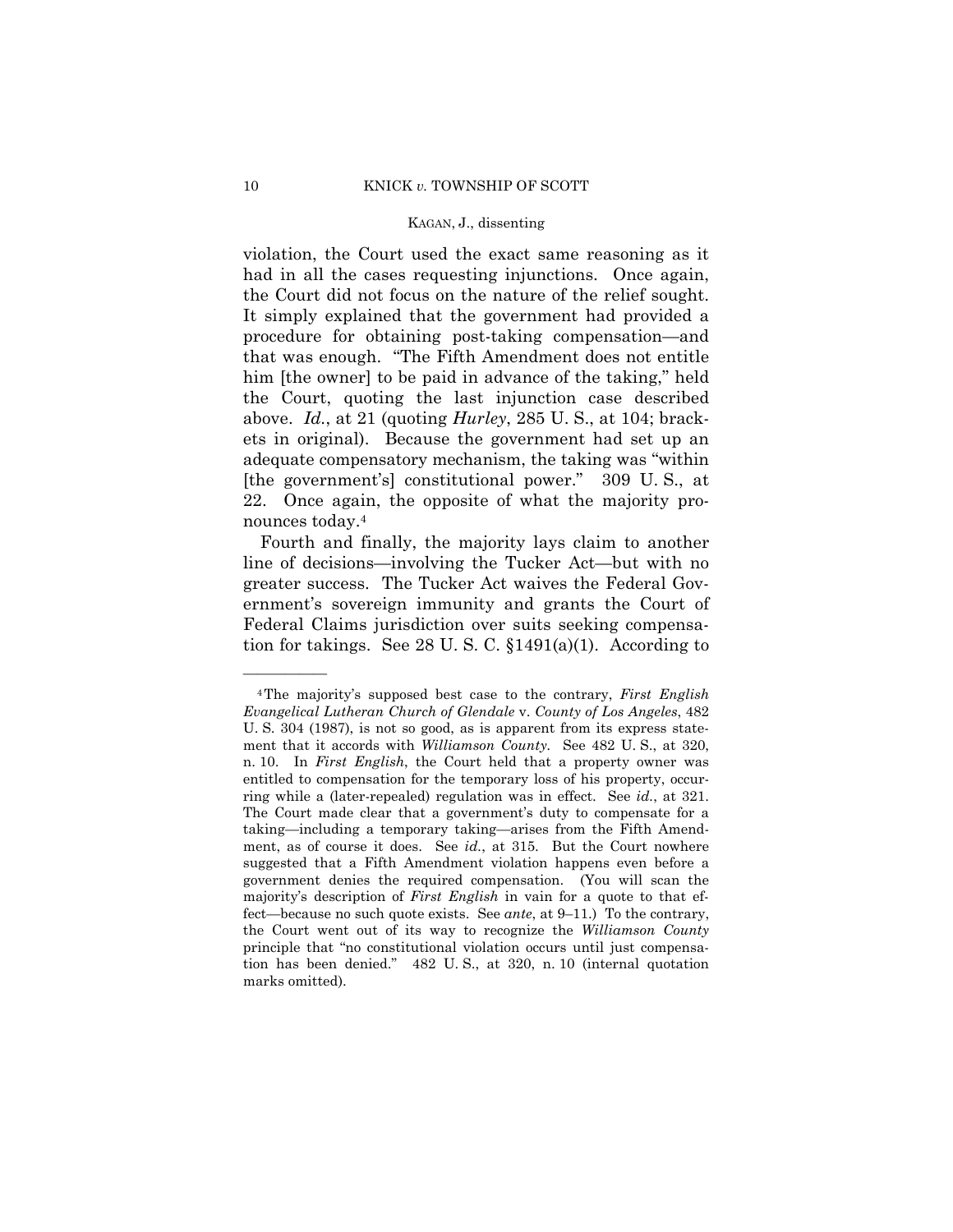the majority, this Court's cases establish that such an action "*is* a claim for a violation of the Fifth Amendment"—that is, for a constitutional offense that has already happened because of the absence of advance payment. *Ante*, at 19, n. 7 (emphasis in original); see *ante*, at 13. But again, the precedents say the opposite. The Tucker Act is the Federal Government's equivalent of a State's inverse condemnation procedure, by which a property owner can obtain just compensation. The former, no less than the latter, *forestalls* any constitutional violation by ensuring that an owner gets full and fair payment for a taking. The Court, for example, stated in *United States* v. *Riverside Bayview Homes, Inc.*, 474 U. S. 121, 128 (1985), that "so long as [post-taking Tucker Act] compensation is available for those whose property is in fact taken, the governmental action is not unconstitutional." Similarly, we held in *Preseault* v. *ICC*, 494 U. S. 1, 4–5 (1990) that when "compensation is available to [property owners] under the Tucker Act[,] the requirements of the Fifth Amendment are satisfied." And again, in *Ruckelshaus* v. *Monsanto Co.*, 467 U. S. 986, 1016 (1984) we rejected a takings claim because the plaintiff could "seek just compensation under the Tucker Act" and "[t]he Fifth Amendment does not require that compensation precede the taking." All those decisions (and there are others) rested on the premise, merely reiterated in *Williamson County*, that the "availability of a suit for compensation against the sovereign will defeat a contention that the action is unconstitutional as a violation of the Fifth Amendment." *Larson* v. *Domestic and Foreign Commerce Corp.*, 337 U. S. 682, 697, n. 18 (1949).<sup>5</sup>

 majority cites to support its argument, says nothing different. The <sup>5</sup>*Jacobs* v. *United States*, 290 U. S. 13 (1933), the Tucker Act case the majority twice notes *Jacobs*' statement that a Tucker Act claim "rest[s] upon the Fifth Amendment." *Ante*, at 7–8 (quoting 290 U. S., at 16). And so it does, because the compensatory obligation that the Tucker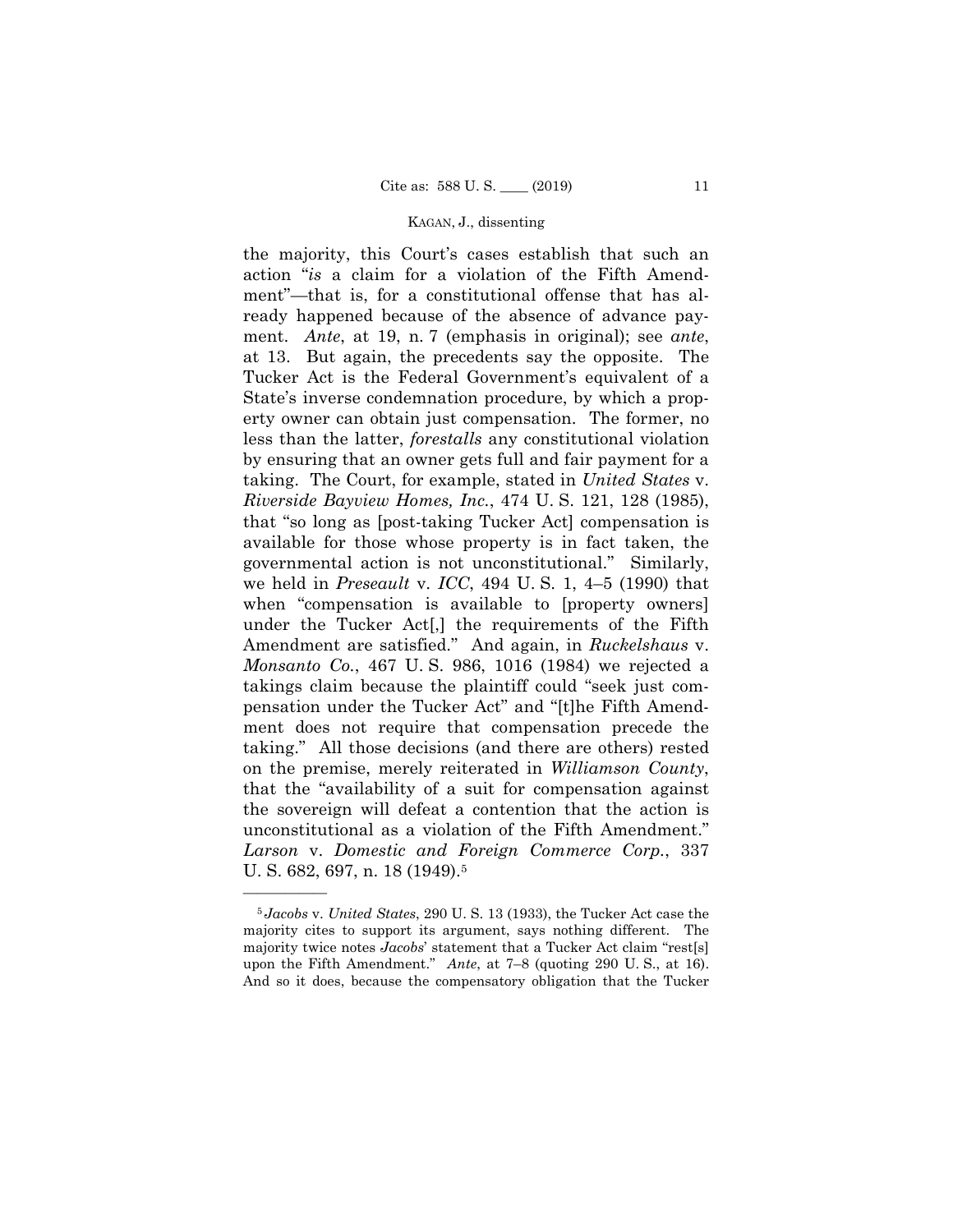To the extent it deals with these cases (mostly, it just ignores them), the majority says only that they (like *Williamson County*) were "confused" or wrong. See *ante*, at 13, 19, n. 7. But maybe the majority should take the hint: When a theory requires declaring precedent after precedent after precedent wrong, that's a sign the theory itself may be wrong. The majority's theory is just that.

# III

And not only wrong on prior law. The majority's overruling of *Williamson County* will have two damaging consequences. It will inevitably turn even well-meaning government officials into lawbreakers. And it will subvert important principles of judicial federalism.

To begin with, today's decision means that government regulators will often have no way to avoid violating the Constitution. There are a "nearly infinite variety of ways" for regulations to "affect property interests." *Arkansas Game and Fish Comm'n* v. *United States*, 568 U. S. 23, 31 (2012). And under modern takings law, there is "no magic formula" to determine "whether a given government interference with property is a taking." *Ibid.* For that reason, a government actor usually cannot know in advance whether implementing a regulatory program will effect a taking, much less of whose property. Until today, such an official could do his work without fear of wrongdoing, in any jurisdiction that had set up a reliable means for property owners to obtain compensation. Even if some regulatory action turned out to take someone's property, the official would not have violated the Constitution. But no longer. Now, when a government undertakes land-use

Act vindicates arises from-or "rests upon"-the Fifth Amendment. But that is a far cry from saying, as the majority does, that the Government has already violated the Fifth Amendment when the Tucker Act claim is brought—before the Government has denied fair compensation.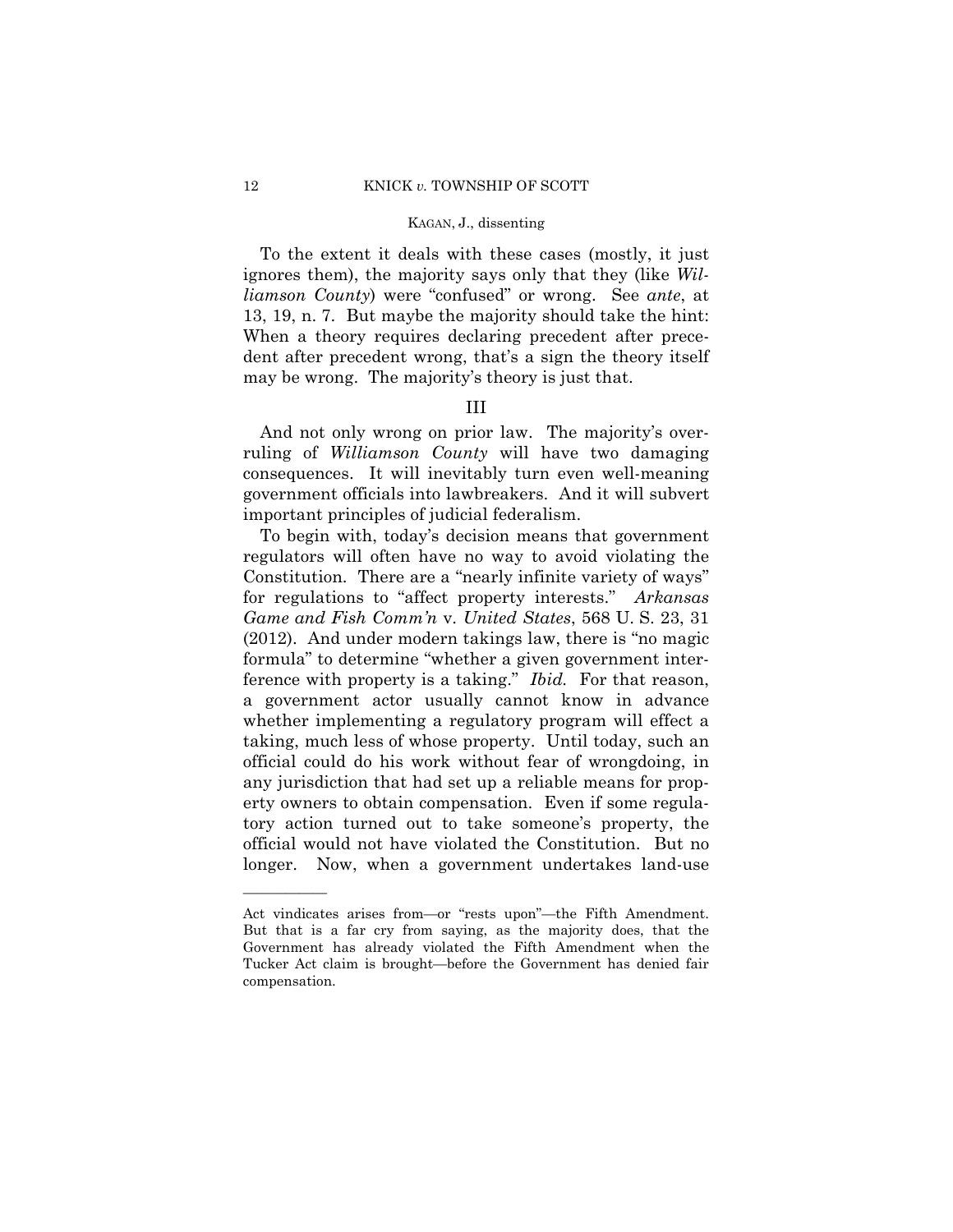regulation (and what government doesn't?), the responsible employees will almost inescapably become constitutional malefactors. That is not a fair position in which to place persons carrying out their governmental duties.

Still more important, the majority's ruling channels to federal courts a (potentially massive) set of cases that more properly belongs, at least in the first instance, in state courts—where *Williamson County* put them. The regulation of land use, this Court has stated, is "perhaps the quintessential state activity." *FERC* v. *Mississippi*, 456 U. S. 742, 768, n. 30 (1982). And a claim that a landuse regulation violates the Takings Clause usually turns on state-law issues. In that respect, takings claims have little in common with other constitutional challenges. The question in takings cases is not merely whether a given state action meets federal constitutional standards. Before those standards can come into play, a court must typically decide whether, under state law, the plaintiff has a property interest in the thing regulated. See *Phillips* v. *Washington Legal Foundation*, 524 U. S. 156, 164 (1998); see also Sterk, The Demise of Federal Takings Litigation, 48 Wm. & Mary L. Rev. 251, 288 (2006) ("[I]f background state law did not recognize or create property in the first instance, then a subsequent state action cannot take property"). Often those questions—how does pre-existing state law define the property right?; what interests does that law grant?; and conversely what interests does it deny?—are nuanced and complicated. And not a one of them is familiar to federal courts.

 to effect a taking of Rose Mary Knick's property? *Pennsyl-*This case highlights the difficulty. The ultimate constitutional question here is: Did Scott Township's cemetery ordinance "go[] too far" (in Justice Holmes's phrase), so as *vania Coal Co.* v. *Mahon*, 260 U. S. 393, 415 (1922). But to answer that question, it is first necessary to address an issue about background state law. In the Township's view,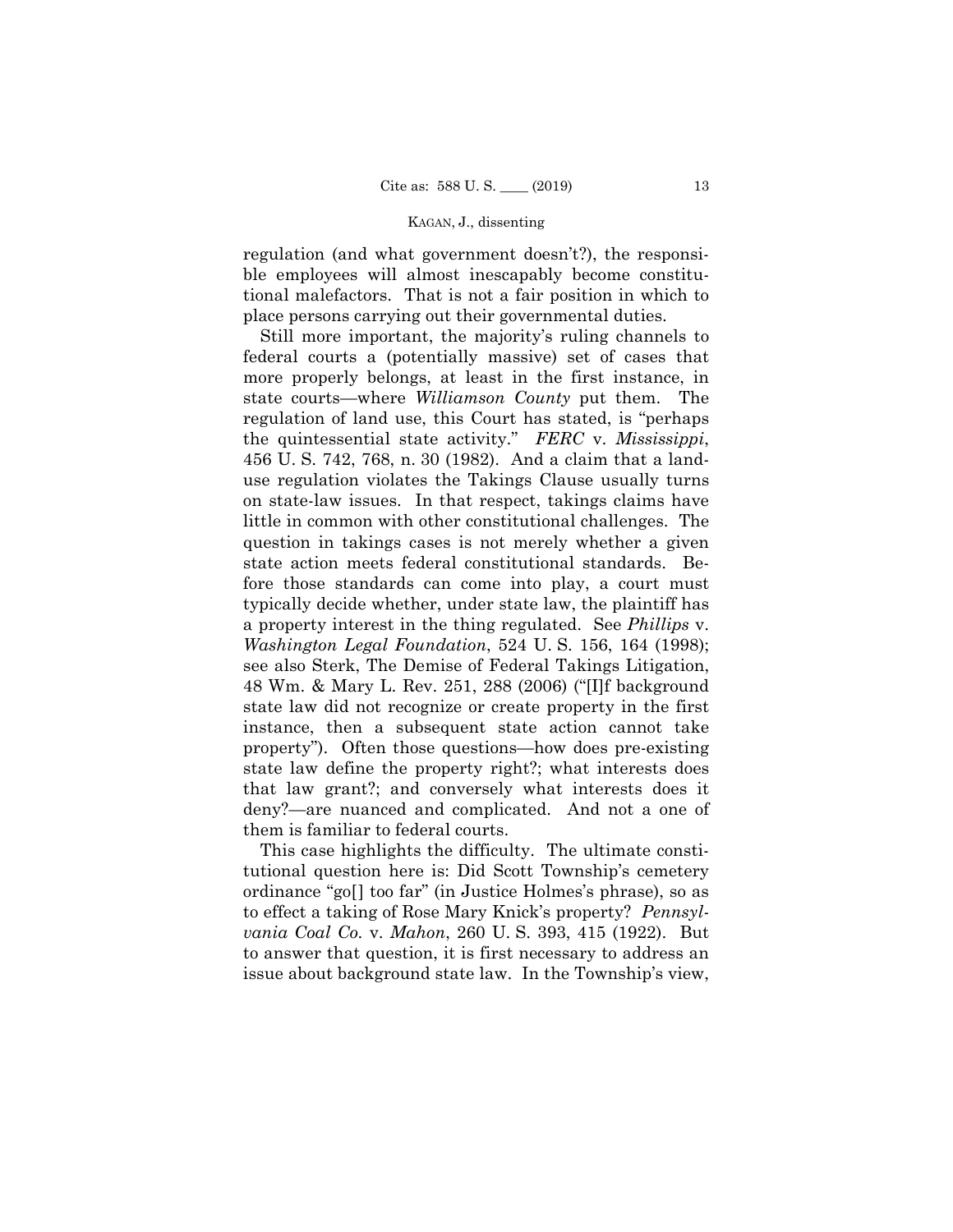the ordinance did little more than codify Pennsylvania common law, which (the Township says) has long required property owners to make land containing human remains open to the public. See Brief for Respondents 48; Brief for Cemetery Law Scholars as *Amici Curiae* 6–26. If the Township is right on that state-law question, Knick's constitutional claim will fail: The ordinance, on that account, didn't go far at all. But Knick contends that no common law rule of that kind exists in Pennsylvania. See Reply Brief 22. And if she is right, her takings claim may yet have legs. But is she? Or is the Township? I confess: I don't know. Nor, I would venture, do my colleagues on the federal bench. But under today's decision, it will be the Federal District Court for the Middle District of Pennsylvania that will have to resolve this question of local cemetery law.

And if the majority thinks this case is an outlier, it's dead wrong; indeed, this case will be easier than many. Take *Lucas* v. *South Carolina Coastal Council*, 505 U. S. 1003 (1992). There, this Court held that a South Carolina ban on development of beachfront property worked a taking of the plaintiff 's land—unless the State's nuisance law already prohibited such development. See *id.*, at 1027–1030. The Court then—quite sensibly—remanded the case to the South Carolina Supreme Court to resolve that question. See *id.*, at 1031–1032. (And while spotting the nuisance issue, the Court may have overlooked other state-law constraints on development. In some States, for example, the public trust doctrine or public prescriptive easements limit the development of beachfront land. See Sterk, The Federalist Dimension of Regulatory Takings Jurisprudence, 114 Yale L. J. 203, 227 (2004).) Or consider *Stop the Beach Renourishment, Inc.* v. *Florida Dept. of Environmental Protection*, 560 U. S. 702 (2010). The federal constitutional issue there was whether a decision of the Florida Supreme Court relating to beachfront prop-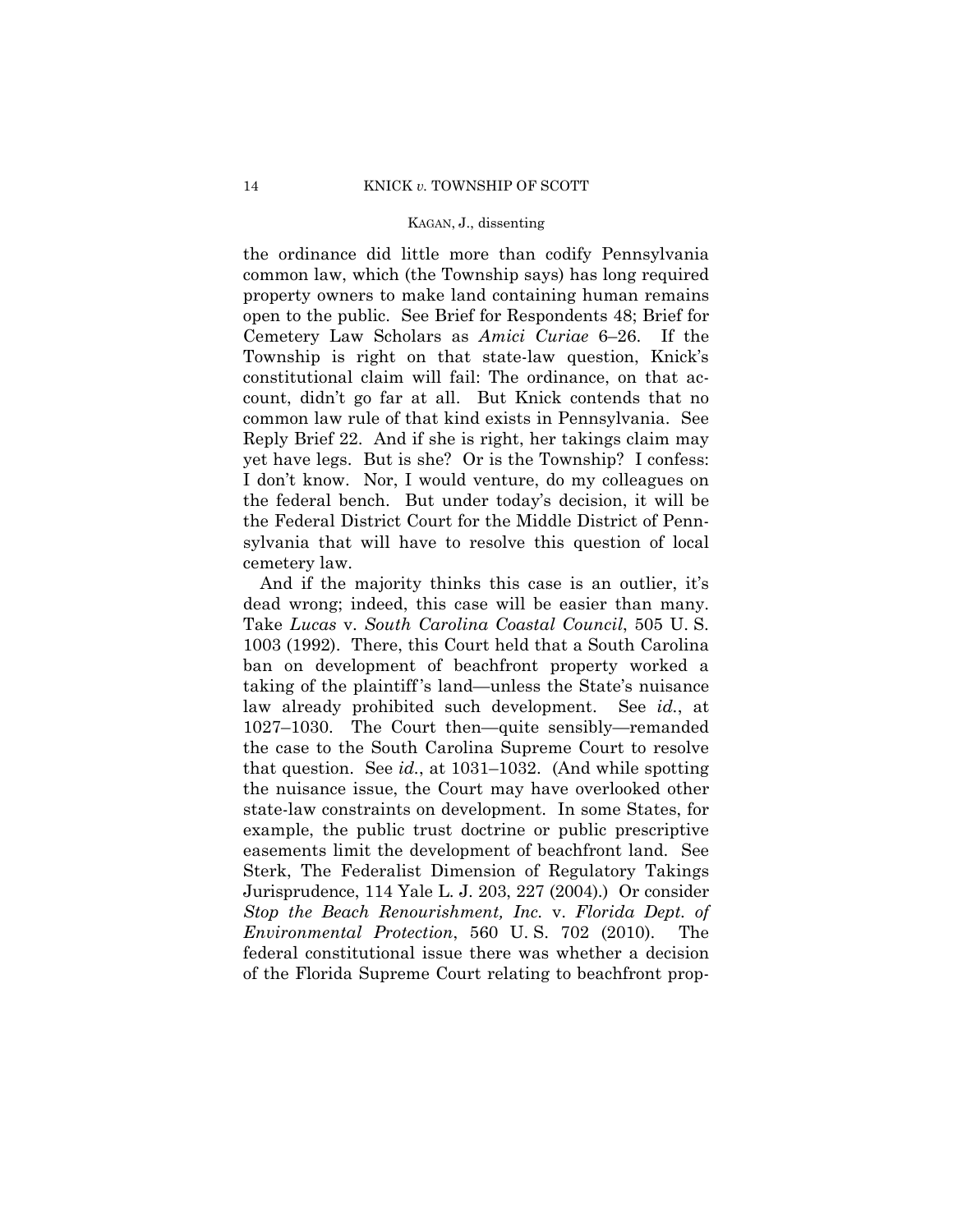erty constituted a taking. To resolve that issue, though, the Court first had to address whether, under pre-existing Florida property law, "littoral-property owners had rights to future accretions and contact with the water superior to the State's right to fill in its submerged land." *Id.*, at 730. The Court bit the bullet and decided that issue itself, as it sometimes has to (though thankfully with the benefit of a state high court's reasoning). But there is no such necessity here—and no excuse for making complex state-law issues part of the daily diet of federal district courts.

State courts are—or at any rate, are supposed to be the "ultimate expositors of state law." *Mullaney* v. *Wilbur*, 421 U. S. 684, 691 (1975). The corollary is that federal courts should refrain whenever possible from deciding novel or difficult state-law questions. That stance, as this Court has long understood, respects the "rightful independence of the state governments," "avoid[s] needless friction with state policies," and promotes "harmonious relation[s] between state and federal authority." *Railroad Comm'n of Tex.* v. *Pullman Co.*, 312 U. S. 496, 500–501 (1941). For that reason, this Court has promoted practices of certification and abstention to put difficult state-law issues in state judges' hands. See, *e.g.*, *Arizonans for Official English* v. *Arizona*, 520 U. S. 43, 77 (1997) (encouraging certification of "novel or unsettled questions of state law" to "hel[p] build a cooperative judicial federalism"); *Louisiana Power & Light Co.* v. *City of Thibodaux*, 360 U. S. 25, 28 (1959) (approving federal-court abstention in an eminent domain proceeding because such cases "turn on legislation with much local variation interpreted in local settings"). We may as well not have bothered. Today's decision sends a flood of complex state-law issues to federal courts. It makes federal courts a principal player in local and state land-use disputes. It betrays judicial federalism.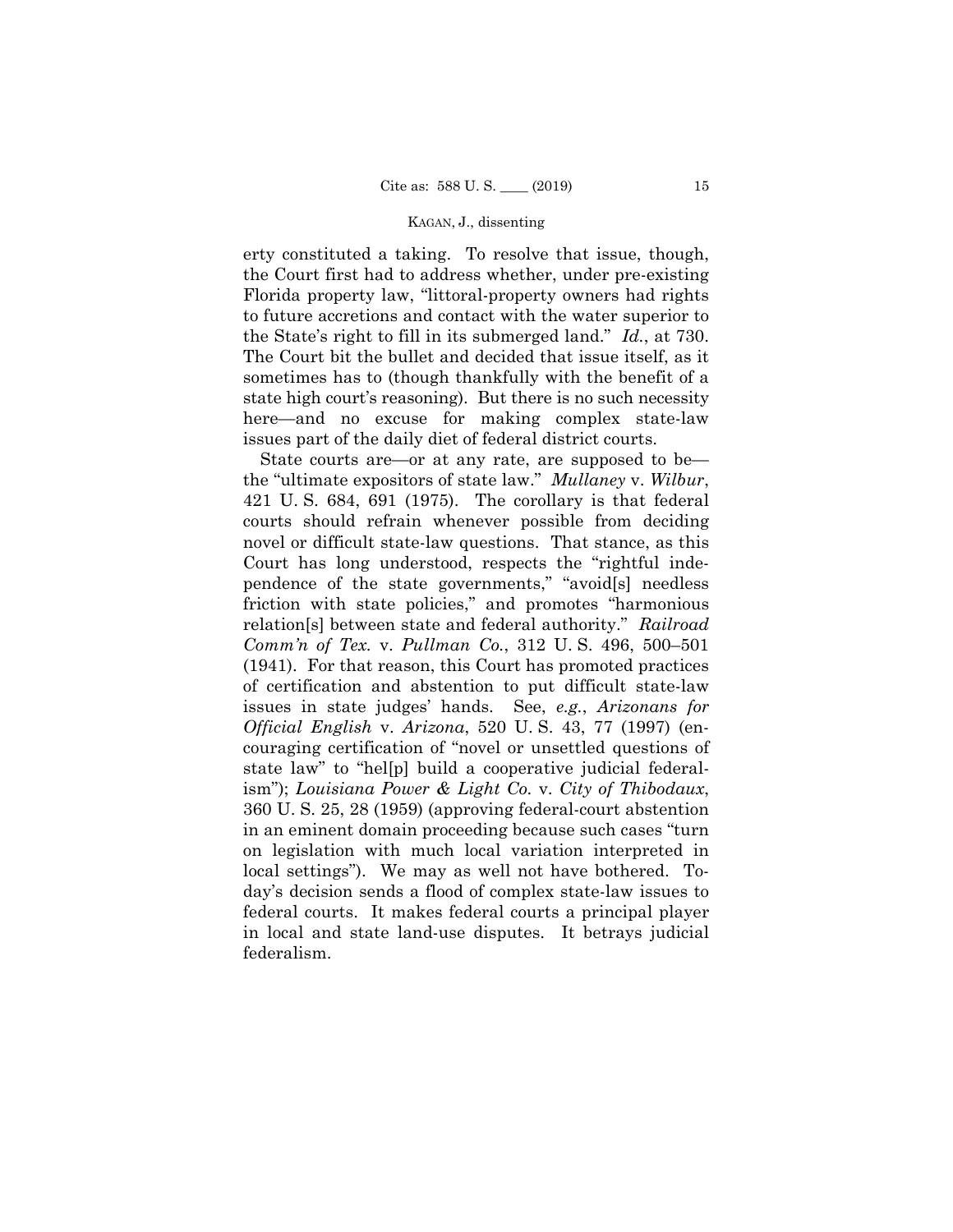## IV

Everything said above aside, *Williamson County* should stay on the books because of *stare decisis*. Adherence to precedent is "a foundation stone of the rule of law." *Michigan* v. *Bay Mills Indian Community*, 572 U. S. 782, 798 (2014). "[I]t promotes the evenhanded, predictable, and consistent development of legal principles, fosters reliance on judicial decisions, and contributes to the actual and perceived integrity of the judicial process." *Payne* v. *Tennessee*, 501 U. S. 808, 827 (1991). *Stare decisis*, of course, is "not an inexorable command." *Id.*, at 828. But it is not enough that five Justices believe a precedent wrong. Reversing course demands a "special justification—over and above the belief that the precedent was wrongly decided." *Kimble* v. *Marvel Entertainment, LLC*, 576 U. S.  $(2015)$  (slip op., at 8) (internal quotation marks omitted). The majority offers no reason that qualifies.

In its only real stab at a special justification, the majority focuses on what it calls the "*San Remo* preclusion trap." *Ante*, at 2. As the majority notes, this Court held in a post-*Williamson County* decision interpreting the full faith and credit statute, 28 U. S. C. §1738, that a state court's resolution of an inverse condemnation proceeding has preclusive effect in a later federal suit. See *San Remo Hotel, L. P.* v. *City and County of San Francisco*, 545 U. S. 323 (2005); *ante*, at 1–2, 5–6, 22. The interaction between *San Remo* and *Williamson County* means that "many takings plaintiffs never have the opportunity to litigate in a federal forum." *Ante*, at 22. According to the majority, that unanticipated result makes *Williamson County* itself "unworkable." *Ibid.* 

But in highlighting the preclusion concern, the majority only adds to the case for respecting *stare decisis*—because that issue can always be addressed by Congress. When "correction can be had by legislation," Justice Brandeis once stated, the Court should let stand even "error[s on]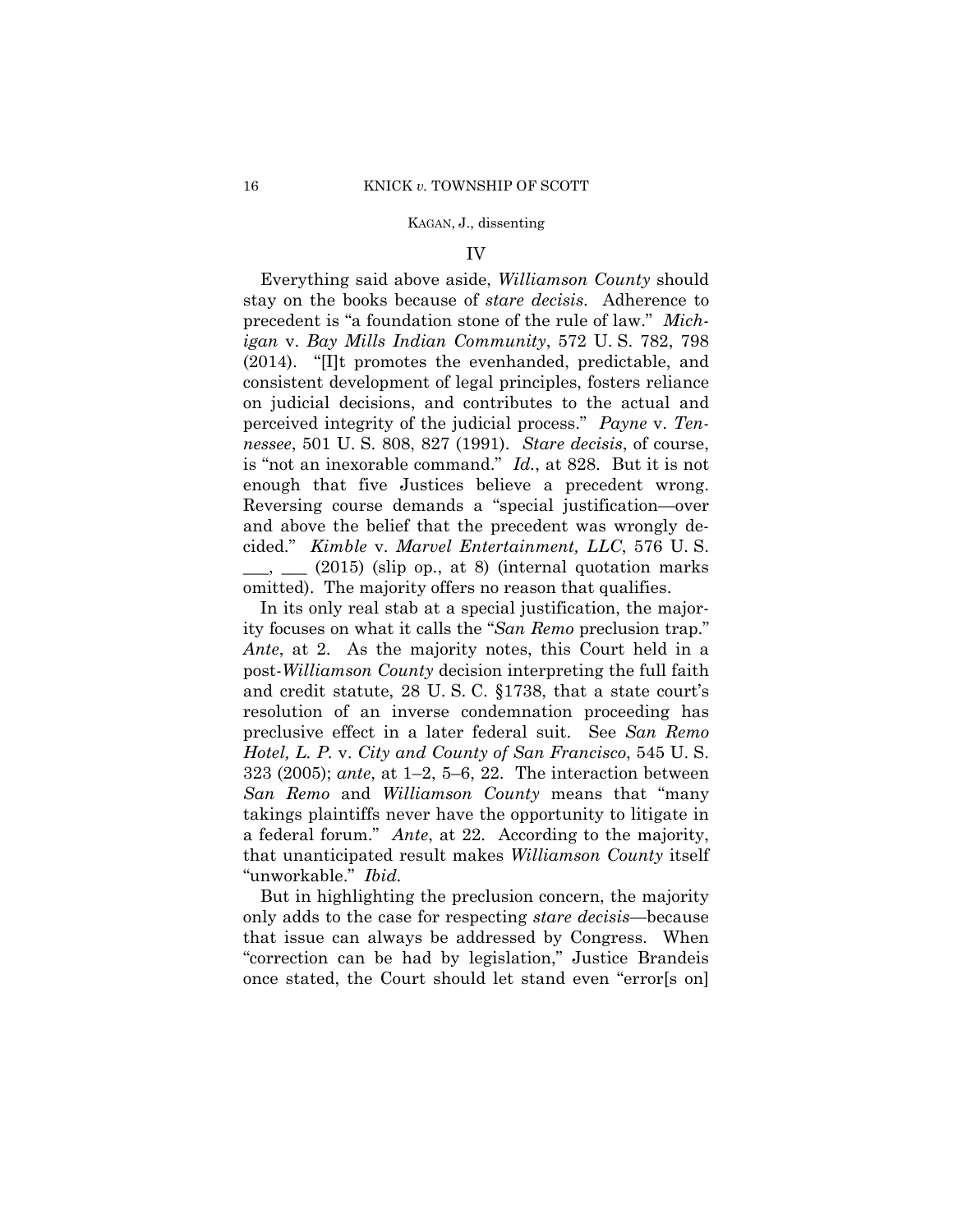matter[s] of serious concern." *Square D Co.* v. *Niagara Frontier Tariff Bureau, Inc.*, 476 U. S. 409, 424 (1986) (quoting *Burnet* v. *Coronado Oil & Gas Co.*, 285 U. S. 393, 406 (1932) (dissenting)). Or otherwise said, *stare decisis*  then "carries enhanced force." *Kimble*, 576 U. S., at \_\_\_ (slip op., at 8); see *South Dakota* v. *Wayfair, Inc.*, 585 U. S.

 $\_\_$ ,  $\_\_$  (2018) (ROBERTS, C. J., dissenting) (slip op., at 2) (The *stare decisis* "bar is even higher" when Congress "can, if it wishes, override this Court's decisions with contrary legislation"). Here, Congress can reverse the *San Remo*  preclusion rule any time it wants, and thus give property owners an opportunity—*after* a state-court proceeding—to litigate in federal court. The *San Remo* decision, as noted above, interpreted the federal full faith and credit statute; Congress need only add a provision to that law to flip the Court's result. In fact, Congress has already considered proposals responding to *San Remo*—though so far to no avail. See Brief for Congressman Steve King et al. as *Amici Curiae* 7. Following this Court's normal rules of practice means leaving the *San Remo* "ball[ in] Congress's court," so that branch can decide whether to pick it up. *Kimble*, 576 U. S., at <u>equal</u> (slip op., at 8).<sup>6</sup>

 comes "superpowered." *Kimble*, 576 U. S., at \_\_\_ (slip op., And the majority has no other special justification. It says *Williamson County* did not create "reliance interests." *Ante,* at 23. But even if so, those interests are a *plusfactor* in the doctrine; when they exist, *stare decisis* beat 10); *Payne*, 501 U. S., at 828 (*Stare decisis* concerns are "at their acme" when "reliance interests are involved"). The absence of reliance is not itself a reason for overruling

<sup>6</sup>Confronted with that point, the majority shifts ground. It notes that even if Congress eliminated the *San Remo* rule, takings plaintiffs would still have to comply with *Williamson County*'s "unjustified" demand that they bring suit in state court first. See *ante*, at 22. But that argument does not even purport to state a special justification. It merely reiterates the majority's view on the merits.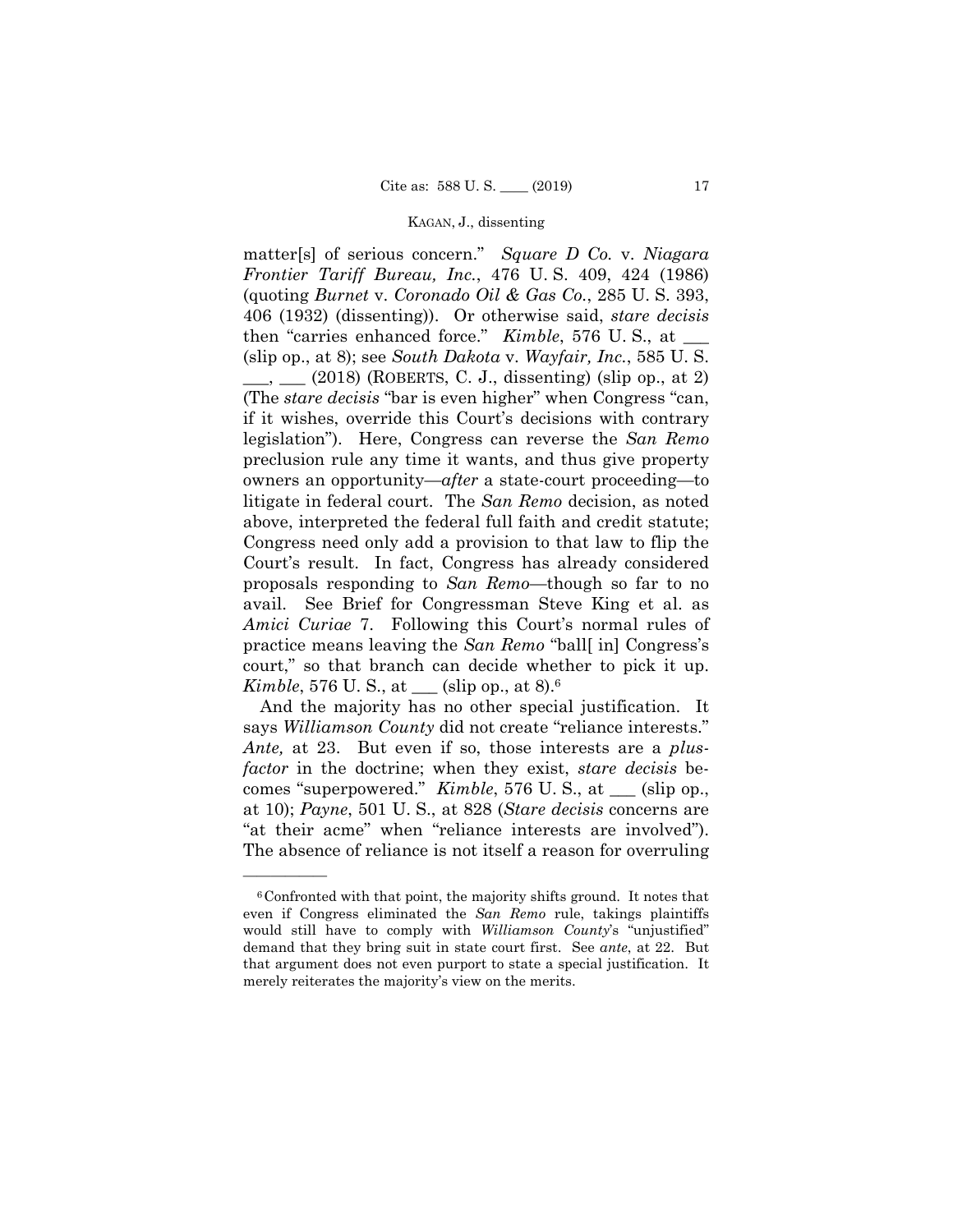a decision. Next, the majority says that the "justification for [*Williamson County*'s] state-litigation requirement" has "evolve[d]." *Ante*, at 22. But to start with, it has not. The original rationale—in the majority's words, that the requirement "is an element of a takings claim," *ante*, at 22 has held strong for 35 years (including in the cases the majority cites), and is the same one I rely on today. See, *e.g., Horne*, 569 U. S., at 525–526 (quoting *Williamson County*'s rationale); *Suitum* v. *Tahoe Regional Planning Agency*, 520 U. S. 725, 734 (1997) (same); *supra*, at 2–3. And anyway, "evolution" in the way a decision is described has never been a ground for abandoning *stare decisis*. Here, the majority's only citation is to last Term's decision overruling a 40-year-old precedent. See *ante*, at 22 (citing *Janus* v. *State, County, and Municipal Employees*, 585 U. S.  $\_\_\_\_\_\_\_\_\_\_\$  (2018) (slip op., at 23)). If that is the way the majority means to proceed—relying on one subversion of *stare decisis* to support another—we may as well not have principles about precedents at all.

What is left is simply the majority's view that *Williamson County* was wrong. The majority repurposes all its merits arguments—all its claims that *Williamson County* was "ill founded"—to justify its overruling. *Ante*, at 20–21. But the entire idea of *stare decisis* is that judges do not get to reverse a decision just because they never liked it in the first instance. Once again, they need a reason *other than*  the idea "that the precedent was wrongly decided." *Halliburton Co.* v. *Erica P. John Fund, Inc.*, 573 U. S. 258, 266 (2014); see *supra*, at 16. For it is hard to overstate the value, in a country like ours, of stability in the law.

Just last month, when the Court overturned another longstanding precedent, JUSTICE BREYER penned a dissent. See *Franchise Tax Bd. of Cal.* v. *Hyatt*, 587 U. S. \_\_\_, \_\_\_ (2019). He wrote of the dangers of reversing legal course "only because five Members of a later Court" decide that an earlier ruling was incorrect.  $Id$ , at  $\_\_\_$  (slip op., at